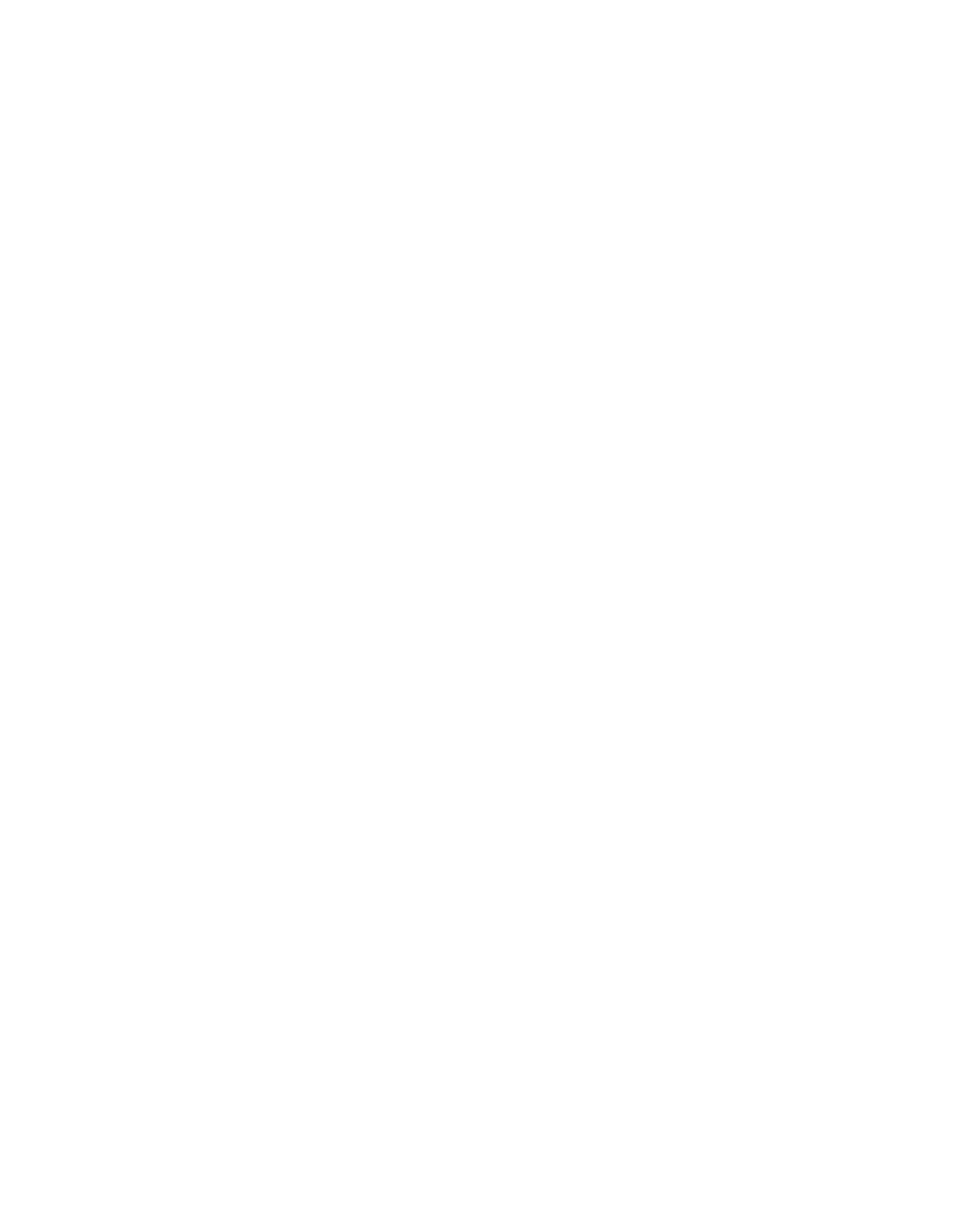

Dear Valued Customer,

William & Co., Foods, Inc. opened in 1998 with a commitment to providing the highest level of quality and service to our customers. Today our state of the art, 11,000 square foot facility is USDA approved and HAACP certified. We welcome both existing and future customers to come in for a tour at any time.

William & Co. has grown and continues to grow by selectively soliciting accounts that are looking for the quality and service we provide.

Our product list is representative of a partial listing of what we carry, especially in the dairy, cheese, and specialty categories. If there's something you'd like to order that isn't listed in our catalog, please let us know.

We continually strive to improve as a company and appreciate input from our customers. Feel free to contact me with any suggestions or comments you might have.

We look forward to serving your needs for many years to come.

Sincerely yours,

William P. Kinnealy, Jr.

William P. Kinnealey, Jr. President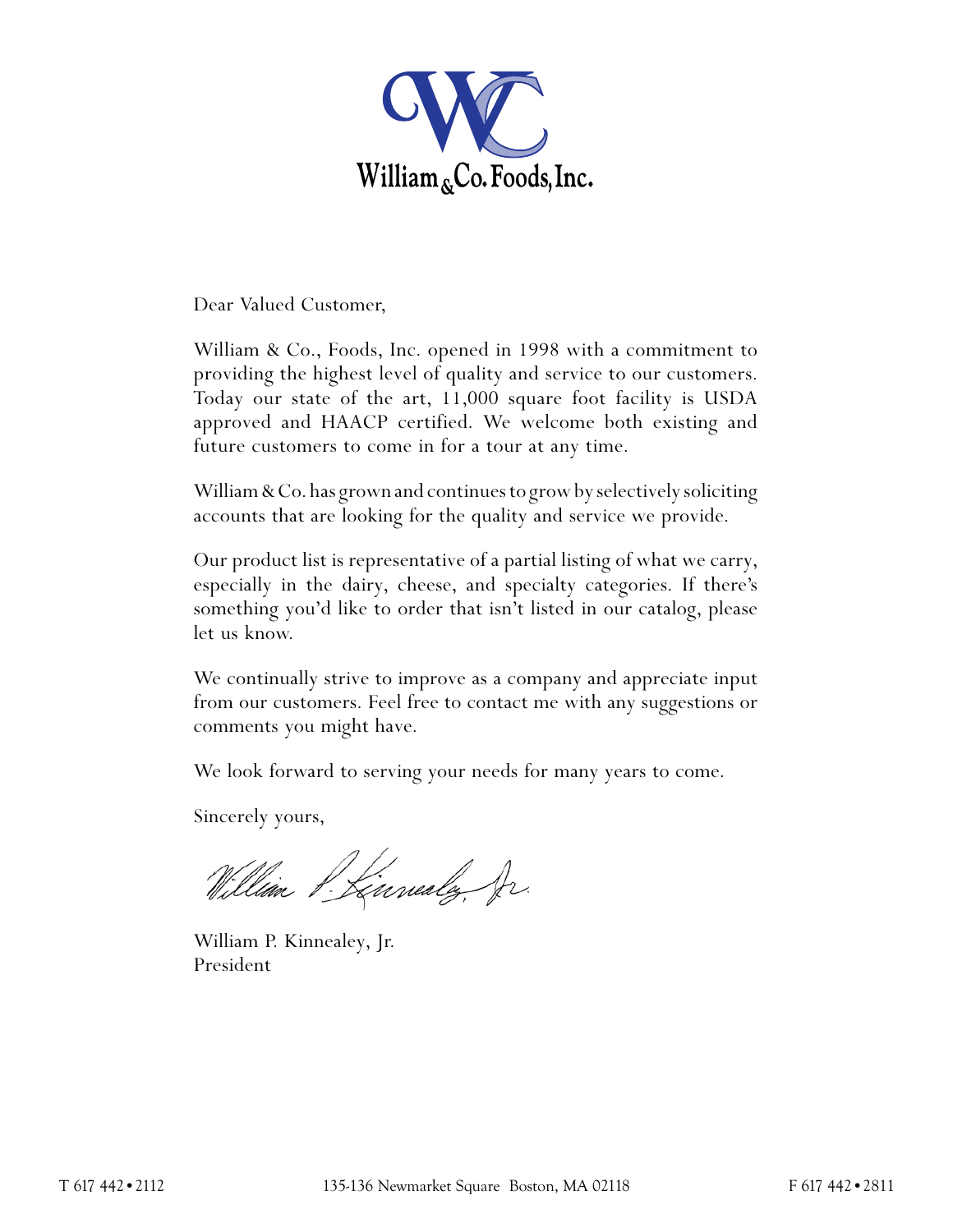

## **617 442•2112**

| Beef        | 5  | <b>Beef Rib</b>                 |
|-------------|----|---------------------------------|
|             | 5  | Beef Loin - Sirloin             |
|             | 6  | Beef Loin - Tenderloin          |
|             | 6  | Beef Round                      |
|             | 6  | <b>Beef Chuck</b>               |
|             | 7  | Beef Brisket/Plate/Flank        |
|             | 7  | Ground Beef & Patties:          |
|             |    | both commodity & private blends |
|             | 8  | Beef Other                      |
| Lamb        | 11 | Lamb Fore Quarter               |
|             | 11 | Lamb Hind Quarter               |
|             | 11 | Lamb Rack                       |
|             | 11 | Lamb Loin                       |
|             | 12 | Lamb Other                      |
| Veal        | 15 | Veal Rack                       |
|             | 15 | Veal Loin                       |
|             | 15 | Veal Round                      |
|             | 16 | Veal Other                      |
| Pork        | 19 | Pork Loin                       |
|             | 19 | Pork Ribs                       |
|             | 19 | Pork Butt/Tenderloin            |
|             | 20 | Pork Other                      |
|             | 21 | Bacon                           |
|             | 21 | Ham                             |
|             | 22 | Sausages                        |
| Poultry     | 25 | Turkey - Whole, Breast, Raw     |
|             | 25 | <b>Turkey Processed</b>         |
|             | 26 | Chicken Whole                   |
|             | 26 | Chicken Breast                  |
|             | 27 | Chicken Cuts                    |
|             | 27 | Chicken Parts                   |
|             | 28 | Chicken Other                   |
| Duck & Game | 31 | Duck                            |
|             | 32 | Boar                            |
|             | 32 | <b>Buffalo</b>                  |
|             | 32 | Elk                             |
|             | 32 | Goose                           |
|             | 32 | Goat                            |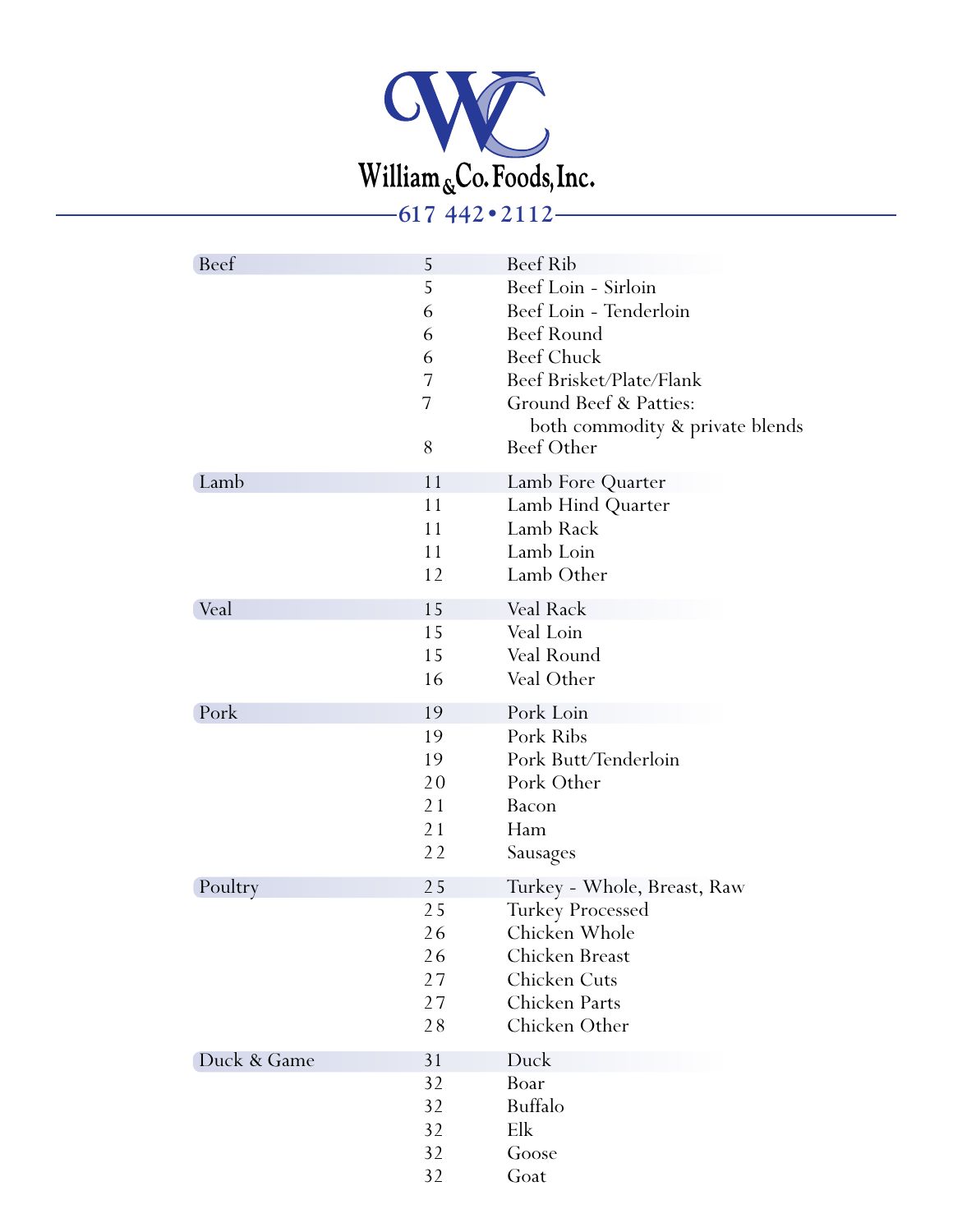

**617 442•2112**

| Duck & Game (CONT.) | 32 | Guinea Hen                                |
|---------------------|----|-------------------------------------------|
|                     | 32 | Ostrich                                   |
|                     | 32 | Partridge                                 |
|                     | 32 | Pheasant                                  |
|                     | 32 | Poussin                                   |
|                     | 32 | Quail                                     |
|                     | 33 | Rabbit                                    |
|                     | 33 | Squab                                     |
|                     | 33 | Venison                                   |
| Processed Meats     | 35 | Deli Items                                |
|                     | 36 | Franks & Knockwurst                       |
| Dairy               | 39 | <b>Butter</b>                             |
|                     | 39 | Eggs                                      |
|                     | 39 | Milk                                      |
|                     | 39 | Yogurt                                    |
| Cheese              | 40 | Domestic & Imported                       |
| Speciality          | 45 | Capers & Cornichons                       |
|                     | 45 | Caviar                                    |
|                     | 45 | Chocolate                                 |
|                     | 46 | Dried Beans                               |
|                     | 46 | Dried Fruits & Nuts                       |
|                     | 46 | Foie Gras                                 |
|                     | 47 | Mustard, Oil, & Vinegar                   |
|                     | 47 | Olives                                    |
|                     | 48 | Pasta                                     |
|                     | 48 | Paté                                      |
|                     | 49 | Purée                                     |
|                     | 49 | Rice & Grain                              |
|                     | 50 | Salads                                    |
|                     | 51 | <b>Specialty Sausages</b>                 |
|                     | 51 | Seafood                                   |
|                     | 54 | Spices, Herbs, & Peppercorns              |
|                     | 54 | Sundried Tomatoes, Roast Peppers, & Other |
|                     | 55 | Truffles & Mushrooms                      |
| Credit              | 57 | Credit Agreement                          |
|                     | 58 | <b>Unconditional Personal Guaranty</b>    |
|                     | 59 | Credit Application                        |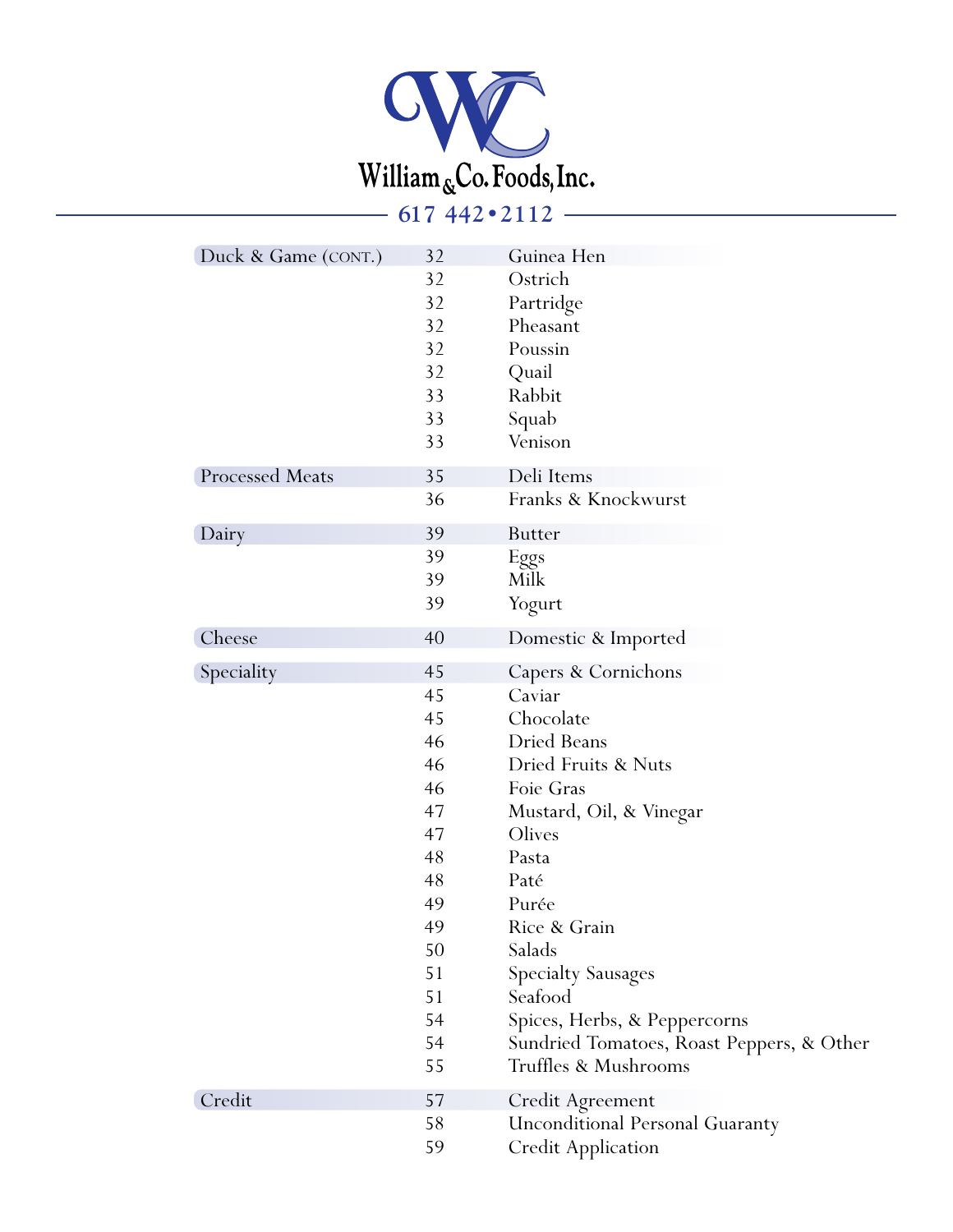

Most of the beef cuts listed are available dry aged, prime, or choice. Almost everything at William & Co. is cut to order; therefore, sizing is per your specification.

All of our beef is brought in from the heartland's finest corn-fed herds. Our beef buyer, who has over forty years of experience in the industry, hand picks our shells, ribs, and short loins to ensure the best quality.

### PINELAND FARMS "ALL NATURAL" BEEF

Pineland Farms in New Gloucester, Maine produces the only natural beef in the northeast that is U.S.D.A. graded choice or higher. Pineland Farms' herd is raised without any added growth hormones or antibiotics. They are fed a diet of clover, hay, corn, barley, and potatoes, but no animal by-products.

### "Kobe-style" Wagyu Beef

Wagyu is Japanese beef cattle. Kobe is the name of a county in Japan. To be called Kobe beef, the Wagyu cattle must have been fed in confinement for an extended period of time while in the county of Kobe. Until recently Wagyu cattle could not leave Japan, however, due to the demand and the limited supply of land in Japan, the Wagyu cattle were exported to the United States and Australia to be bred and raised. The cattle are raised and fed under the exacting specifications for Kobe Beef. When the cattle are almost ready for slaughter, they are shipped to Kobe, Japan, where their feeding is completed, and the cattle are slaughtered. This is true Kobe Beef. Most customers in the United States today are buying "Kobe-style" beef, the primary difference being the Wagyu cattle are not sent back to Kobe, Japan for slaughter. One should use caution when buying "Kobe-style" beef as the various ranches may not follow the exacting specifications set forth by the Japanese and the product can be substantially inferior while the price remains very high.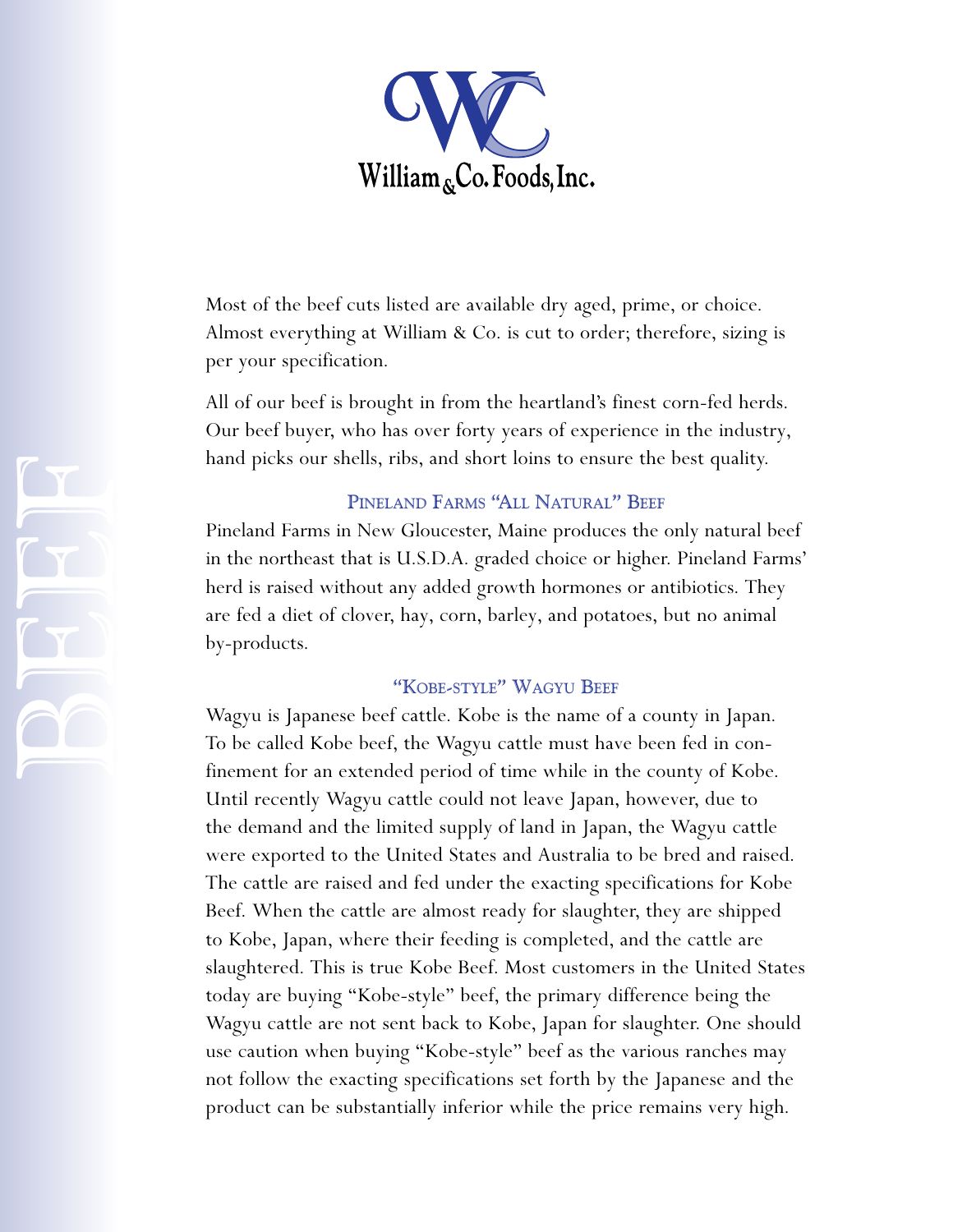

| <b>BEEF RIB</b>            | <b>SOLD BY</b>   | AVG. WGT. |
|----------------------------|------------------|-----------|
| <b>Export Rib</b>          | ea               | 17.0      |
| <b>Rib 109A</b>            | ea               | 20.0      |
| Rib Eye                    | ea               | 13.0      |
| Rib Eye Bone-in French     | ea               | 17.0      |
| Rib Eye Roll               | ea               | 12.0      |
| Rib Eye Steak              | ea               | varies    |
| Rib Primal                 | ea               | 1.0       |
|                            |                  |           |
| <b>BEEF LOIN - SIRLOIN</b> | <b>SOLD BY</b>   | AVG. WGT. |
| Porterhouse                | ea               | varies    |
| Porterhouse T-bone         | ea               | varies    |
| Pulled Tri Tip             | $\mathbf{lb}$    | 1.0       |
| Shell Bone-in              | ea               | 16.0      |
| Shell Steak Rone-in        | $_{\mathsf{P2}}$ | varies    |

**Beef 5**

| Porterhouse                  | ea            | varies |
|------------------------------|---------------|--------|
| Porterhouse T-bone           | ea            | varies |
| Pulled Tri Tip               | $\mathbf{lb}$ | 1.0    |
| Shell Bone-in                | ea            | 16.0   |
| Shell Steak Bone-in          | ea            | varies |
| Short Loin                   | ea            | 20.0   |
| <b>Short Loin Cut</b>        | ea            | 20.0   |
| Sirloin Brochette            | $\mathbf{lb}$ | 1.0    |
| Sirloin Steak                | ea            | varies |
| Sirloin Steak 1st Cut        | ea            | varies |
| Sirloin Steak CC             | ea            | varies |
| Sirloin Steak Club CC        | ea            | varies |
| Sirloin Steak Ready          | ea            | 10.0   |
| Sirloin Strip 0x1            | ea            | 13.0   |
| Sirloin Strip 1 x 1          | ea            | 13.0   |
| Sirloin Strip Short          | ea            | 9.0    |
| Sirloin Strip Whole          | ea            | 12.0   |
| <b>Sirloin Tips Boneless</b> | $\mathbf{lb}$ | 1.0    |
| Sirloin Vein End Roast       | ea            | 3.0    |
| Spanish Loin                 | ea            | 29.0   |
|                              |               |        |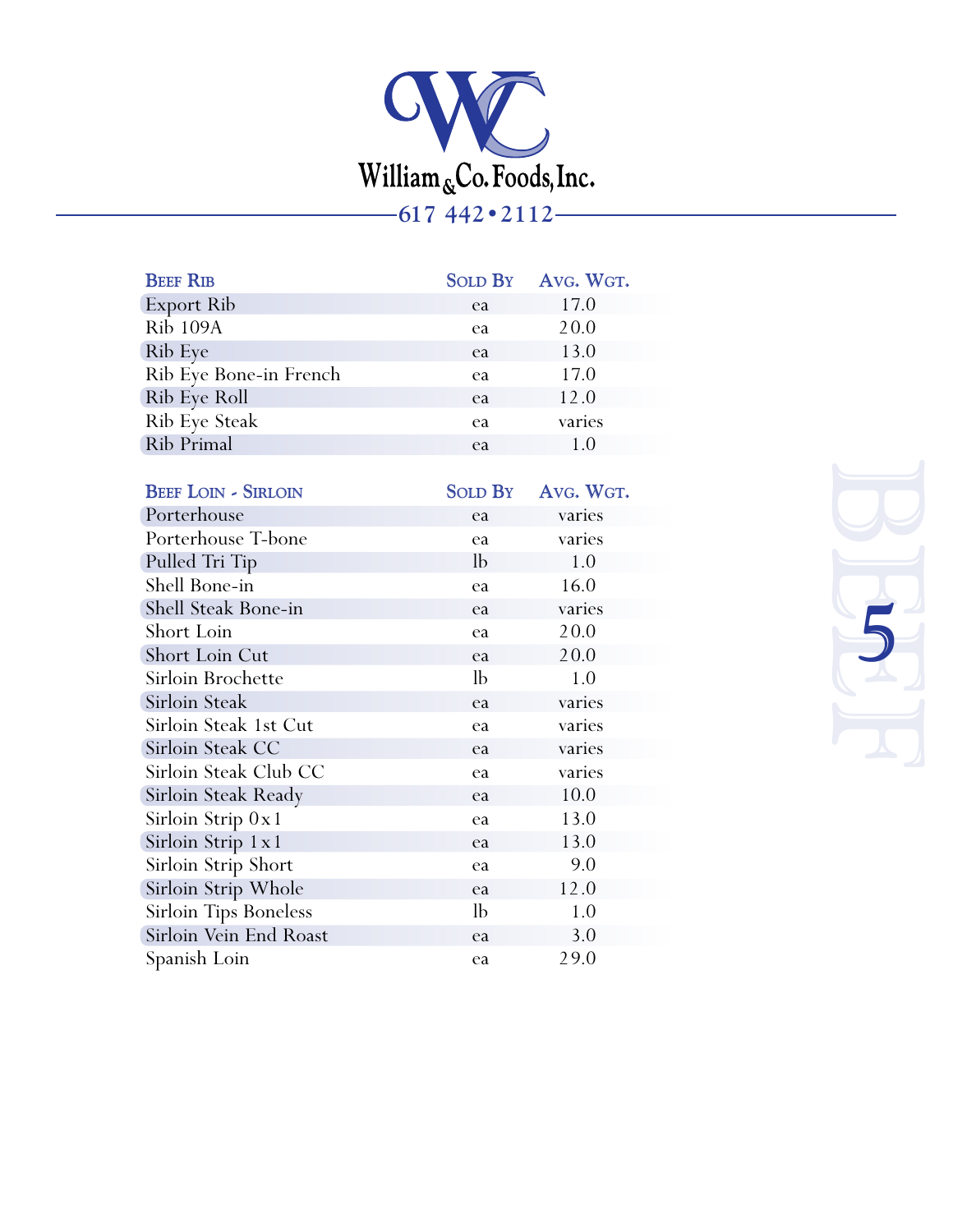

| <b>BEEF LOIN - TENDERLOIN</b>          | <b>SOLD BY</b> | AVG. WGT. |
|----------------------------------------|----------------|-----------|
| Tenderloin Brochette Meat              | $\mathbf{lb}$  | 1.0       |
| Tenderloin Butts Whole                 | ea.            | 3.0       |
| Tenderloin Peeled 5-up                 | ea             | 7.0       |
| Tenderloin Peeled Silver Runner Off    | ea             | 4.0       |
| Tenderloin Pismo 5-up                  | ea             | 6.0       |
| Tenderloin Pismo 8-up                  | ea.            | 8.0       |
| Tenderloin Steak Bone-in               | ea             | varies    |
| Tenderloin Steak Silver Skin Off       | ea.            | varies    |
| Tenderloin Steak Silver Runner Off     | ea.            | varies    |
| Tenderloin Steak Silver Runner Off CC  | ea             | varies    |
| Tenderloin Steak Silver Runner Special | ea             | varies    |
| Tenderloin Steak w/Suet                | ea.            | varies    |
| Tenderloin Tails                       | lЬ             | 1.0       |

| <b>BEEF ROUND</b>   |             | SOLD BY AVG. WGT. |
|---------------------|-------------|-------------------|
| <b>Bottom Flat</b>  | ea          | 10.0              |
| Bottom Split & Tied | ea          | 20.0              |
| Eye of Round        | ea          | 6.0               |
| Knuckle             | ea          | 10.0              |
| NY Club Rump Steak  | ea          | varies            |
| Peddler Piece       | $_{\rm lb}$ | 4.0               |
| Rump Steak Thin     | ea          | varies            |
| Soft Side Top       | ea          | 10.0              |
| Steak Side Top      | ea          | 10.0              |
| Steamship Round     | ea          | 75.0              |
| <b>Top Butt</b>     | ea          | 12.0              |
| Top Butt Peeled     | ea          | 7.0               |
| Tops Split & Tied   | ea          | 1.0               |
| Tops Whole          | ea          | 20.0              |
|                     |             |                   |
| <b>BEEF CHUCK</b>   | SOLD BY     | Avg. WGT.         |
| Chuck Blade         | ea          | 8.0               |
| Chuck Roll Neck Off | ea          | 20.0              |
| Chuck Roll          | ea          | 20.0              |
| Scalped Shoulder    | ea          | 10.0              |

**Edition 6**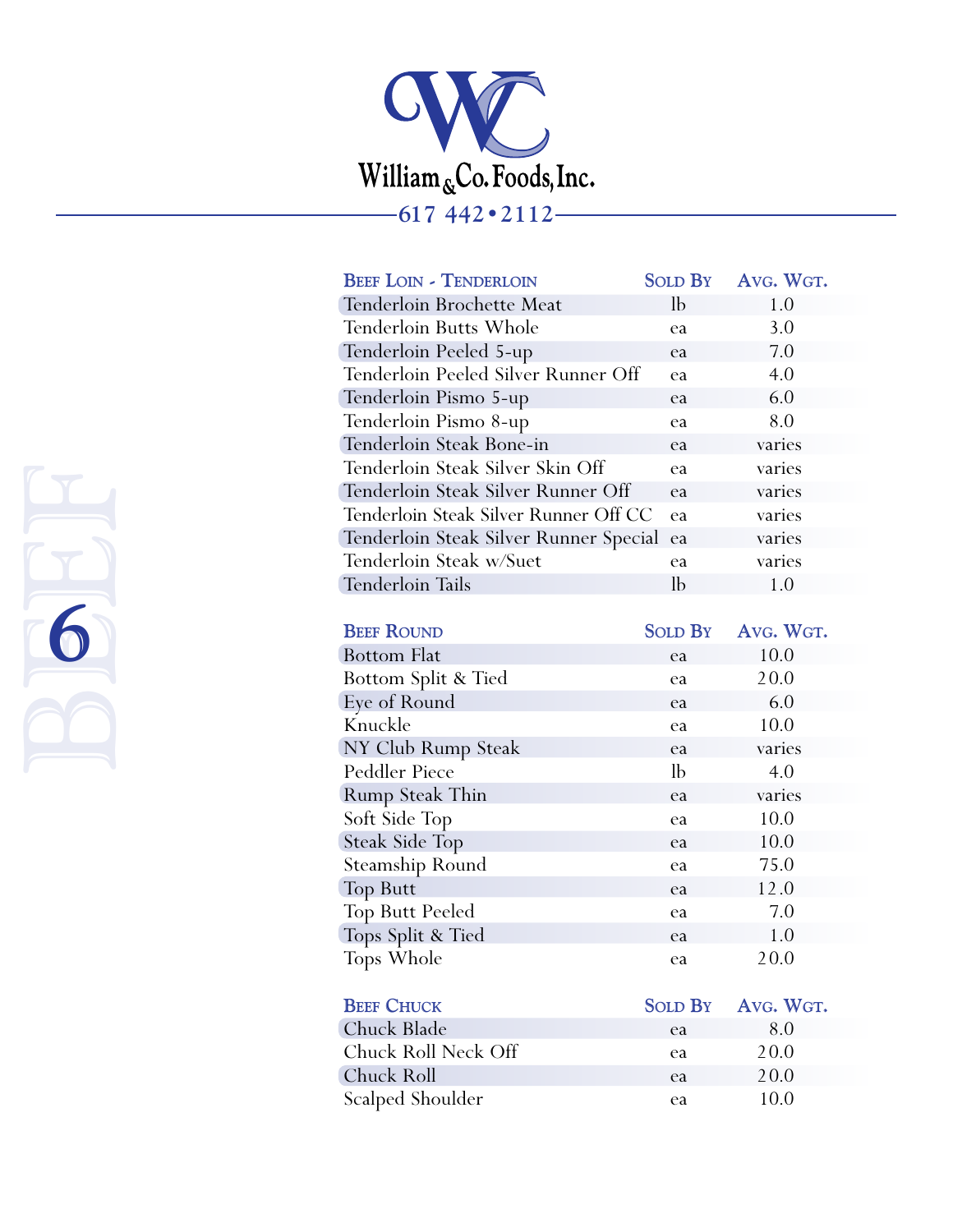

| <b>BEEF BRISKET/PLATE/FLANK</b>  | <b>SOLD BY</b> | AVG. WGT. |
|----------------------------------|----------------|-----------|
| <b>Back Ribs</b>                 | ea             | 1.0       |
| Brisket 1st Cut                  | $\mathbf{lb}$  | 1.0       |
| <b>Brisket Cooked</b>            | ea             | 10.0      |
| <b>Brisket Fresh</b>             | ea             | 15.0      |
| <b>Brisket Single Grey</b>       | ea             | 10.0      |
| Brisket Single Red               | ea             | 10.0      |
| <b>Brisket Whole Grey</b>        | ea             | 15.0      |
| Brisket Whole Red                | ea             | 15.0      |
| Cap Meat                         | $\mathbf{lb}$  | 1.0       |
| Corn Points                      | $\mathbf{lb}$  | 1.0       |
| Flank Steak Peeled               | $\mathbf{lb}$  | 1.0       |
| Flap Defatted Hearts             | lb             | 1.0       |
| Flunken Meat                     | $\mathbf{lb}$  | 1.0       |
| Hand Of Flank                    | $\mathbf{lb}$  | 1.0       |
| Hanger                           | $\mathbf{lb}$  | 1.0       |
| Hanger Defatted                  | lb             | 1.0       |
| Outside Skirt                    | $\mathbf{lb}$  | 1.0       |
| Outside Skirt Peeled             | $_{\rm lb}$    | 1.0       |
| <b>Short Ribs 1 Bone</b>         | ea             | 0.75      |
| <b>Short Ribs 2 Bone</b>         | ea             | 0.95      |
| <b>Short Ribs 4 Bone</b>         | $\mathbf{lb}$  | 1.0       |
| <b>Short Ribs Boneless</b>       | $\mathbf{lb}$  | 1.0       |
| Short Ribs Corner Piece          | $\mathbf{lb}$  | 1.0       |
| Sirloin Flap Meat                | $_{\rm lb}$    | 1.0       |
| Skirt Steak                      | ea             | 0.9       |
| <b>Stewing Beef</b>              | $\mathbf{lb}$  | 1.0       |
|                                  |                |           |
| <b>GROUND BEEF &amp; PATTIES</b> | <b>SOLD BY</b> | Avg. WGT. |
| Beef Patties Fresh & Frozen      | lb             | varies    |
| Cube Steak                       | bx             | varies    |
| Ground Beef 75/15                | lb             | 1.0       |
| Ground Beef 80/20                | $\mathbf{lb}$  | 1.0       |
| Ground Beef 85/15                | $\mathbf{lb}$  | 1.0       |
| Ground Beef 90/10                | $\mathbf{lb}$  | 1.0       |

Ground Beef 90/10 lb 1.0<br>Ground Beef Private Blends lb varies

Ground Beef Private Blends

Beef R **7**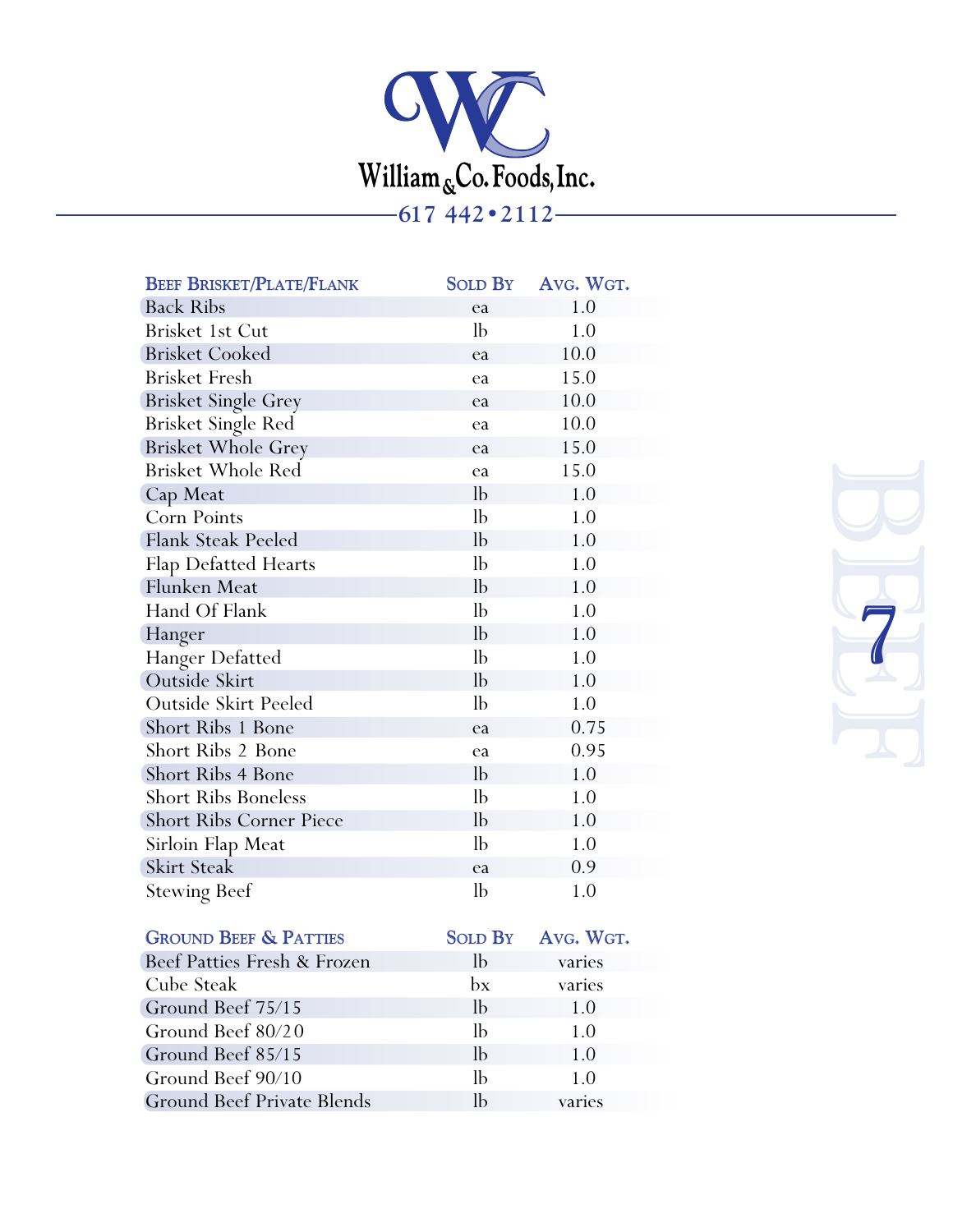

| <b>BEEF OTHER</b>   | <b>SOLD BY</b> | Avg. WGT. |
|---------------------|----------------|-----------|
| Base                | ea             | 12.0      |
| Bones CC            | lb             | 1.0       |
| <b>Bones Whole</b>  | lb             | 1.0       |
| Casing              | ea             | 1.0       |
| Cheek Meat          | lb             | 1.0       |
| Fajita Strips       | lb             | 1.0       |
| Feet                | ea             | 1.0       |
| Heart               | ea             | 5.0       |
| Jerky               | lb             | 1.0       |
| Kabob               | lb             | 1.0       |
| Kidney              | lb             | 1.0       |
| Liver Slices 4 oz   | bx             | 10.0      |
| Marrow              | lb             | 1.0       |
| Meatballs 1 oz      | bx             | 10.0      |
| Meatballs 2 oz      | bx             | 10.0      |
| <b>Neck Bones</b>   | $\mathbf{lb}$  | 1.0       |
| Oxtail              | bx             | 15.0      |
| Oxtail Cut          | bx             | 15.0      |
| Shank               | lb             | 1.0       |
| <b>Shaved Steak</b> | bx             | 10.0      |
| Shin Bone w/Meat    | lb             | 1.0       |
| Shin Meat           | lb             | 1.0       |
| Shoulder Clod       | lb             | 1.0       |
| Suet                | lb             | 1.0       |
| Teriyaki            | lb             | 1.0       |
| Tongue Smoked       | ea             | 5.0       |
| Tongue              | ea             | 5.0       |
| Trim                | lb             | 1.0       |
| Tripe               | bx             | 15.0      |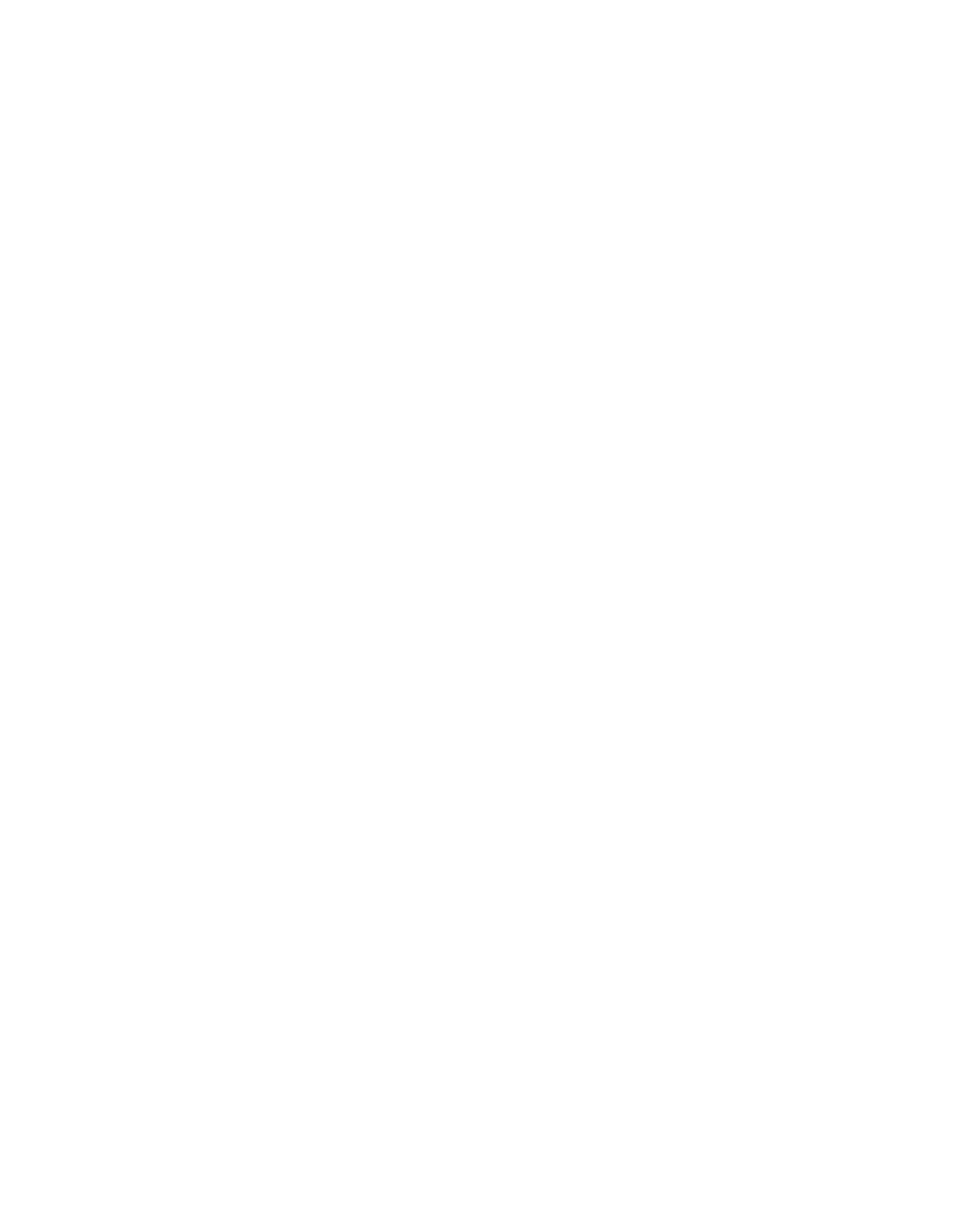

Lamb cuts are available in domestic or imported (Australian or New Zealand). Generally speaking, domestic lamb has a milder, more delicate flavor than imported lamb.

The most notable difference between domestic and imported lamb is the size. American-produced lamb yields a larger loin because American producers manage their flocks from birth to market weight, supplementing managed pasture with grain. An Australian or New Zealand lamb is usually raised on steep, sparse grasslands and must stay on those pastures longer than five months to make a minimum market weight.

There are a handful of small farms in New England that raise and sell high-quality lamb in limited quantities. We are currently representing one of these farms. Please let us know if you would like further information.

All cuts and trim are per your specification.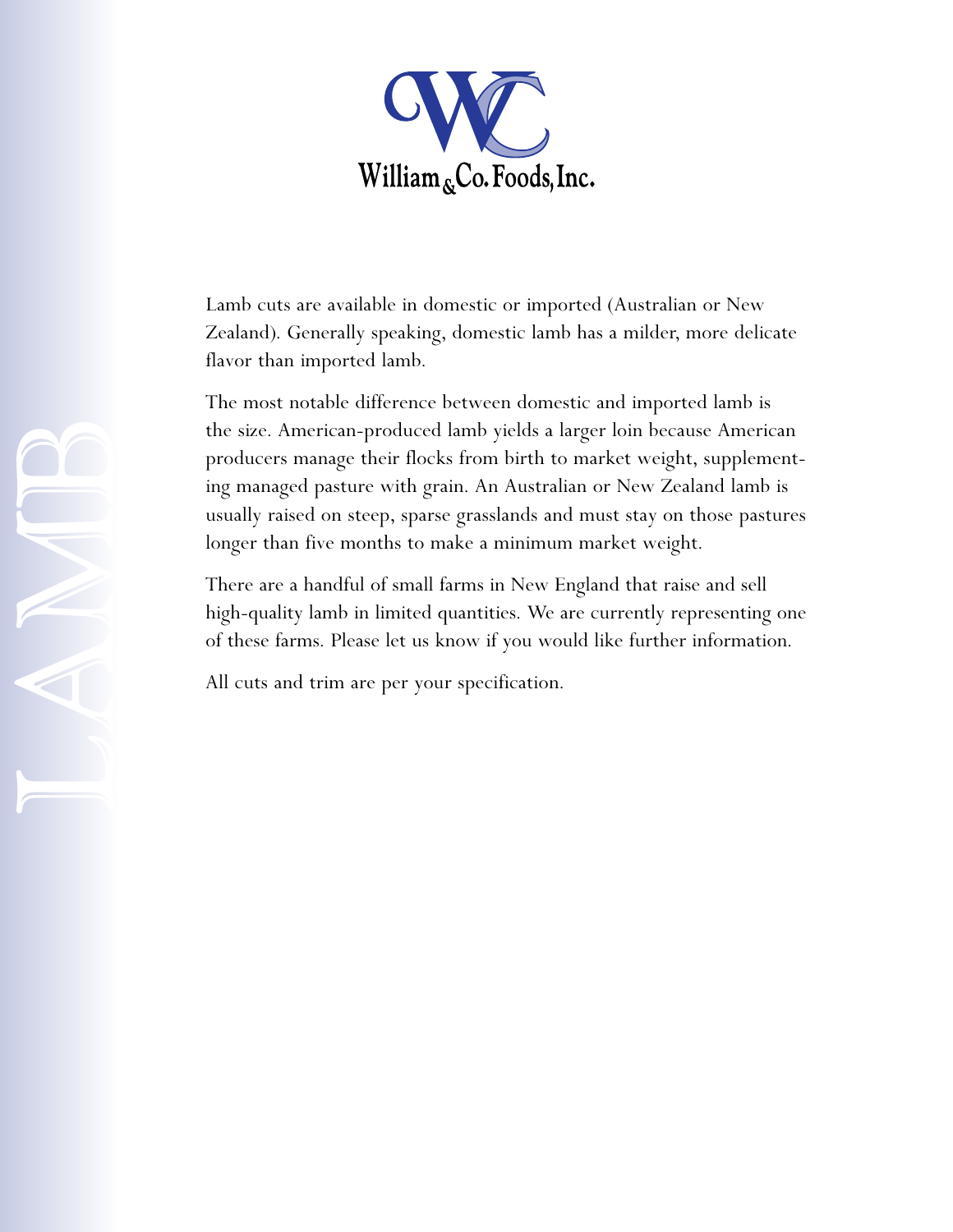

| <b>LAMB FORE QUARTER</b>                                      |                               | SOLD BY AVG. WGT.                                     |
|---------------------------------------------------------------|-------------------------------|-------------------------------------------------------|
| Fore                                                          | ea                            | 1.0                                                   |
| Fore Shank                                                    | ea                            | 1.3                                                   |
| Shoulder Chops                                                | ea                            | varies                                                |
| Shoulder Square Cut Bone-in                                   | ea                            | 20.0                                                  |
| Shoulder Square Cut Boneless                                  | ea                            | 13.0                                                  |
| Whole                                                         | ea                            | 50.0                                                  |
| <b>LAMB HIND QUARTER</b>                                      | SOLD BY                       | AVG. WGT.                                             |
| <b>Brochette</b>                                              | lb                            | 1.0                                                   |
| Hind Shank                                                    | ea                            | 0.9                                                   |
| Hind Shank Peeled                                             | ea                            | 0.5                                                   |
| Leg                                                           | ea                            | 10.0                                                  |
| Leg Boned/Rolled/Tied                                         | ea                            | 8.0                                                   |
| Osso Bucco                                                    | ea                            | 0.5                                                   |
| Top                                                           | ea                            | 2.0                                                   |
|                                                               |                               |                                                       |
| <b>LAMB RACK</b>                                              | <b>SOLD BY</b>                | Avg. WGT.                                             |
| Back                                                          | ea                            | 20.0                                                  |
| Chops Frenched 2 Bone                                         | ea                            | varies                                                |
| Collar                                                        | ea                            | 1.0                                                   |
| Lollipop                                                      | ea                            | 0.1                                                   |
| Rack Frenched                                                 | ea                            | 2.5                                                   |
| Rack Frenched to Eye                                          | ea                            | 2.5                                                   |
| Rack Gross Weight Send All                                    | ea                            | 8.0                                                   |
| Rack Hotel Back Bone Off                                      | ea                            | 8.0                                                   |
| $\mathbf{I}$ is $\mathbf{m}$ $\mathbf{I}$ $\alpha \mathbf{m}$ | $C_{\alpha x}$ $D_{\alpha y}$ | $\lambda$ $\lambda$ $\sim$ $\lambda$ $\lambda$ $\sim$ |

| <b>LAMB LOIN</b>             |     | SOLD BY AVG. WGT. |
|------------------------------|-----|-------------------|
| Chops                        | ea  | varies            |
| Loin Boneless Cap On         | ea. | 1.0               |
| Loin Trim                    | ea  | 8.0               |
| Silver Strip with out Tender | ea  | 0.75              |
| Tender                       | ea  | 20                |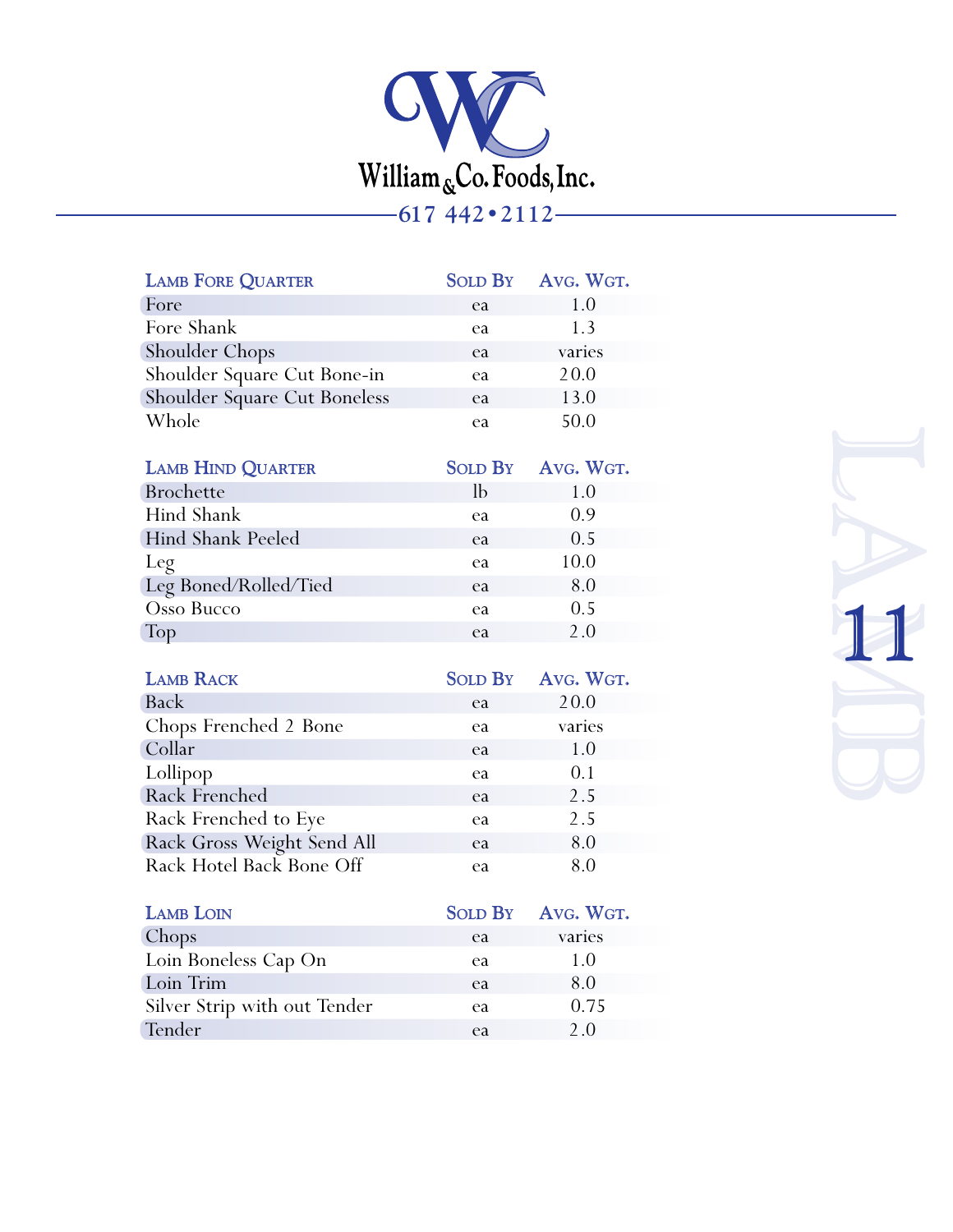

| <b>LAMB OTHER</b>     |             | SOLD BY AVG. WGT. |
|-----------------------|-------------|-------------------|
| <b>Bones</b>          | $_{\rm lb}$ | 1.0               |
| <b>Bones Neck</b>     | $_{\rm lb}$ | 1.0               |
| <b>Breast Bone-in</b> | $_{\rm lb}$ | 1.0               |
| Casing                | ea          | 3.0               |
| Denver Ribs           | $_{\rm lb}$ | 1.0               |
| Flank                 | $_{\rm lb}$ | 1.0               |
| Ground                | $_{\rm lb}$ | 1.0               |
| Kidney                | $_{\rm lb}$ | 1.0               |
| Riblets               | $_{\rm lb}$ | 1.0               |
| Sausage               | $_{\rm lb}$ | 1.0               |
| Stew                  | $_{\rm lb}$ | 1.0               |
| Sweetbreads           | $_{\rm lb}$ | 1.0               |
| Tongue                | bx          | 10.0              |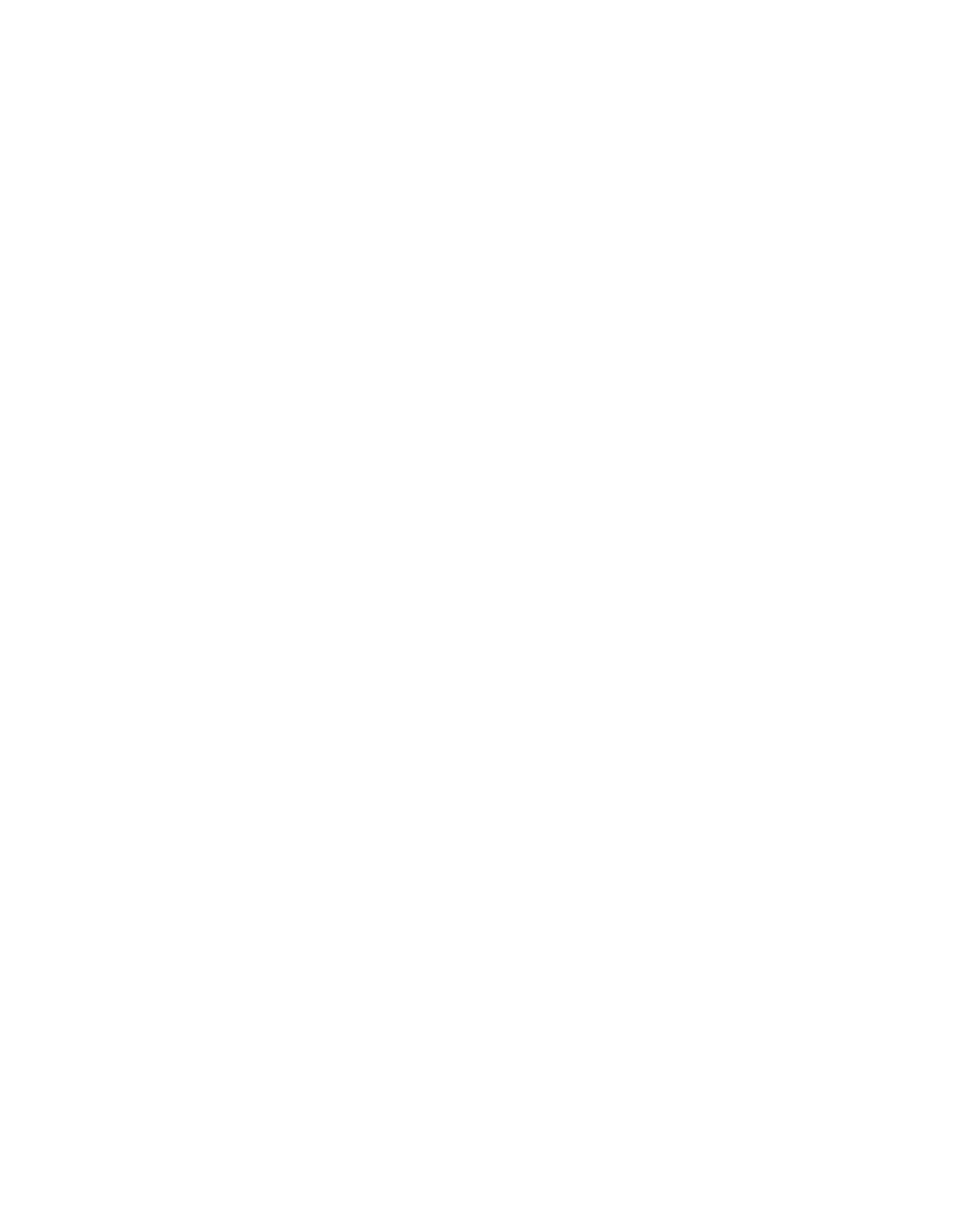

Meat that comes from cattle under the age of nine months is veal. Within this group are three different classifications as follows:

Bob veal is the youngest of the three types. They are usually slaughtered when they're less than 150 pounds. They may have much the same pink color as special-fed veal, but they don't necessarily have the same taste and texture. Bob veal work best as cutlets, patties, or cubes for stew.

Special-fed or milk-fed veal are raised on a nutritionally complete diet until the animal is between 350 and 400 pounds. The result is meat with a firm, smooth, velvety texture and the traditional veal color: a light pink. This veal work best as veal chops or roasts.

Calves that are marketed when they are older and larger, between 400 and 750 pounds, are fed a diet that is different from special-fed veal usually including grain and hay. The meat tends to be a deeper red, and some additional marbling and outside fat may be present.

Veal is naturally lean with little marbling; it contains significantly less fat than other meats.

All cuts and trim are per your specification.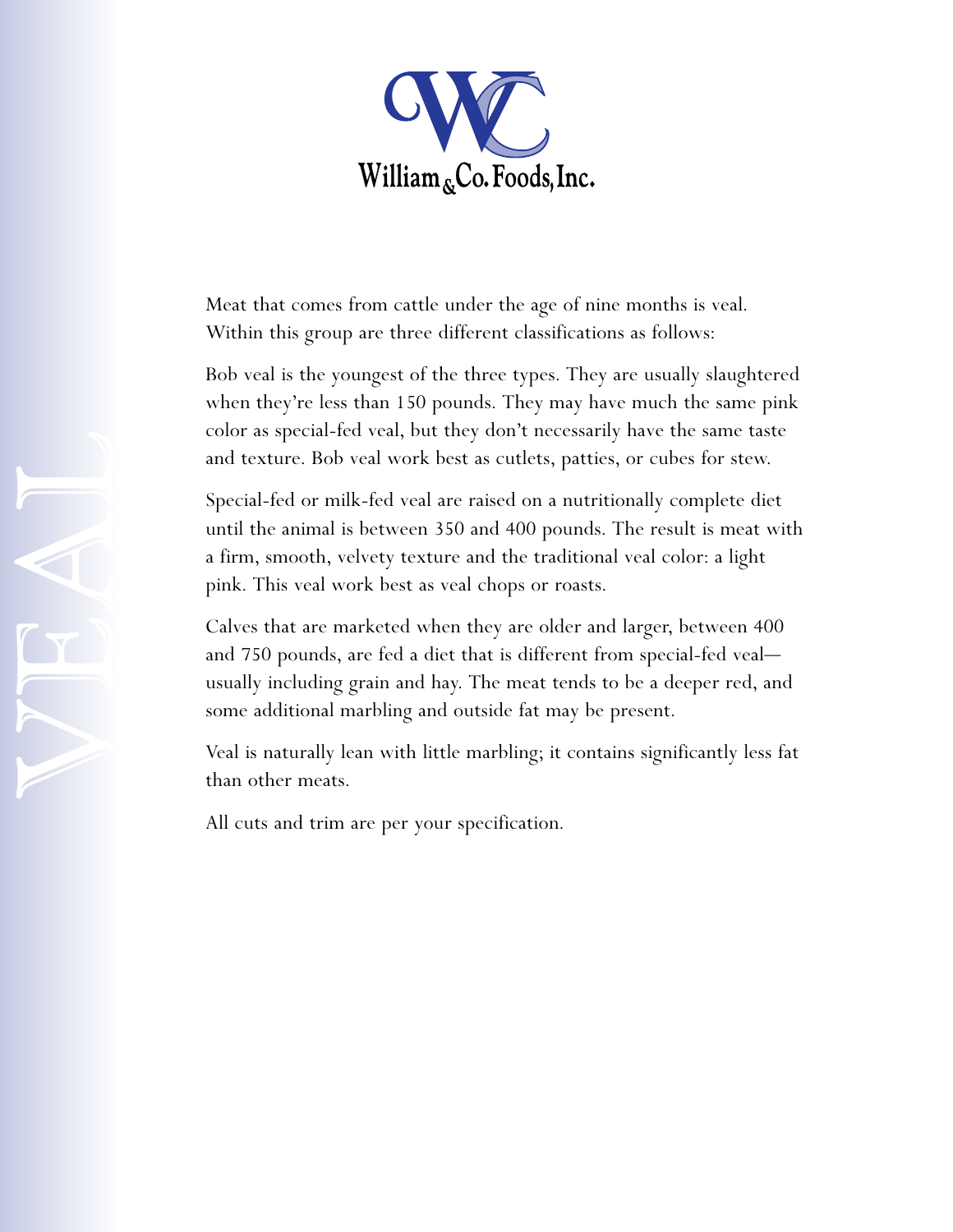

| <b>VEAL RACK</b>                 | <b>SOLD BY</b> | AVG. WGT. |
|----------------------------------|----------------|-----------|
| Chops Ready Rack 6/Rib           | ea             | 4.0       |
| Chops Ready Rack 7/Rib           | ea.            | 5.0       |
| Rack Baby                        | ea             | 3.0       |
| Rack Whole                       | ea             | 10.0      |
| Rib Chops                        | ea             | varies    |
| Rib Chops Back Bone Off Frenched | ea             | varies    |
| Rib Chops Back Bone Off          | ea             | varies    |
| Rib Chops End Cut                | ea             | varies    |
| Rib Chops Frenched               | ea             | varies    |
| Rib Eye Boneless                 | ea             | 3.0       |
| <b>Short Ribs</b>                | IЬ             | 1(        |

| <b>VEAL LOIN</b>             |             | SOLD BY AVG. WGT. |
|------------------------------|-------------|-------------------|
| <b>Butt Tenderloin</b>       | ea          | 1.0               |
| Club Rump                    | ea          | varies            |
| Loin Bone-in                 | ea          | 13.0              |
| Loin Chops                   | ea          | varies            |
| Loin Chops No Tender         | ea          | varies            |
| Porterhouse Chops            | ea          | varies            |
| Silver Strip Silver Skin Off | ea          | 3.0               |
| Strip 1 x 1 Boneless         | ea          | 4.0               |
| Tenderloin                   | ea          | 1.0               |
| Tenderloin Bob               | $_{\rm lb}$ | 1.0               |
| Tenderloin Medallion         | ea          | 1.1               |

| <b>VEAL ROUND</b> |             | SOLD BY AVG. WGT. |
|-------------------|-------------|-------------------|
| Hind Shank        | ea          | 2.0               |
| Hip               | $_{\rm lb}$ | 1.0               |
| Knuckle           | ea          | 4.0               |
| Leg               | ea          | 40.0              |
| Leg Boneless      | ea          | 20.0              |
| Osso Bucco        | ea          | 1.0               |
| Rump              | ea          | 4.0               |
| <b>Shank Meat</b> | $_{\rm lb}$ | 1.0               |
| Top               | ea          | 4.0               |
| Top Butt          | ea          | 5.0               |

VEAL **15**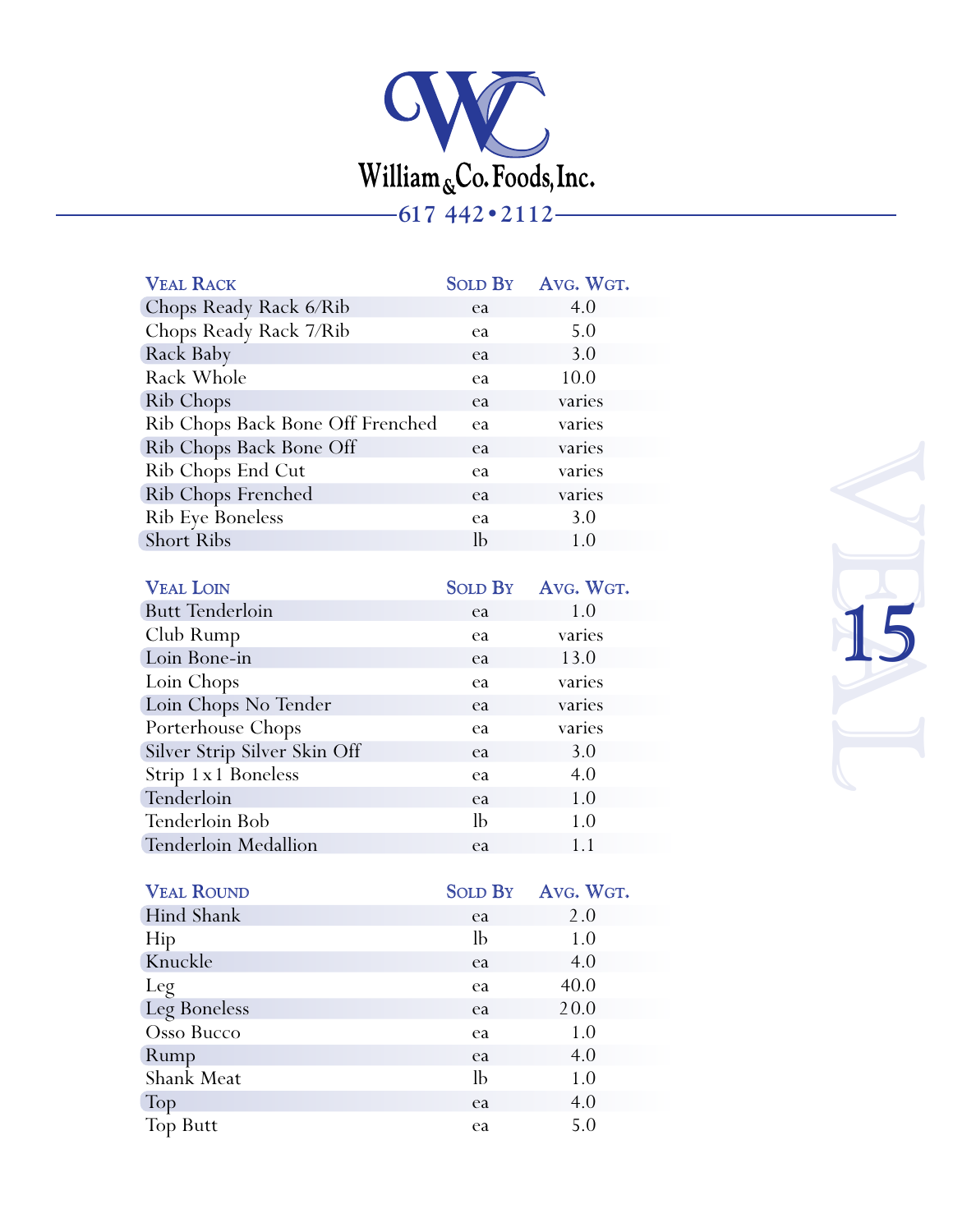

| <b>VEAL OTHER</b>      | <b>SOLD BY</b> | AVG. WGT. |
|------------------------|----------------|-----------|
| <b>Bones Cut Small</b> | $\mathbf{lb}$  | 1.0       |
| <b>Brain</b>           | lb             | 1.0       |
| Breast Bone-in         | ea             | 10.0      |
| <b>Breast Boneless</b> | ea             | 8.0       |
| Cheek Meat             | $\mathbf{lb}$  | 1.0       |
| Clod                   | ea             | 5.0       |
| <b>Cutlet Breaded</b>  | bx             | 10.0      |
| Cutlet Random          | $\mathbf{lb}$  | 1.0       |
| <b>Cutlet Top</b>      | $\mathbf{lb}$  | 1.0       |
| Demi-glaze             | ea             | 10.0      |
| Feet                   | $\mathbf{lb}$  | 1.0       |
| Flank Steak            | $_{\rm lb}$    | 1.0       |
| Kidney                 | $\mathbf{lb}$  | 1.0       |
| Liver                  | ea             | 3.0       |
| Patties                | bx             | 10.0      |
| <b>Stew Nature</b>     | $_{\rm lb}$    | 1.0       |
| Sweetbreads            | lb             | 1.0       |
| Tongue                 | ea             | 5.0       |
| Trim                   | $_{\rm lb}$    | 1.0       |

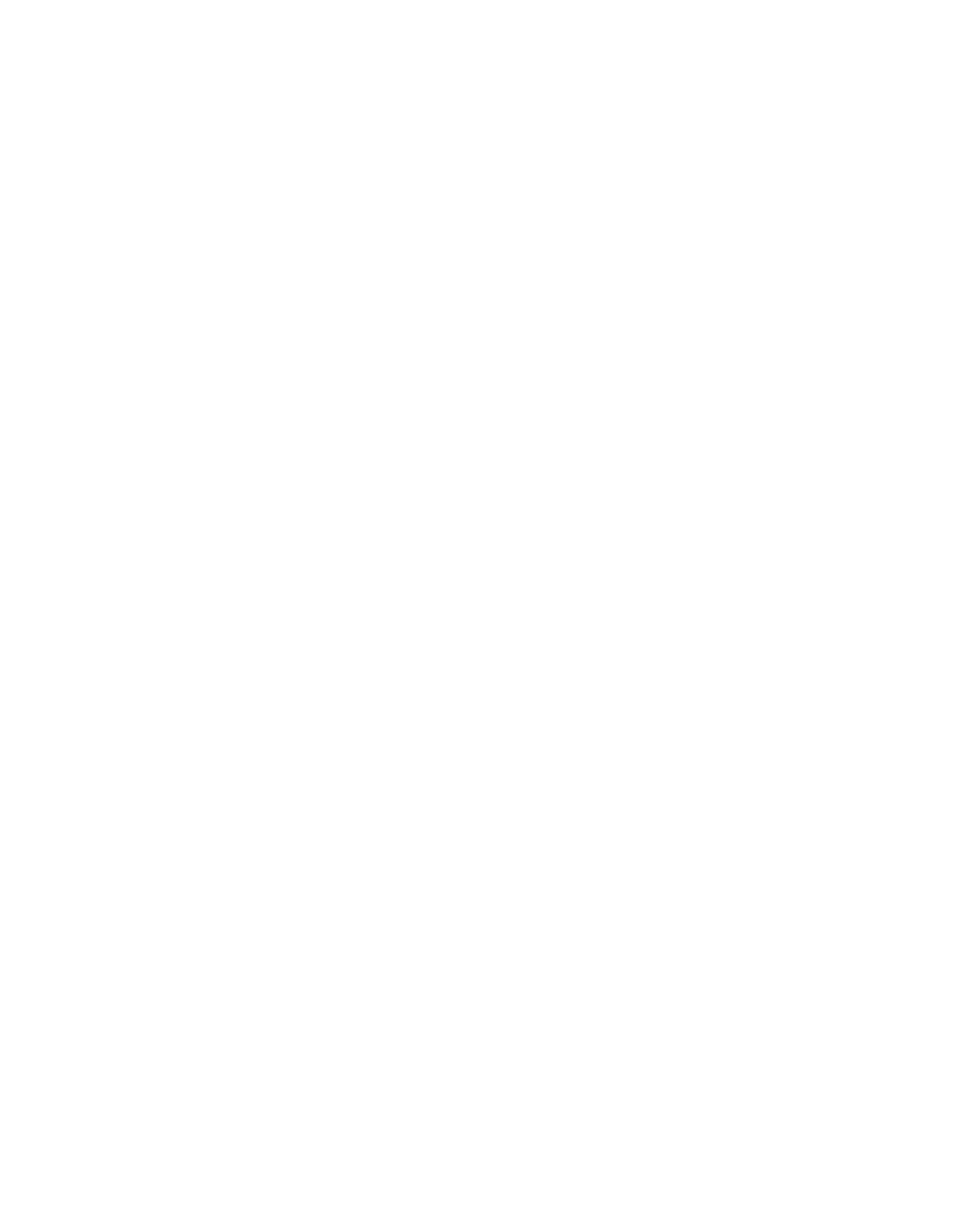

Pork should be fresh. Unlike beef which needs to age, pork is at its best as soon as it is processed. For this reason all of our pork is domestic. Most cuts of pork should be consistent in color and well-marbled.

All cuts and trim are per your specification.

We offer a wide variety of premium quality bacon and ham, including our own private label.

Our sausages are delicious and all-natural, each flavor a combination of fresh, upscale ingredients, herbs and spices.

### Certified Berkshire Kuro buta Pork

The Berkshire breed originated in England nearly four centuries ago, and since that time there has been one reason for its popularity: Berkshire pigs produce wonderfully flavorful pork.

The Japanese have been enjoying Berkshire pork, known in Japan as Kuro buta, for many years. It is raised and prepared as a delicacy, savored in smaller portions for its flavor.

In America, a market for Berkshire pork has been growing in the last several years. The pork is prized for its rare, characteristic marbling. This consistently results in a meat with superb tenderness, moisture, and flavor. Berkshire pigs are raised without the use of sub-therapeutic antibiotics or growth-promoting hormones. The pigs are minimally processed; no artificial ingredients, coloring, or preservatives are used.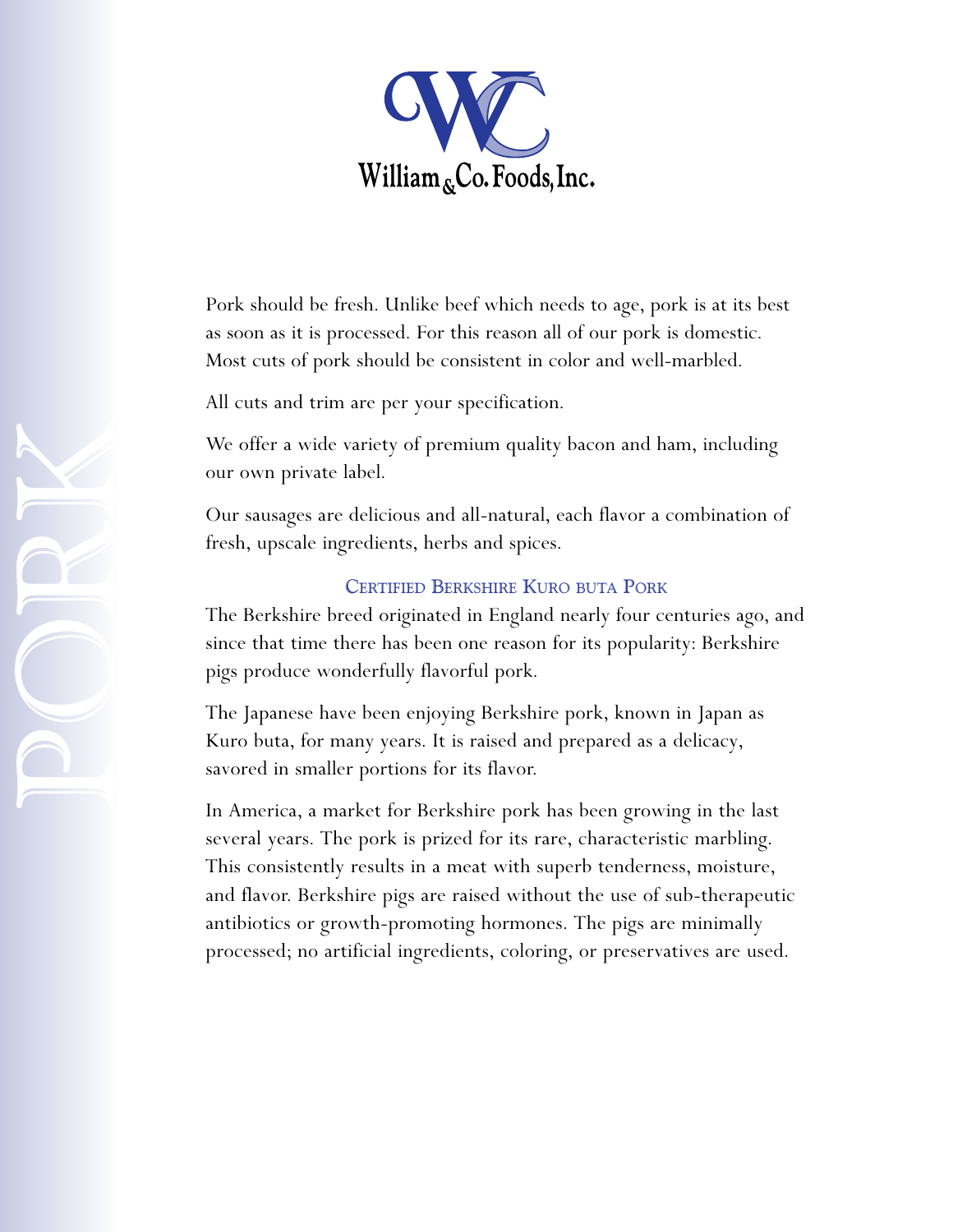

| <b>PORK LOIN</b>          | <b>SOLD BY</b> | AVG. WGT. |
|---------------------------|----------------|-----------|
| Chops CC Bone-in          | ea             | varies    |
| Chops CC Boneless         | ea.            | varies    |
| Chops CC Frenched         | ea.            | varies    |
| Chops End-to-end          | ea.            | varies    |
| Chops Porterhouse         | ea             | varies    |
| Chops Smoked              | ea.            | varies    |
| Loin Bone-in              | ea             | 12.0      |
| Loin Boned/Rolled/Tied    | ea.            | 9.0       |
| Loin CC Bone-in           | ea             | 10.0      |
| Loin CC Boneless          | ea             | 8.0       |
| Loin CC Smoked            | ea             | 5.0       |
| Loin Rack Frenched 10 Rib | ea             | 7.0       |
| Loin Rack 10 Rib          | ea             | 8.0       |

| <b>PORK RIBS</b>                 | <b>SOLD BY</b> | AVG. WGT. |
|----------------------------------|----------------|-----------|
| Baby Back Ribs 1.75 Down         | bx             | 30.0      |
| <b>Back Ribs</b>                 | bx             | 30.0      |
| Back Ribs 2 Down                 | bx             | 30.0      |
| <b>Chinese Red Boneless Ribs</b> | $\mathbf{h}$   | 1.0       |
| <b>Chinese Red Ribs</b>          | $\mathbf{h}$   | 1.0       |
| Hatfield Ribs 1.5 Down           | bx             | 30.0      |
| Hatfield Ribs Pre-cooked         | bx             | 20.0      |
| Spare Ribs Boneless              | $\mathbf{h}$   | 1.0       |
| Spare Ribs Country Style         | $\mathbf{h}$   | 1.0       |
| Spare Ribs St. Louis             | bx             | 30.0      |

| PORK BUTT/TENDERLOIN |     | SOLD BY AVG. WGT. |
|----------------------|-----|-------------------|
| Brochette            | -lb | 1(0)              |
| <b>Butt Boneless</b> | ea. | 5.0               |
| Shoulder Bone-in     | ea  | 5.0               |
| <b>Stew</b>          | -lb | 1 <sub>0</sub>    |
| Tenderloin           | Тh  | 10                |

PORT OF **19**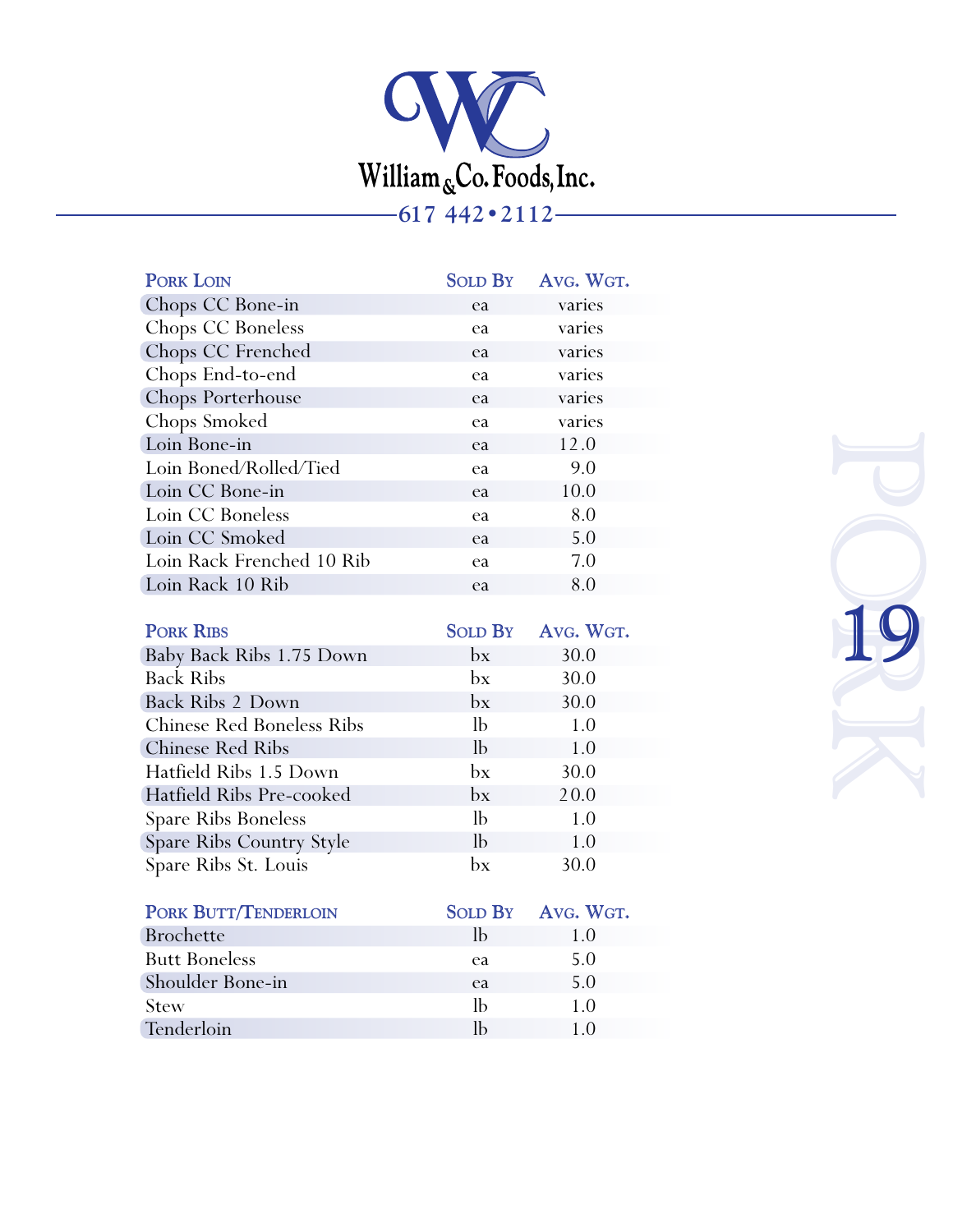

| <b>PORK OTHER</b>   | <b>SOLD BY</b> | Avg. WGT. |
|---------------------|----------------|-----------|
| Belly Rind On       | ea             | 10.0      |
| <b>Bones</b>        | lb             | 1.0       |
| Caul Fat            | lb             | 1.0       |
| <b>Cheek Meat</b>   | lb             | 1.0       |
| <b>Curing Salt</b>  | $\mathbf{lb}$  | 1.0       |
| <b>Cushion Meat</b> | lb             | 1.0       |
| End                 | lb             | 1.0       |
| Fat Back            | lb             | 1.0       |
| Ground              | lb             | 1.0       |
| Hock                | lb             | 1.0       |
| Hog Casing          | bg             | 1.0       |
| Knuckle             | ea             | 1.0       |
| Liver               | lb             | 1.0       |
| Pig's Ears          | lb             | 1.0       |
| Pig's Feet          | ea             | 2.0       |
| Pig's Head          | ea             | 10.0      |
| Pig's Trotters      | ea             | 2.0       |
| <b>Riblets</b>      | lb             | 1.0       |
| Salt Pork           | lb             | 1.0       |
| Shank               | ea             | 1.0       |
| Skin                | lb             | 1.0       |
| Smoked Hocks        | ea             | 1.0       |
| Smoked Shoulder     | ea             | 5.0       |
| Suckling Pig        | ea             | 35.0      |
| Teriyaki            | $\mathbf{lb}$  | 1.0       |
| Trim                | $_{\rm lb}$    | 1.0       |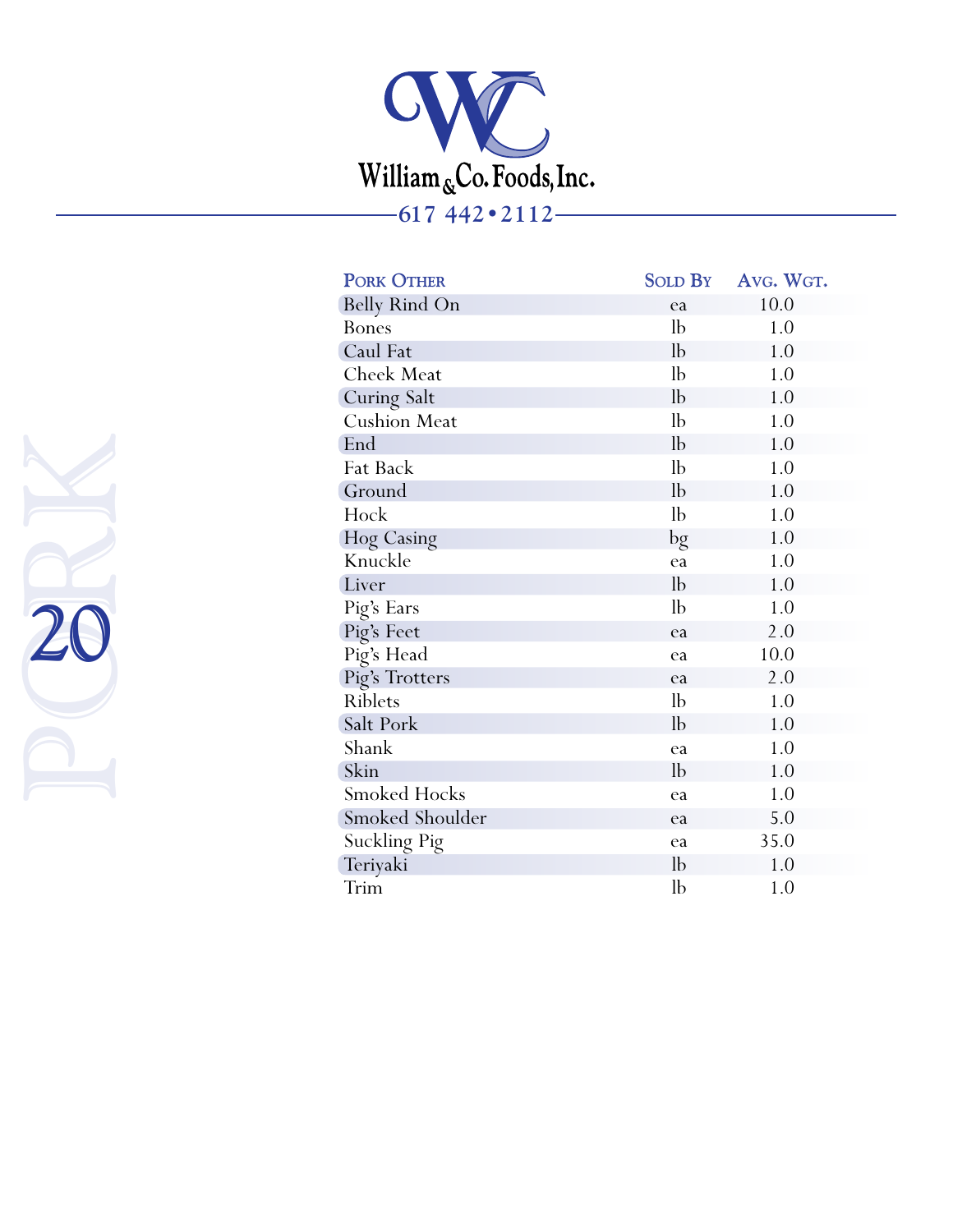

| <b>BACON</b>                  |               | SOLD BY AVG. WGT. |
|-------------------------------|---------------|-------------------|
| WCO Reserved Applewood Smoked | bx            | 15.0              |
| <b>Black Label</b>            | $\mathbf{lb}$ | 1.0               |
| Boar                          | lb            | 1.0               |
| Canadian                      | ea            | 4.0               |
| Double Smoked                 | $\mathbf{lb}$ | 1.0               |
| Hormel Apple                  | bx            | 20.0              |
| Hormel Old Smokehouse         | $\mathbf{lb}$ | 1.0               |
| Irish                         | ea            | 1.0               |
| Jones Pre-cooked              | bx            | 10.0              |
| Layout Hatfield               | bx            | 15.0              |
| Layout Hormel                 | bx            | 15.0              |
| Layout Jones                  | bx            | 15.0              |
| Layout Sliced                 | bx            | 15.0              |
| North Country Apple Smoked    | $\mathbf{lb}$ | 1.0               |
| North Country Canadian        | $\mathbf{lb}$ | 1.0               |
| North Country Ends & Pieces   | $\mathbf{lb}$ | 1.0               |
| Old Smoked                    | bx            | 20.0              |
| Pancetta                      | ea            | 4.0               |
| Pepper                        | bx            | 20.0              |
| Slab Rind On                  | ea            | 9.0               |
| Slab Sliced                   | $_{\rm lb}$   | 1.0               |

| <b>HAM</b>                    | <b>SOLD BY</b> | AVG. WGT. |
|-------------------------------|----------------|-----------|
| WCO Reserved Applewood Smoked | ea             | 9.0       |
| <b>Black Forest</b>           | ea             | 10.0      |
| Buddaball                     | ea.            | 15.0      |
| <b>Buffet Bilmar</b>          | ea.            | 12.0      |
| Cure 81 Hormel                | ea             | 8.0       |
| Cured Smithfield              | ea             | 11.0      |
| Danish                        | ea             | 12.0      |
| Fleur de Lis Boneless         | ea             | 12.0      |
| Fresh Bone-in                 | ea             | 15.0      |
| Honey                         | ea             | 10.0      |
| Hot                           | ea             | 4.0       |
| Jones Boneless                | ea             | 13.0      |
| Jones Semi Boneless           | ea             | 14.0      |
| Low Sodium                    | ea             | 1.0       |
| Madrange                      | ea             | 15.0      |

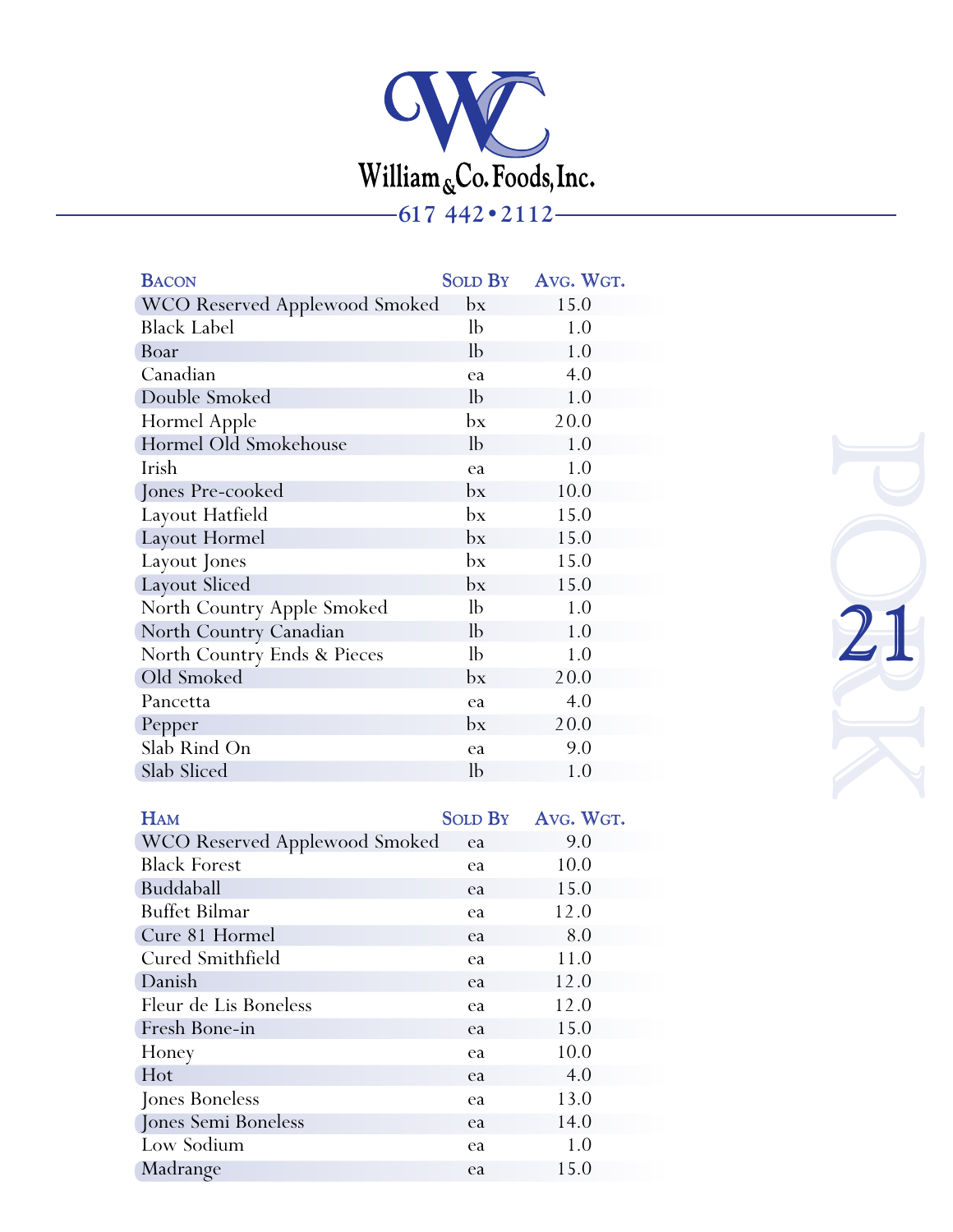

| HAM (CONT.)                | <b>SOLD BY</b> | Avg. WGT. |
|----------------------------|----------------|-----------|
| Peppered                   | ea             | 5.0       |
| Pit Style                  | ea             | 10.0      |
| <b>Prosciutto Boneless</b> | ea             | 5.0       |
| Prosciutto di Parma        | ea             | 15.0      |
| Prosciutto Sliced          | $_{\rm lb}$    | 1.0       |
| Rosemary                   | ea             | 6.0       |
| Serrano                    | ea.            | 10.0      |
| Smoked Bone-in             | ea             | 15.0      |
| Spiral                     | ea             | 15.0      |
| <b>Steaks</b>              | lb             | 1.0       |
| <b>Tasso</b>               | $\mathbf{lb}$  | 1.0       |
| Virginia Baked             | ea             | 12.0      |
| Westphalian                | ea             | 10.0      |

| <b>SAUSAGES</b>          | <b>SOLD BY</b> | Avg. WGT. |
|--------------------------|----------------|-----------|
| Andoullie                | $_{\rm lb}$    | 1.0       |
| <b>BBQ</b> Sweet Italian | $_{\rm lb}$    | 1.0       |
| Bulk 1lb                 | lb             | 1.0       |
| <b>Bulk American</b>     | lb             | 1.0       |
| Chouriço                 | $\mathbf{lb}$  | 1.0       |
| Decosta                  | lb             | 1.0       |
| Irish Bangers            | ea             | 0.3       |
| Italian Bulk             | lb             | 1.0       |
| Italian Hot              | $\mathbf{lb}$  | 1.0       |
| Italian Sweet            | lb             | 1.0       |
| Jones Golden Brown Link  | $\mathbf{lb}$  | 1.0       |
| Jones Pre-cooked Link    | bx             | 10.0      |
| Jones Raw Link           | bx             | 10.0      |
| Linguica                 | $\mathbf{lb}$  | 1.0       |
| Link Breakfast           | $\mathbf{lb}$  | 1.0       |
| Locanico                 | $_{\rm lb}$    | 1.0       |
| Meat Cooked              | $\mathbf{lb}$  | 1.0       |
| Pattie 2 oz Pre-cooked   | bx             | 10.0      |
| Pudding Blood            | ea             | 1.0       |
| Pudding White            | ea             | 1.0       |
| Sal Pica                 | $_{\rm lb}$    | 1.0       |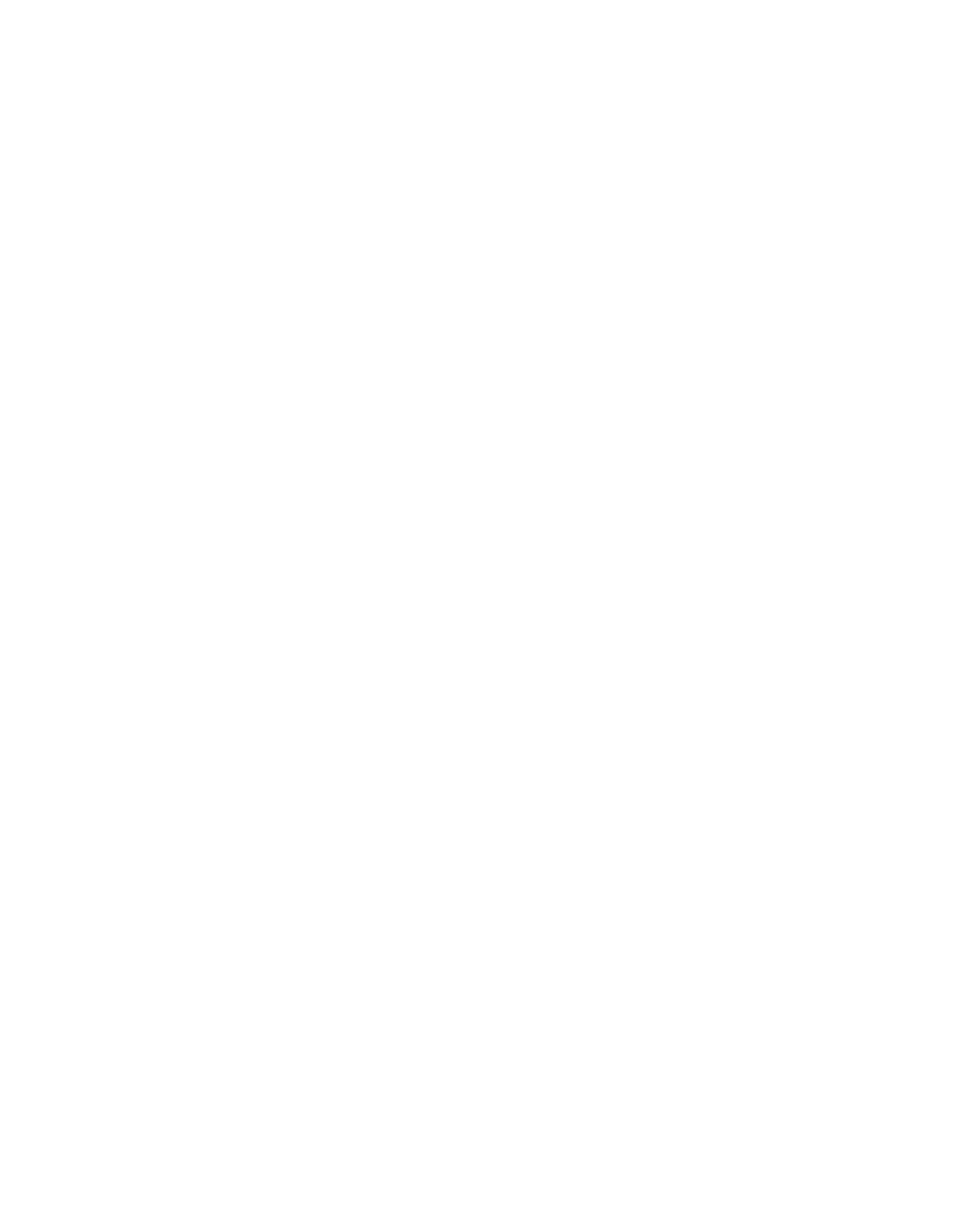

### Chicken

| Our chicken and turkey products are all grade A or better. We carry a full<br>line of Bell & Evan products in addition to a line of 100% organic poultry. |
|-----------------------------------------------------------------------------------------------------------------------------------------------------------|
| Each kind of poultry is divided into classes, mainly based on the bird's<br>age and tenderness.                                                           |
| Turkey<br>Classes: Young Tom — Male<br>Young Hen — Female                                                                                                 |
| Chicken                                                                                                                                                   |
| Classes: Boiler/Fryer                                                                                                                                     |
| castrated roosters<br>$Capon$ —                                                                                                                           |
| Fowl                                                                                                                                                      |
| Rooster                                                                                                                                                   |
| $Cornish -$<br>young, special breed, immature birds older<br>and larger than poussin<br>Game Hen                                                          |
| Poussin $-$<br>very small, young, immature birds                                                                                                          |
| ALL NATURAL, FREE-RANGE, AIR-CHILLED CHICKENS                                                                                                             |
| Our line of all-natural chickens are not fed artificial ingredients or                                                                                    |
| by-products. They are not given growth stimulants or antibiotics. They are                                                                                |
| fed wholesome grain.                                                                                                                                      |
| The birds are free to range outside, scratch the ground, and forage on                                                                                    |
|                                                                                                                                                           |

### All Natural, Free-Range, Air-Chilled Chickens

The birds are free to range outside, scratch the ground, and forage on plants. It is the open space given the chickens while they are growing that makes the difference in meat texture.

Air-chilled birds, unlike water-chilled birds, absorb no water. The natural juices, proteins, and enzymes are not lost, but remain in the meat during cooking, resulting in a distinctly different flavor and texture.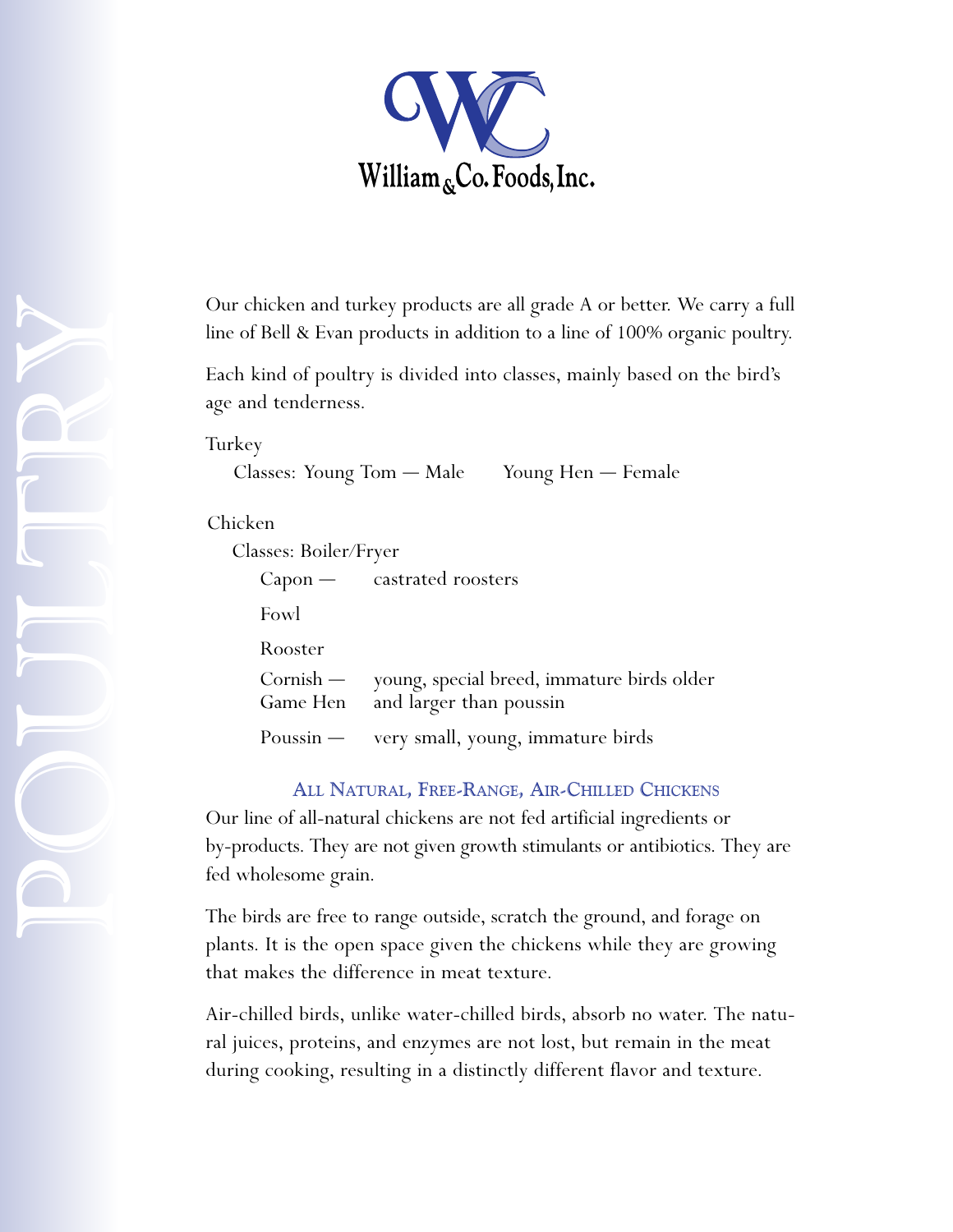

| TURKEY - WHOLE, BREAST, RAW          | <b>SOLD BY</b> | Avg. WGT. |
|--------------------------------------|----------------|-----------|
| WCO Reserved Applewood Smoked Breast | ea             | 9.0       |
| <b>Bones</b>                         | bx             | 30.0      |
| Breast Casa Mia                      | ea             | 8.0       |
| <b>Breast Honey</b>                  | ea             | 8.0       |
| <b>Breast Oven Roast</b>             | ea             | 8.0       |
| <b>Breast Oven Roast Bone-in</b>     | ea             | 13.0      |
| Breast Raw 12/14                     | ea             | 13.0      |
| Breast Raw 14/16                     | ea             | 15.0      |
| <b>Breast Raw Boneless Foil</b>      | ea             | 8.0       |
| <b>Breast Raw Boneless Fresh</b>     | ea             | 8.0       |
| <b>Breast Smoked</b>                 | ea             | 8.0       |
| <b>Breast Smoked North Country</b>   | ea             | 8.0       |
| Cutlet                               | bx             | 10.0      |
| Drumsticks                           | $\mathbf{lb}$  | 1.0       |
| <b>Necks</b>                         | bx             | 30.0      |
| Thigh Meat                           | $\mathbf{lb}$  | 1.0       |
| Whole                                | ea             | 20.0      |
|                                      |                |           |
| <b>TURKEY PROCESSED</b>              | <b>SOLD BY</b> | AVG. WGT. |
| Bacon                                | lb             | 1.0       |
| Franks                               | $_{\rm lb}$    | 1.0       |
| Meat Ground                          | $\mathbf{lb}$  | 1.0       |
| Patties                              | bx             | 10.0      |
| Pulled All White Meat                | lb             | 1.0       |
| Sausage                              | lb             | 1.0       |
| Steak                                | $_{\rm lb}$    | 1.0       |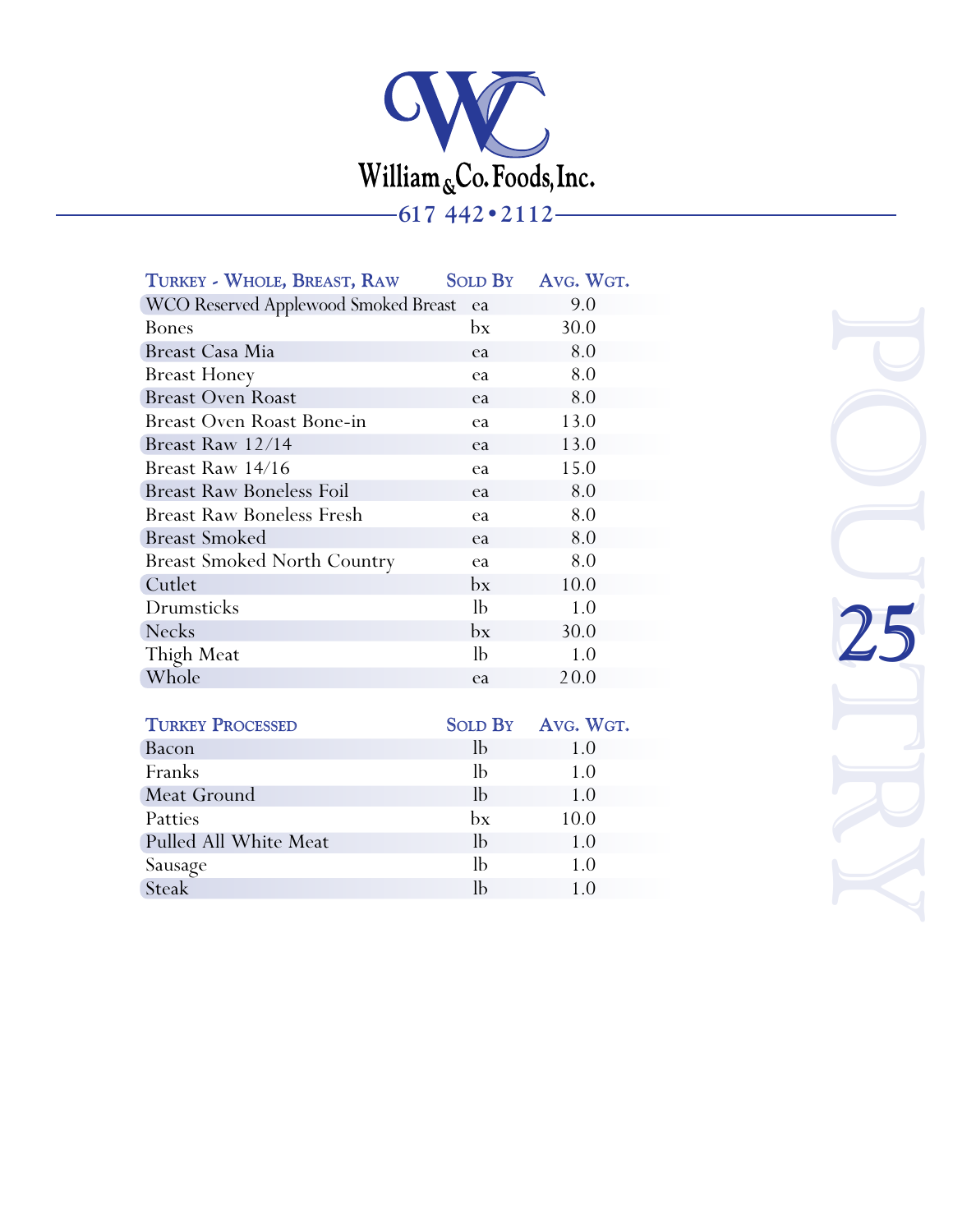

| <b>CHICKEN WHOLE</b>         |               | SOLD BY AVG. WGT. |
|------------------------------|---------------|-------------------|
| Boneless                     | ea            | 2.0               |
| Capon                        | ea            | 6.0               |
| Fowl                         | ea            | 6.0               |
| Hen                          | ea            | 6.0               |
| Natural                      | ea            | 3.0               |
| Rock Cornish Hen             | ea            | 2.0               |
| Rock Cornish Hen Bell & Evan | ea            | 2.0               |
| Rock Cornish Hen Boneless    | ea            | 2.0               |
| Rotisserie Style             | $\mathbf{h}$  | 1.0               |
| Whole                        | ea            | 3.0               |
| Whole 2.5                    | ea            | 2.5               |
| Whole Bell & Evan            | ea            | 3.5               |
| Whole Roaster                | $\mathbf{lb}$ | 1.0               |
| Whole Roaster Perdue         | lb            | 1.0               |

| <b>CHICKEN BREAST</b>                   | <b>SOLD BY</b> | AVG. WGT. |
|-----------------------------------------|----------------|-----------|
| <b>Breast Boneless/Skinless Doubles</b> | lb             | 1.0       |
| Breast Boneless/Skinless Random         | lb             | 1.0       |
| Breast Boneless/Skinless Singles        | lb.            | 1.0       |
| <b>Breast Bone-in Statler</b>           | ea             | 2.0       |
| Breast Bone-in Without Wing             | lb.            | 1.0       |
| <b>Breast Boneless Statler</b>          | bx             | 12.0      |
| Breast Boneless Statler Bell & Evan     | ea             | 0.9       |
| <b>Breast Front Half</b>                | ea             | 2.0       |
| Breast Skin On                          | $\mathbf{h}$   | 1.0       |
| <b>Breast Smoked Boneless</b>           | lb             | 1.0       |
| <b>CVP</b> Boneless                     | $\mathbf{lb}$  | 1.0       |
| Deli Breast                             | lb             | 1.0       |
| Roaster Breast Boneless Random          | $_{\rm lb}$    | 1.0       |
| Roaster Breast Split Wing Off           | ea             | 1.0       |
| Tray Pack Perdue Roaster Breast         | $\mathbf{h}$   | 1.0       |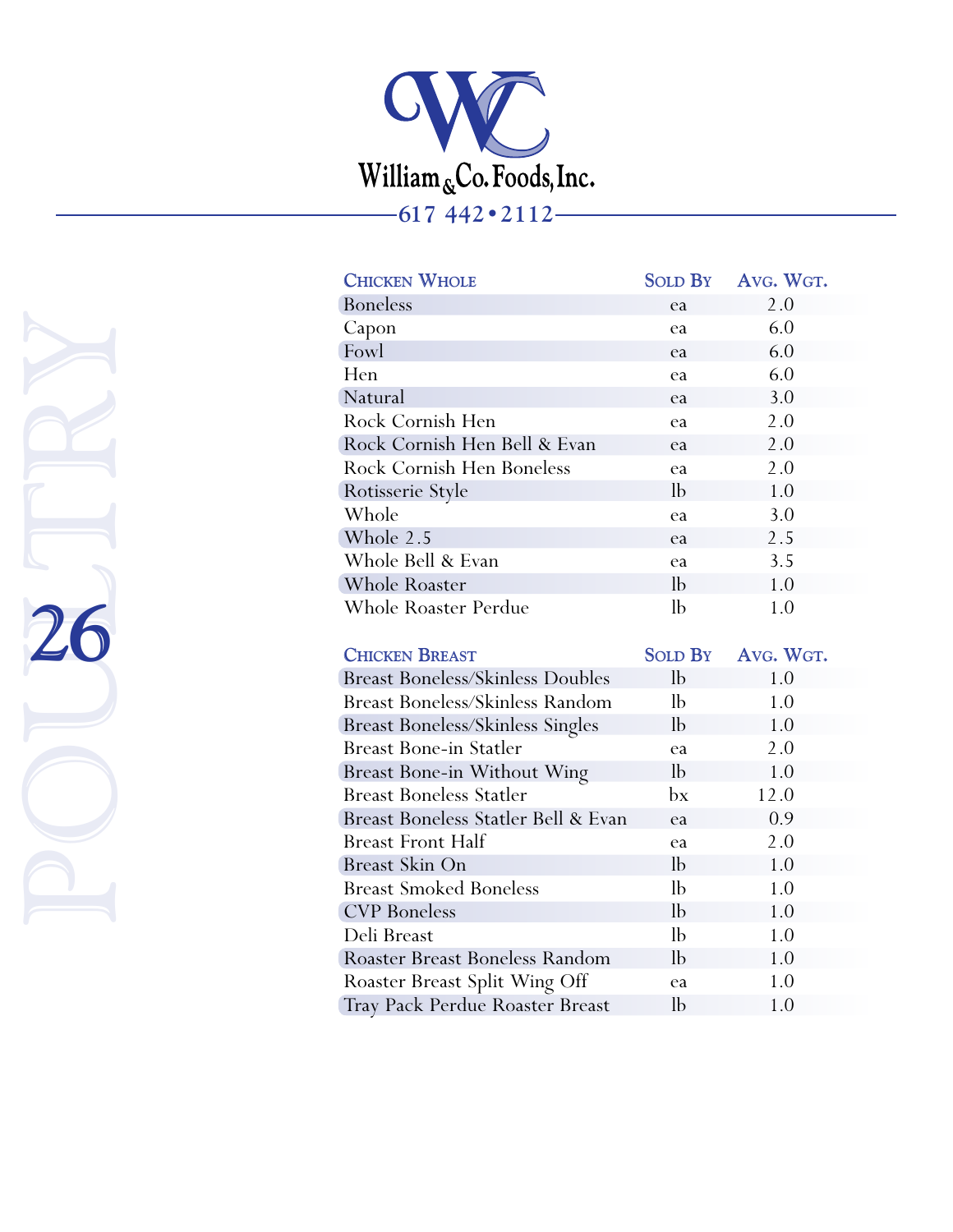

| <b>CHICKEN CUTS</b>           | <b>SOLD BY</b> | Avg. WGT. |
|-------------------------------|----------------|-----------|
| IQF $\frac{1}{4}$             | bx             | 31.0      |
| Cut Up                        | ea             | 3.5       |
| Cut $Up$ 2.5                  | ea             | 2.5       |
| Cut Up Bell & Evan            | ea             | 3.5       |
| Split                         | ea             | 3.5       |
|                               |                |           |
| <b>CHICKEN PARTS</b>          | <b>SOLD BY</b> | AVG. WGT. |
| Chicken 60/40                 | lb             | 1.0       |
| Chicken All White             | lb             | 1.0       |
| <b>Backs</b>                  | lb             | 1.0       |
| Base                          | lb             | 1.0       |
| Bones Bell & Evan             | bx             | 40.0      |
| <b>Brochette Meat</b>         | lb             | 1.0       |
| Drummettes                    | lb             | 1.0       |
| Drumsticks                    | ea             | 1.0       |
| Fat                           | lb             | 1.0       |
| Feet                          | bx             | 50.0      |
| Gizzards                      | lb             | 1.0       |
| Hearts                        | lb             | 1.0       |
| Legs & Thighs Unsized         | lb             | 1.0       |
| Legs Boneless/Skinless Random | lb             | 1.0       |
| Liver                         | lb             | 1.0       |
| Liver Chopped                 | tub            | 5.0       |
| <b>Rib Cages</b>              | $\mathbf{lb}$  | 1.0       |
| Skin                          | $\mathbf{lb}$  | 1.0       |
| Tenderloin                    | lb             | 1.0       |
| Thigh Bone-in                 | lb             | 1.0       |
| Thigh Boneless Skinless       | $_{\rm lb}$    | 1.0       |
| Thigh Skin on Boneless        | $_{\rm lb}$    | 1.0       |
| <b>Wings Barbecue</b>         | bx             | 10.0      |
| Wings Disjointed              | lb             | 1.0       |
| Wings Full                    | $\mathbf{lb}$  | 1.0       |
| Wings Hot                     | bx             | 10.0      |
| Wings Jumbo                   | $\mathbf{lb}$  | 1.0       |
| Wings Roaster                 | lb             | 1.0       |
| Wings V                       | lb             | 1.0       |

poulation of the control **27**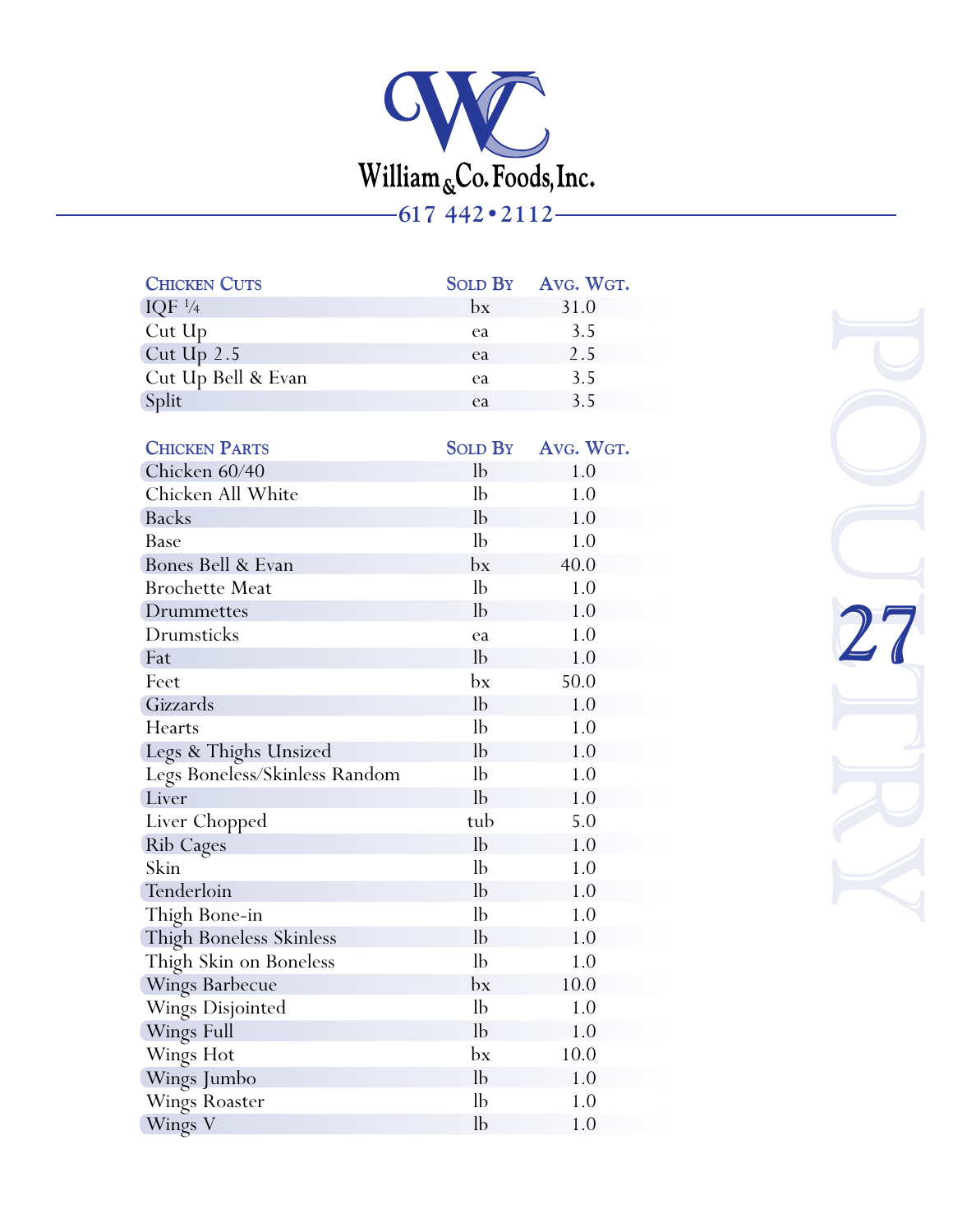

| <b>CHICKEN OTHER</b>           | <b>SOLD BY</b> | AVG. WGT. |
|--------------------------------|----------------|-----------|
| Barber Broccoli & Cheese       | bx             | 10.0      |
| Barber Cordon Blue             | bx             | 10.0      |
| <b>Barber Florentine</b>       | bx             | 12.0      |
| Barber Kiev                    | bx             | 10.0      |
| Barber Mushroom Chardonnay     | bx             | 11.5      |
| <b>Breast Grilled</b>          | $\mathbf{lb}$  | 1.0       |
| <b>Breast Stuffed</b>          | bx             | 10.0      |
| Croquettes                     | bx             | 10.0      |
| Fajita                         | $\mathbf{lb}$  | 1.0       |
| Fillet Pre-cooked Breaded 4 oz | bx             | 10.0      |
| Fillet                         | bx             | 10.0      |
| Fingers                        | bx             | 10.0      |
| Kabob                          | $\mathbf{lb}$  | 1.0       |
| Nuggets                        | bx             | 10.0      |
| Pattie Breaded                 | bx             | 10.0      |
| Tender Breaded                 | bx             | 10.0      |
|                                |                |           |

poultry May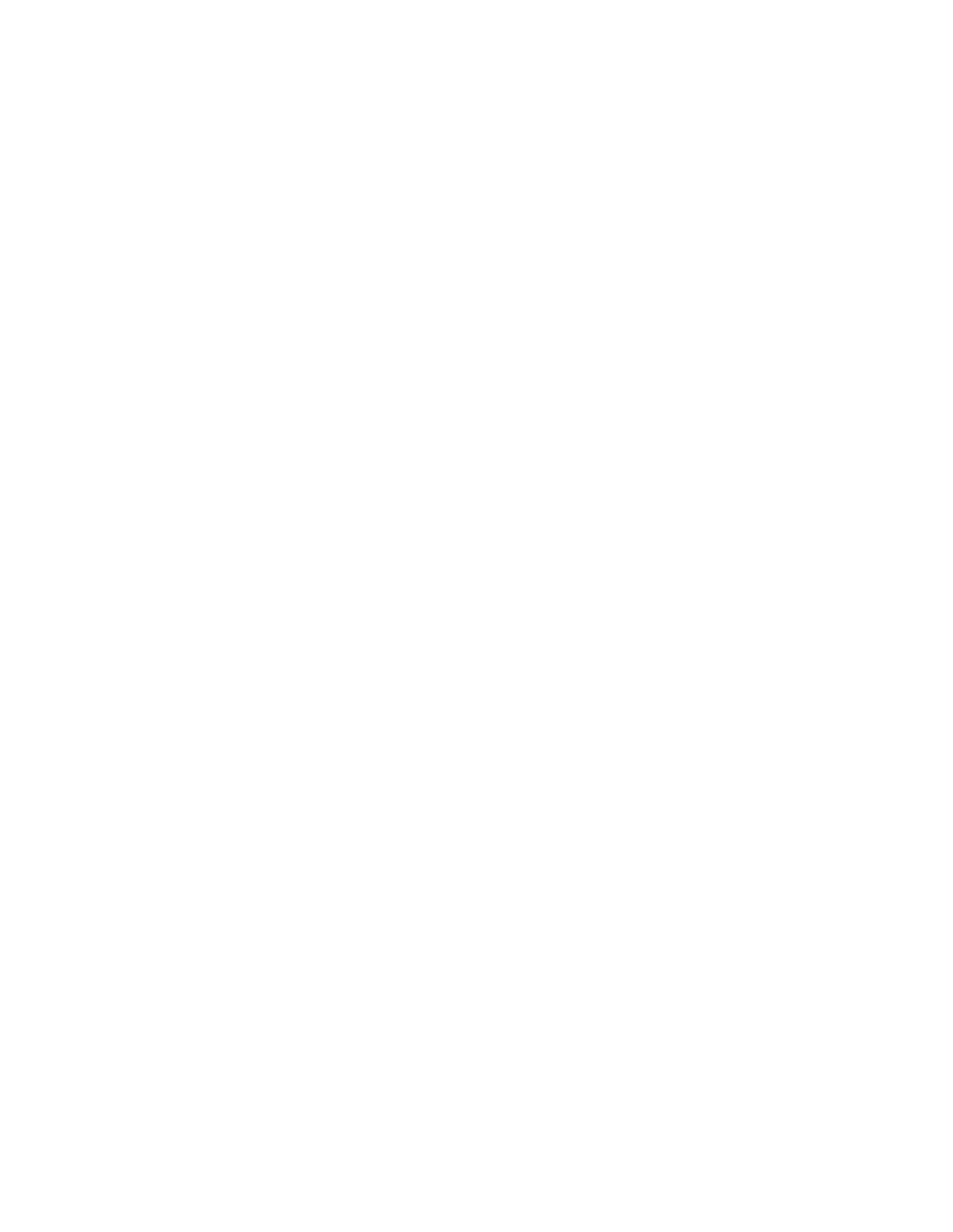

quality lines of duck and various game. We are continually searching for the best in each category to supply our customers. If you have heard of a supplier you would like to try, please let us know.

Duck is a dark meat bird. It has a high percentage of bone and fat to meat.

Goose is a very fatty, dark meat bird. It is usually roasted.

Guinea is a domesticated game bird. It has tender light and dark meat with little fat.

Partridge meat tends to be coarse-textured. Moist cooking is recommended.

Pheasant meat is mildly flavored and the hen is more tender than the cock.

Quail are small, lean birds related to the pheasant.

Squab has dark, tender meat with little fat.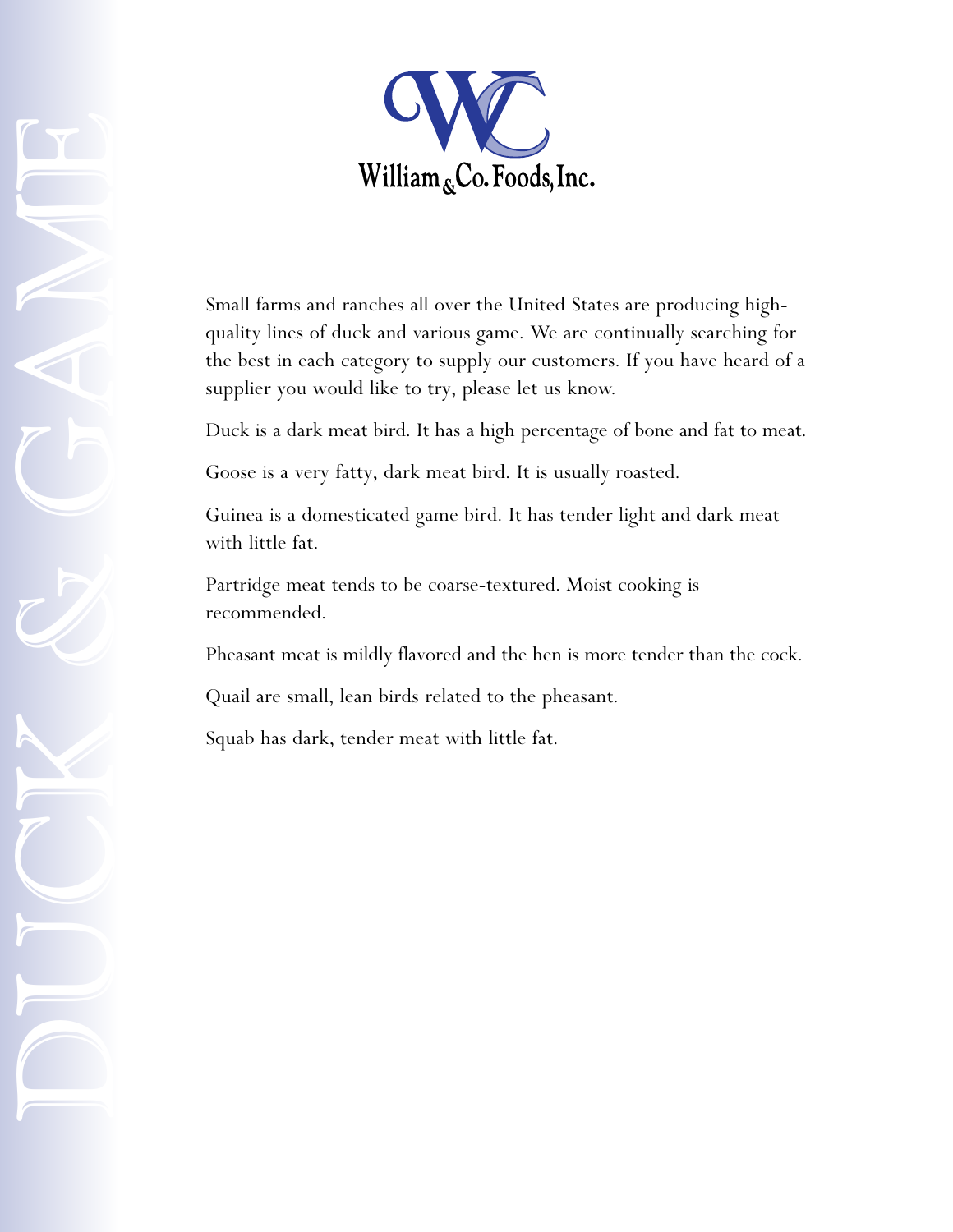

| <b>DUCK</b>                    | <b>SOLD BY</b> | AVG. WGT. |
|--------------------------------|----------------|-----------|
| $\frac{1}{2}$ Cooked           | bx             | 23.0      |
| Bones                          | bx             | 30.0      |
| <b>Breast Boneless</b>         | ea             | 2.0       |
| <b>Breast Boneless Mollard</b> | ea             | 4.0       |
| <b>Breast Boneless Muscovy</b> | ea             | 4.0       |
| <b>Breast Boneless Smoked</b>  | ea             | 2.0       |
| Drummetts                      | $\mathbf{lb}$  | 1.0       |
| Eggs                           | bx             | 12.0      |
| Fat                            | $\mathbf{lb}$  | 1.0       |
| <b>Fat Rendered</b>            | tub            | 10.0      |
| Legs                           | bx             | 20.0      |
| Liver                          | $\mathbf{lb}$  | 1.0       |
| Long Island 5-up               | ea             | 6.0       |
| Long Island Boneless Statler   | ea             | 0.5       |
| Long Island Breast             | ea             | 2.0       |
| <b>Necks</b>                   | $\mathbf{lb}$  | 1.0       |
| Sausage                        | $\mathbf{lb}$  | 1.0       |
| Skin                           | $\mathbf{lb}$  | 1.0       |
| <b>Statler Boneless</b>        | ea             | 1.0       |
| Tenders                        | $\mathbf{lb}$  | 1.0       |
| Thigh Boneless                 | $\mathbf{lb}$  | 1.0       |
| Whole                          | ea             | 6.0       |
| Wings                          | $\mathbf{lb}$  | 1.0       |

duck and GAME. **31**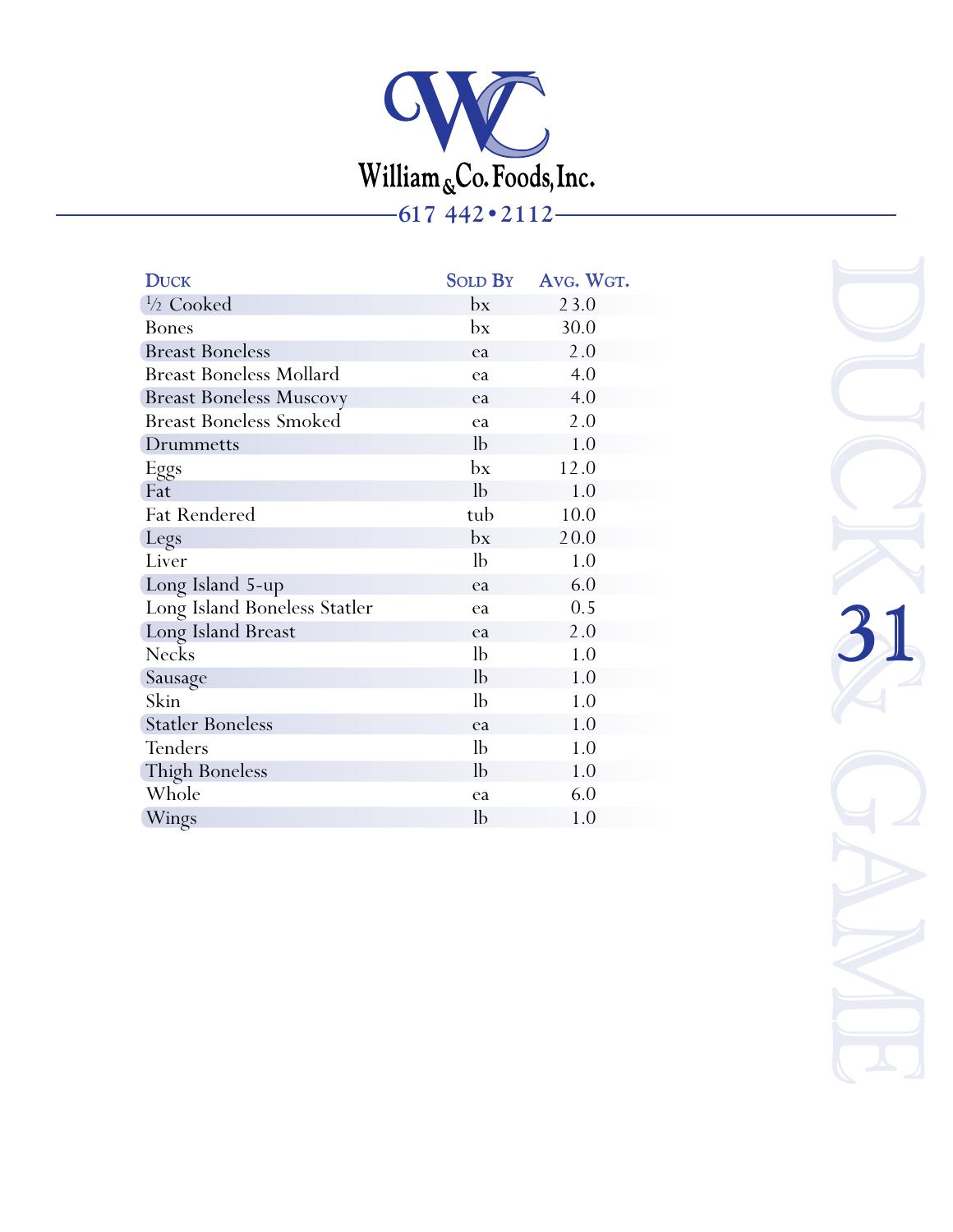

| <b>GAME</b>                  | <b>SOLD BY</b> | Avg. WGT. |
|------------------------------|----------------|-----------|
| <b>Boar Rack</b>             | ea             | 4.0       |
| Boar Shoulder                | ea             | 5.0       |
| Boar Strip Loin              | ea             | 1.0       |
| Buffalo Rib Eye              | ea             | 1.0       |
| <b>Buffalo Sirloin</b>       | ea             | 1.0       |
| Buffalo Tenderloin           | ea             | 5.0       |
| Elk Loin                     | ea             | 1.0       |
| Elk Loin Boneless            | ea             | 1.0       |
| Geese                        | ea             | 12.0      |
| <b>Goose Breast Boneless</b> | lb             | 1.0       |
| Goat Cut Up                  | ea             | 1.0       |
| Goat Whole                   | ea             | 5.0       |
| Guinea Hen                   | ea             | 1.0       |
| Guinea Hen Breast            | ea             | 1.0       |
| Ostrich Fillet               | ea             | 1.0       |
| Ostrich Tenderloin           | lb             | 1.0       |
| Partridge                    | ea             | 2.0       |
| Pheasant                     | ea             | 1.0       |
| Pheasant Breast              | ea             | 1.0       |
| Poussin                      | ea             | 1.0       |
| Poussin Semi Boneless        | ea             | 1.0       |
| Quail Butterfly Breast       | ea             | 0.5       |
| Quail Eggs                   | ea             | 0.1       |
| Quail European Style         | ea             | 1.0       |
| Quail Leg                    | ea             | 1.0       |
| Quail Semi Boneless          | ea             | 1.0       |
| Quail Whole                  | ea             | 1.0       |
| Quail Whole Drawn            | ea             | 1.0       |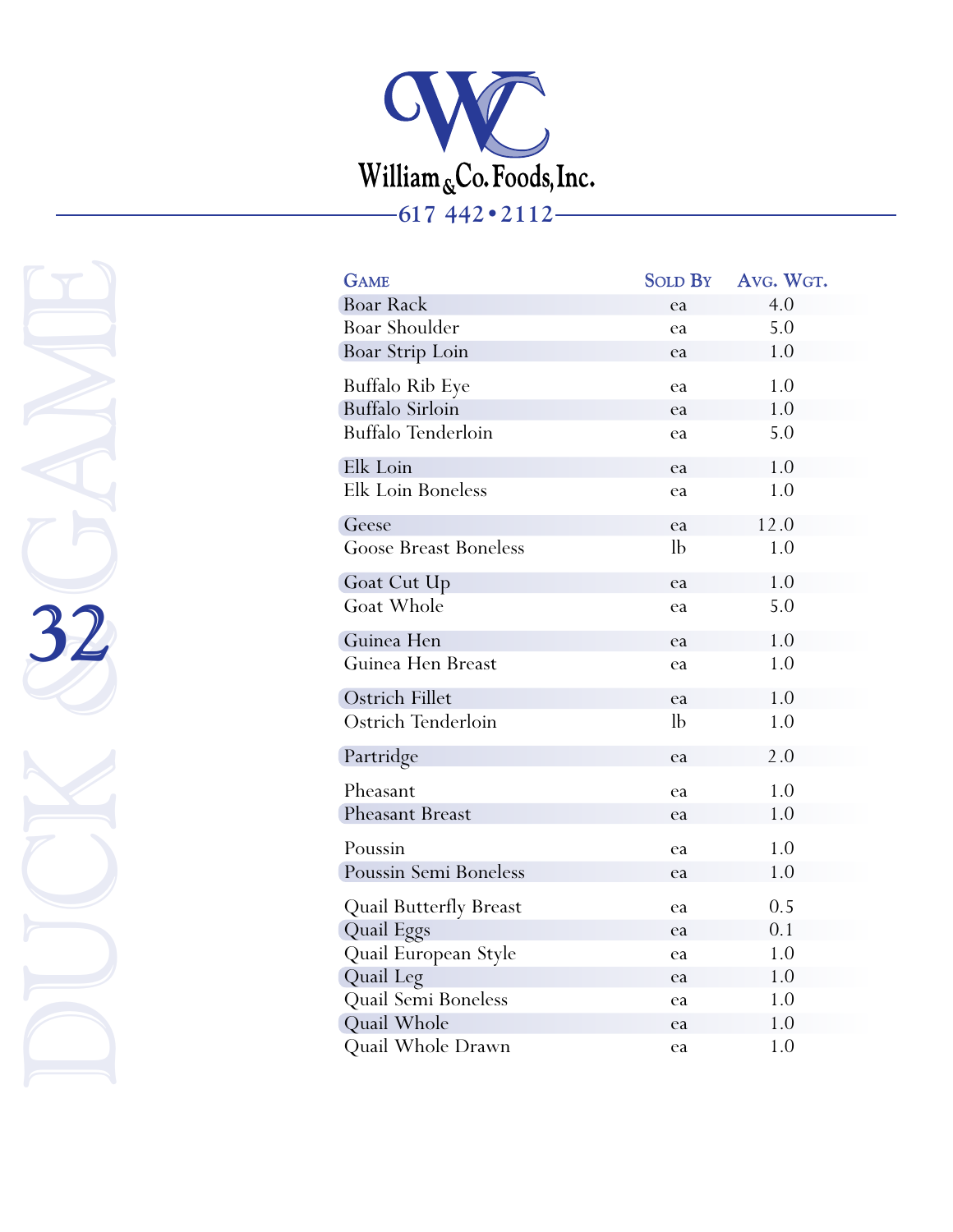

| GAME (CONT.)           | <b>SOLD BY</b> | AVG. WGT. |
|------------------------|----------------|-----------|
| Rabbit Boneless Saddle | $\mathbf{lb}$  | 1.0       |
| <b>Rabbit Bones</b>    | $\mathbf{lb}$  | 1.0       |
| Rabbit Legs            | $\mathbf{lb}$  | 1.0       |
| Rabbit Loin            | $\mathbf{lb}$  | 1.0       |
| Rabbit Sausage         | $\mathbf{lb}$  | 1.0       |
| Rabbit Whole           | ea             | 3.0       |
| Squab                  | ea             | 2.0       |
| Squab Boneless         | ea             | 1.0       |
| Squab Breast           | ea             | 1.0       |
| Venison Bones          | lb             | 1.0       |
| Venison Ground         | $\mathbf{lb}$  | 1.0       |
| Venison Leg Bone-in    | ea             | 10.0      |
| Venison Leg Boneless   | ea             | 8.0       |
| Venison Loin Boneless  | ea             | 3.0       |
| Venison Osso Buco      | ea             | 1.0       |
| Venison Rack Four Bone | ea             | 1.05      |
| Venison Rack Frenched  | ea             | 3.0       |
| Venison Saddle         | $\mathbf{lb}$  | 1.0       |
| Venison Sausage        | $\mathbf{lb}$  | 1.0       |
| Venison Stew           | lb             | 1.0       |
| Venison Stick          | ea             | 1.0       |
| Venison Tenderloin     | lb             | 1.0       |

duck & 33 GAME. **33**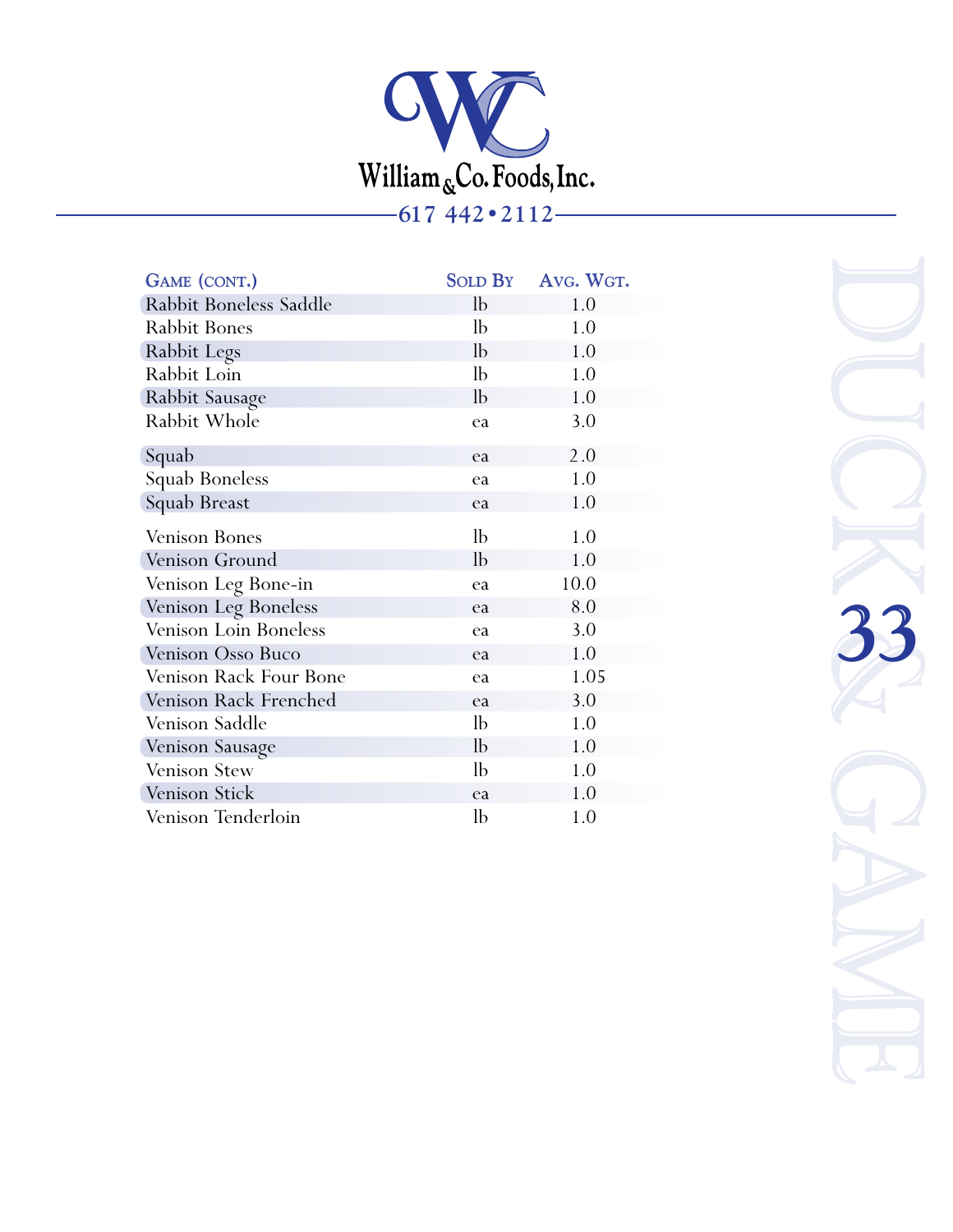

our entire product line, we insist on only the best quality. If there is a special brand name you need, please contact your salesperson.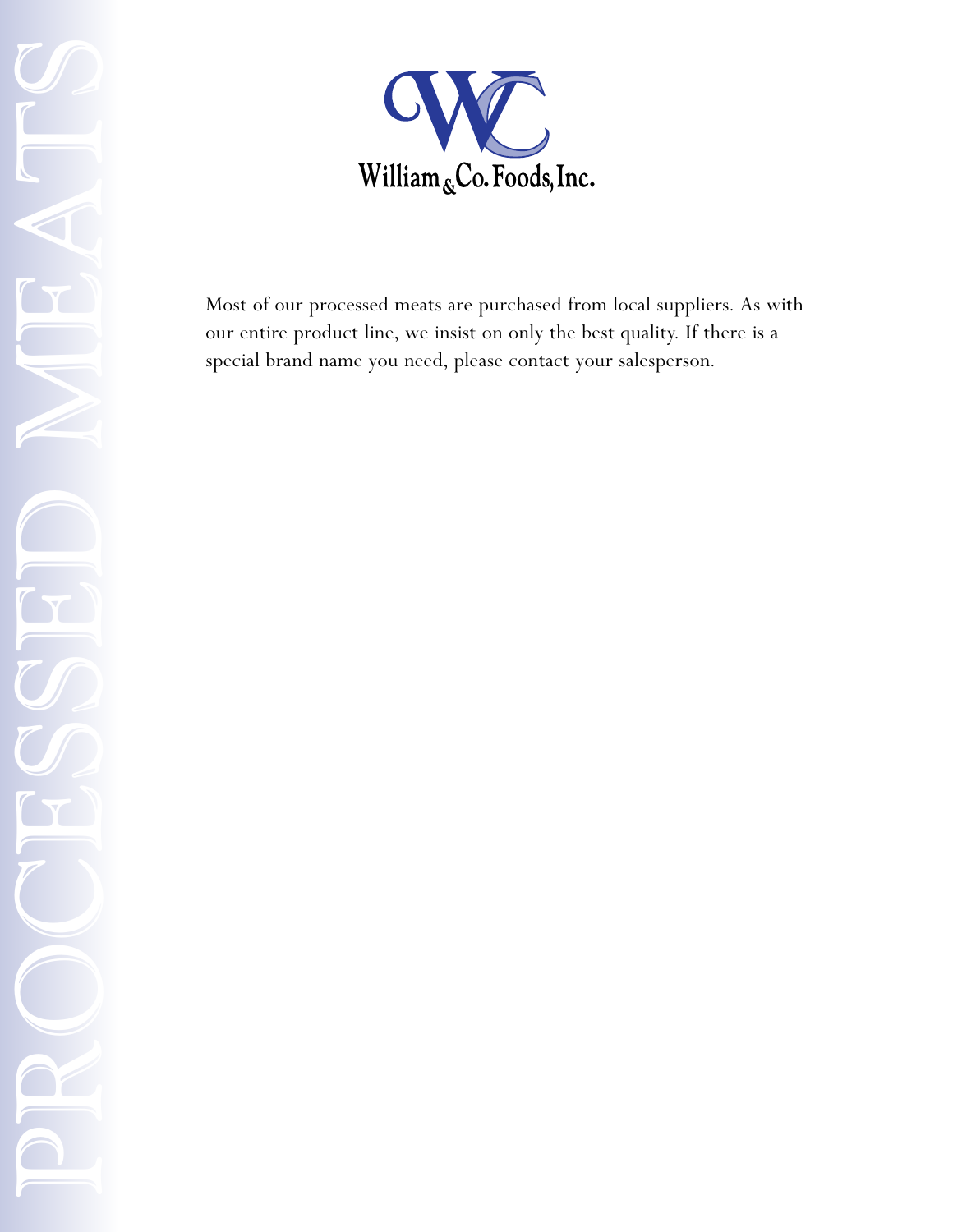

| <b>DELI ITEMS</b>              | <b>SOLD BY</b> | Avg. WGT. |
|--------------------------------|----------------|-----------|
| <b>Bauernwurst</b>             | lb             | 1.0       |
| Bockwurst                      | lb             | 1.0       |
| Bologna                        | ea             | 10.0      |
| Bologna Dubuque (all meat)     | ea             | 10.0      |
| Bologna Sliced                 | lb             | 1.0       |
| <b>Bottom Round Cooked</b>     | ea             | 3.0       |
| <b>Bratwurst</b>               | lb             | 5.0       |
| <b>Bresoli</b>                 | ea             | 5.0       |
| Capicola Cured                 | ea             | 3.0       |
| Capicola Hot                   | ea             | 4.0       |
| Capicola Sweet                 | ea             | 3.0       |
| Corn Dogs                      | bx             | 10.0      |
| Ham Cooked/Sliced              | lb             | 1.0       |
| Kielbasa                       | lb             | 1.0       |
| Kielbasa Ring                  | lb             | 1.0       |
| Liverwurst                     | ea             | 5.0       |
| Mortadella                     | ea             | 10.0      |
| Pastrami 1st Cut               | ea             | 3.0       |
| Pastrami Black                 | lb             | 1.0       |
| Pastrami Red                   | lb             | 1.0       |
| Pastrami Round                 | lb             | 1.0       |
| Pastrami Sliced                | lb             | 1.0       |
| Pastrami Turkey                | lb             | 1.0       |
| Pepperoni                      | lb             | 1.0       |
| Pepperoni Sliced               | lb             | 1.0       |
| Pepperoni Stick                | $\mathbf{lb}$  | 1.0       |
| Salami Cooked Old Neighborhood | ea             | 1.0       |
| Salami Genoa                   | ea             | 4.0       |
| Salami Hard                    | ea             | 4.0       |
| Salami Sliced                  | lb             | 1.0       |
| Sopressata                     | ea             | 5.0       |
| <b>Top Cooked</b>              | ea             | 13.0      |
| Turkey Cooked/Sliced           | lb             | 1.0       |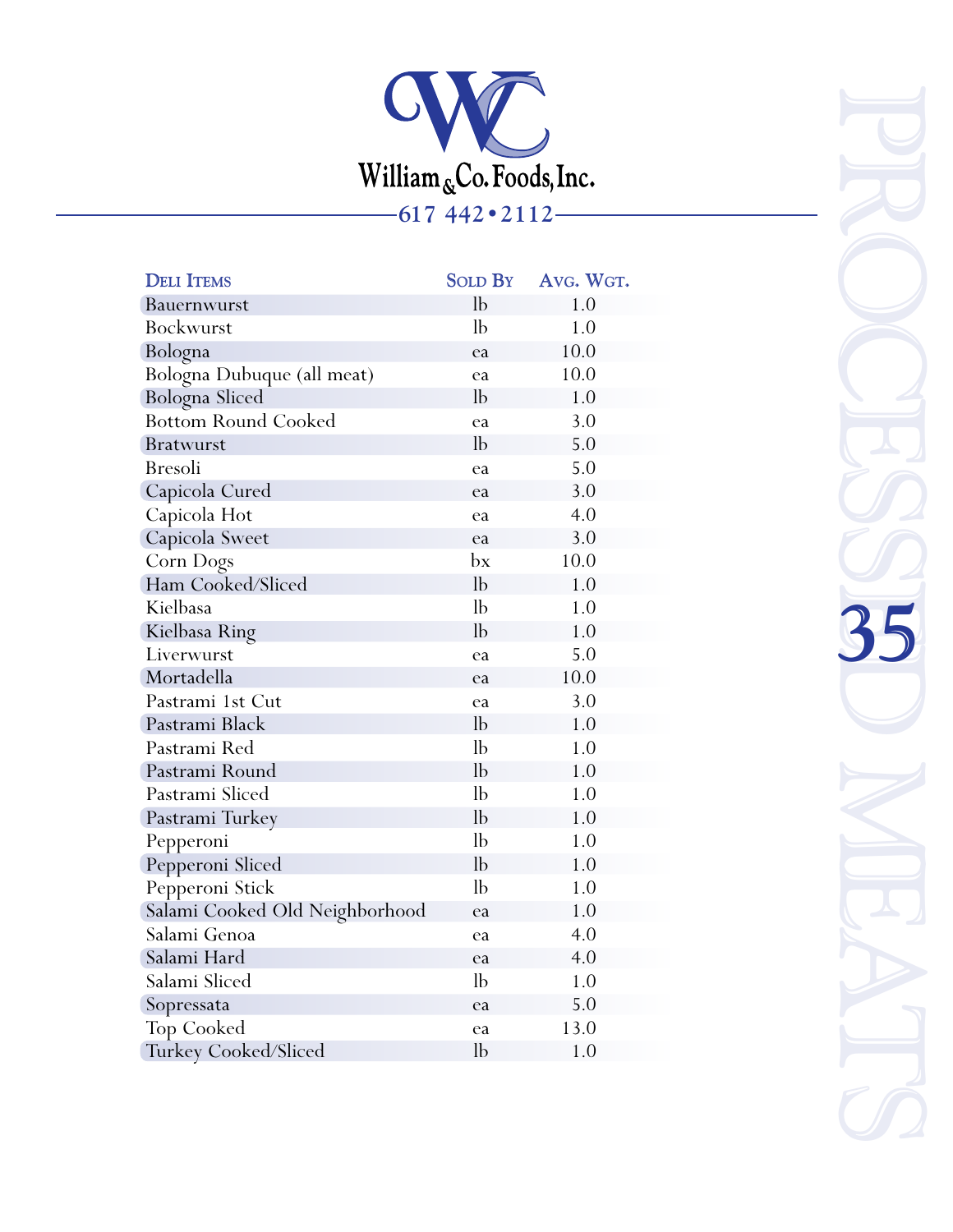

| <b>FRANKS &amp; KNOCKWURST</b>             | <b>SOLD BY</b> | AVG. WGT.  |
|--------------------------------------------|----------------|------------|
| Franks All Beef                            | <b>lb</b>      | varies     |
| Franks All Meat                            | $\mathbf{h}$   | 1.0        |
| Franks Cocktail Kosher                     | lb             | 1.0        |
| Franks Ductsmacher                         | $\mathbf{h}$   | 1.0        |
| Franks Jordan Skin On                      | lb             | 1.0        |
| Franks Kayem 6/1 Natural Casing Skin On lb |                | 1.0        |
| Franks Kayem 8/1 Natural Casing Skin On lb |                | 1.0        |
| Franks Kayem 4/1 Skinless                  | lb             | 1.0        |
| Franks Kayem 8/1 Skinless                  | $\mathbf{lb}$  | 1.0        |
| Franks Kosher                              | $\mathbf{lb}$  | 1.0        |
| Franks Pearl                               | -lb            | 1.0        |
| Franks Turkey                              | $\mathbf{lb}$  | 1.0        |
| Knockwurst                                 | lb             | $1_{.}$ () |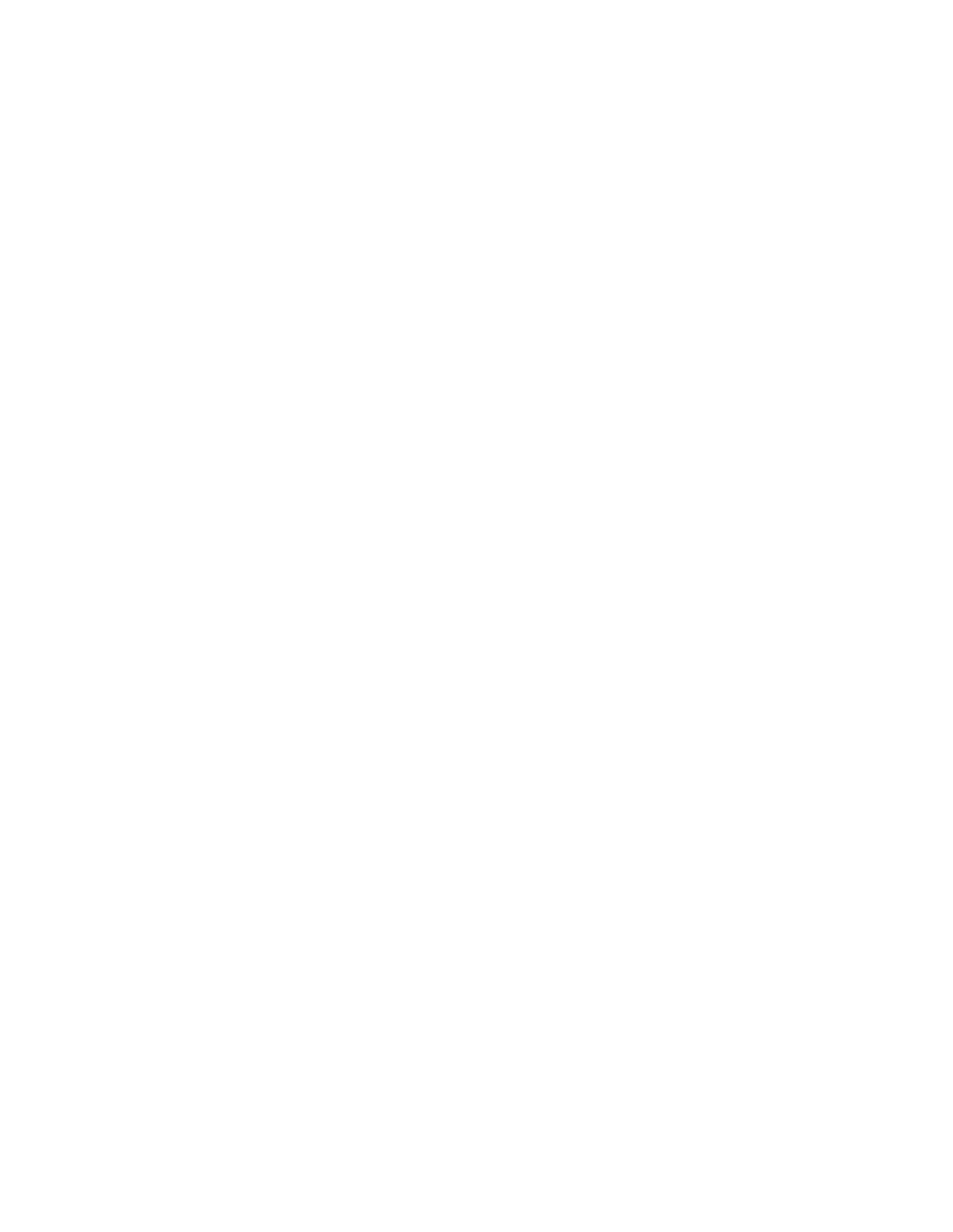

cheese is brought in from all over the world. In most cases, if there is something you would like that is not listed, we can get it for you with one or two days notice.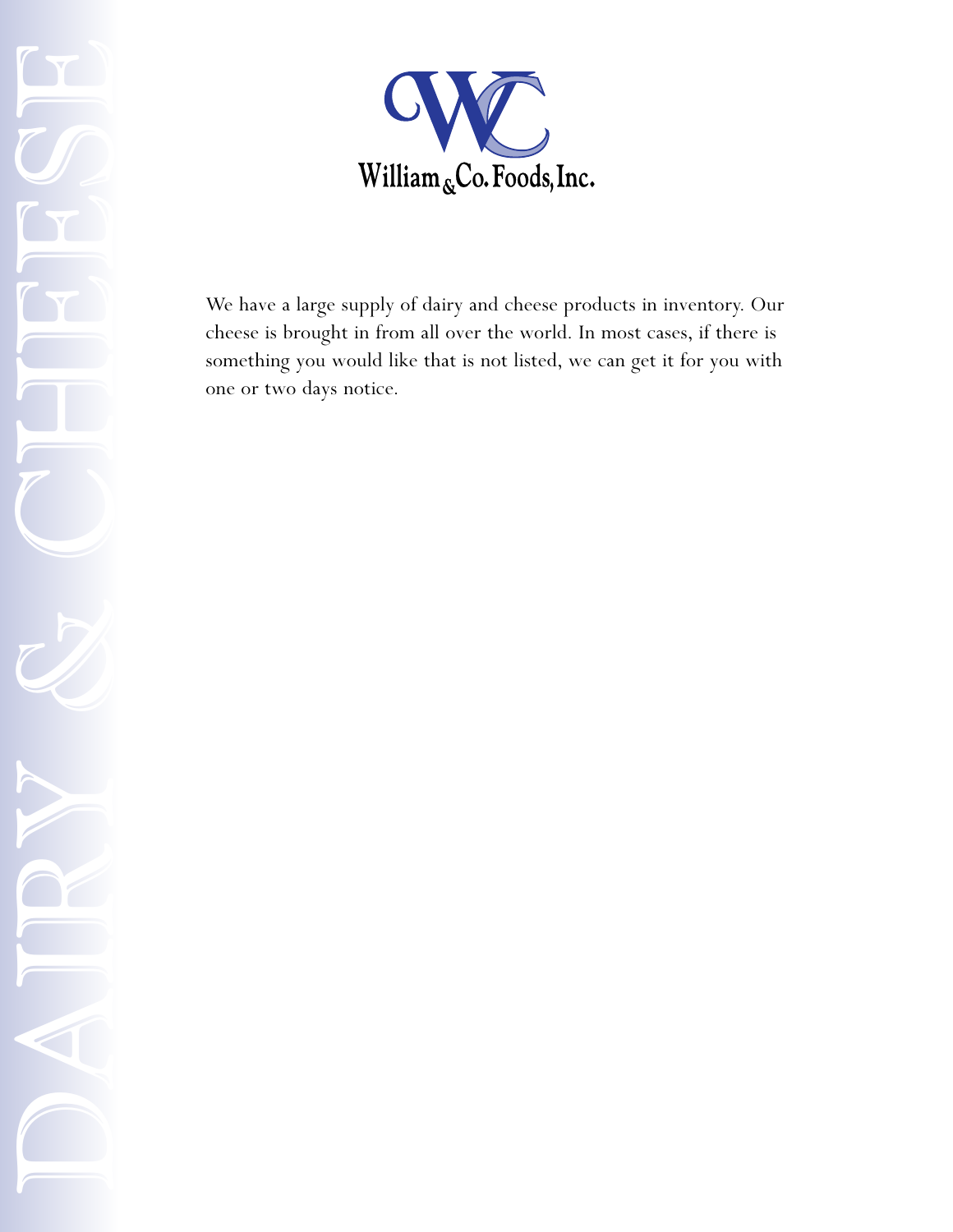

| <b>BUTTER</b>             | <b>SOLD BY</b> | AVG. WGT. |
|---------------------------|----------------|-----------|
| <b>Butter Blend</b>       | bx             | 30.0      |
| <b>Butter Continental</b> | bx             | 36.0      |
| Butter Land-O-Lakes       | bx             | varies    |
| <b>Butter Patties</b>     | bx             | 36.0      |
| <b>Butter Plugra</b>      | bx             | 36.0      |
| <b>Butter Salted</b>      | bx             | 36.0      |
| <b>Butter Unsalted</b>    | bx             | 36.0      |
| Butterchips 90 Cut        | bx             | 30.0      |
| Lard                      | $\mathbf{lb}$  | 1.0       |
| Margarine                 | bx             | 30.0      |
| Oleo                      | ea             | 5.0       |

| <b>EGGS</b>        |    | SOLD BY AVG. WGT.   |
|--------------------|----|---------------------|
| Egg Whites         | bx | 30.0                |
| Eggs Large White   | bx | $15.0$ doz          |
| Eggs Large White   | bx | $30.0$ doz          |
| Eggs X-large Brown | bx | 15.0 <sub>log</sub> |
| Eggs X-large Brown | bx | $30.0$ doz          |

| <b>MILK</b>   |    | SOLD BY AVG. WGT. |
|---------------|----|-------------------|
| Crème Fraiche | ea | 5.0               |
| Cream Heavy   | ea | 5.0               |
| Cream Light   | ea | 5.0               |
| Milk Skim     | bx | 8.2               |
| Milk Whole    | bx | 8.2               |
|               |    |                   |
| YOGURT        |    | SOLD BY AVG. WGT. |
| Yogurt Plain  | bx | 12.0              |

|  |  | ٧ |  |  |
|--|--|---|--|--|
|  |  |   |  |  |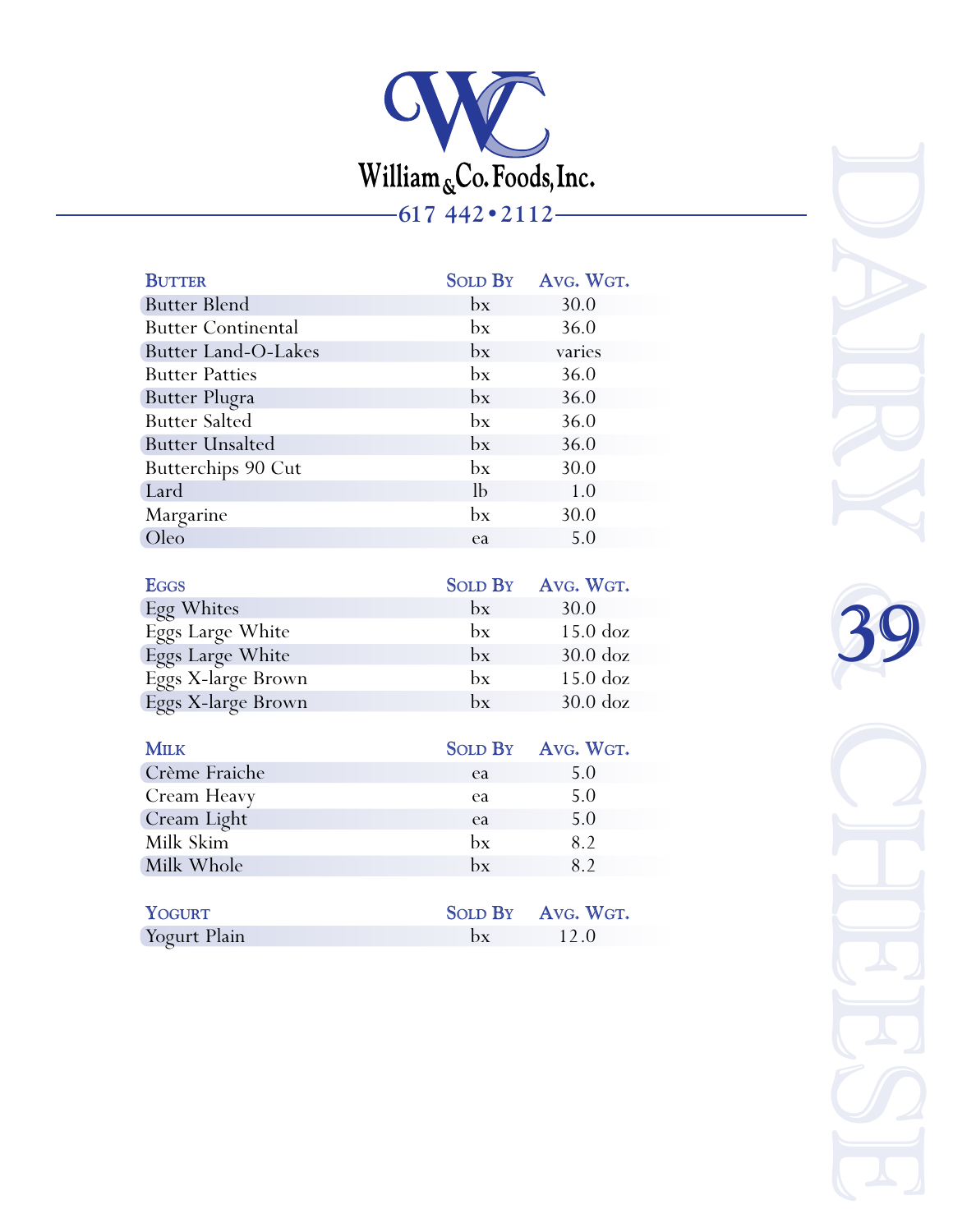

| CHEESE - DOMESTIC & IMPORTED | <b>SOLD BY</b> | Avg. WGT. |
|------------------------------|----------------|-----------|
| American White               | ea             | 5.0       |
| American White Sliced        | ea             | 5.0       |
| American Yellow              | ea             | 5.0       |
| American Yellow Sliced       | ea             | 5.0       |
| Asiago                       | ea             | 12.0      |
| Beaufort                     | ea             | 5.0       |
| <b>Bel Paese</b>             | ea             | 5.0       |
| <b>Blue Cheese</b>           | ea             | 8.0       |
| <b>Blue Crumble</b>          | ea             | 5.0       |
| Boursin                      | ea             | 5.0       |
| <b>Boursin Pepper French</b> | bx             | 2.0       |
| Boursin w/Herb               | bx             | 4.0       |
| Brie 1k & 2k                 | ea             | 2.2       |
| Brie Baby                    | ea             | 5.0       |
| Cambozola                    | ea             | 5.0       |
| <b>Camembert Domestic</b>    | ea             | 5.0       |
| Camembert Imported           | ea             | 5.0       |
| Camembert Mini               | ea             | 5.0       |
| Casablanca                   | ea             | 5.0       |
| Cheddar Black Wax            | ea             | 5.0       |
| Cheddar Smoked               | ea             | 5.0       |
| Cheddar Mild                 | ea             | 5.0       |
| Cheddar Orange               | ea             | 5.0       |
| Cheddar Print Sharp White    | ea             | 11.0      |
| Cheddar Shredded             | ea             | 5.0       |
| Cheddar Sliced               | ea             | 5.0       |
| Cheddar Yellow               | ea             | 5.0       |
| Cheshire                     | ea             | 9.0       |
| <b>Cottage Cheese</b>        | ea             | 5.0       |
| Cream Cheese                 | ea             | 6.0       |
| Esplorata                    | bx             | 12.0      |
| Feta 9# Tub                  | ea             | 9.0       |
| Feta Domestic                | ea             | 5.0       |
| Feta Imported                | ea             | 5.0       |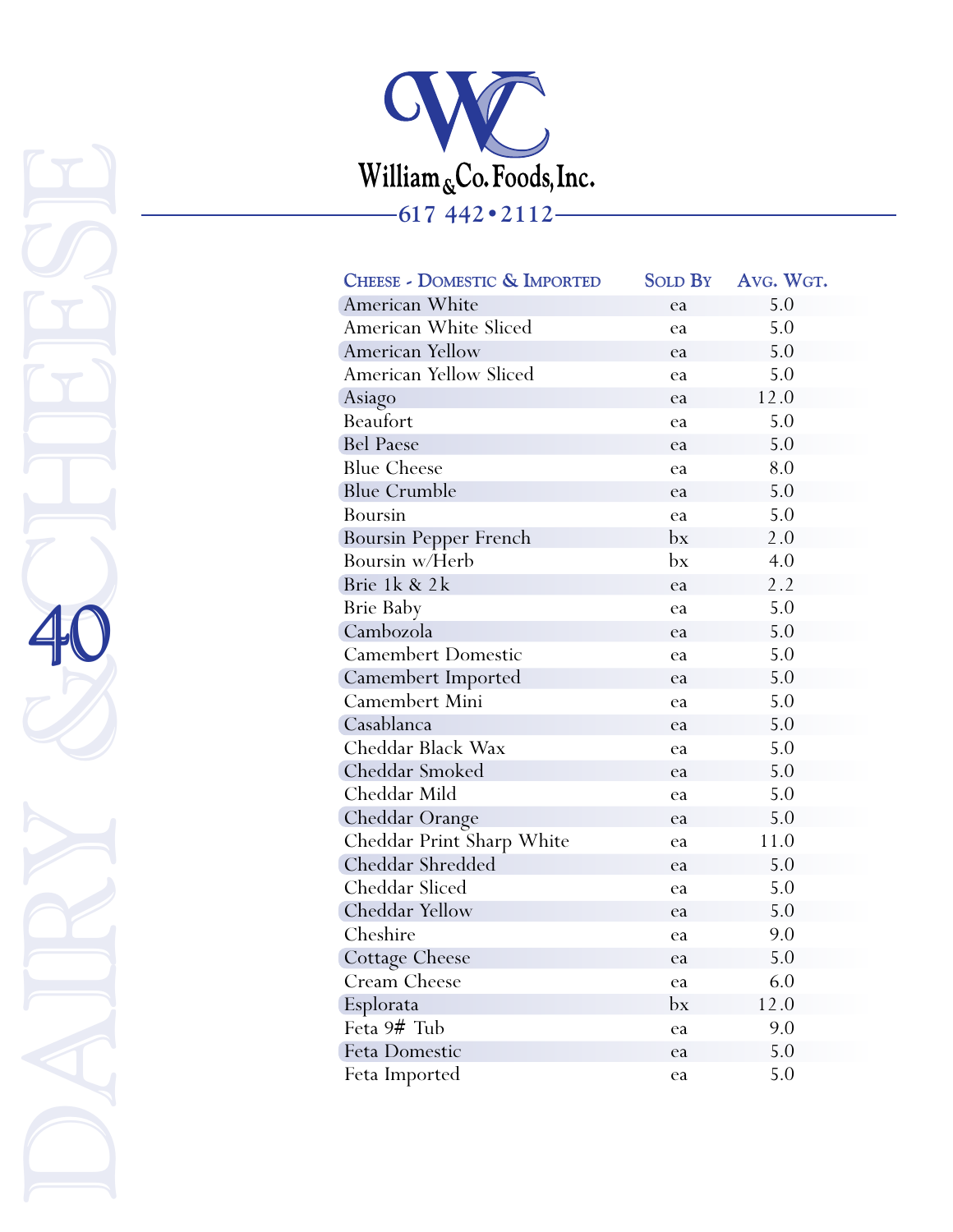

| CHEESE - DOMESTIC & IMPORTED (CONT.) SOLD BY |             | Avg. WGT. |
|----------------------------------------------|-------------|-----------|
| Fontina Danish                               | ea          | 5.0       |
| Fontina Italian                              | ea          | 5.0       |
| Garlic & Herb                                | ea          | 5.0       |
| <b>Goat Cheese</b>                           | ea          | 2.2       |
| Gorgonzola Domestic                          | ea          | 5.0       |
| Gorgonzola Imported                          | ea          | 5.0       |
| Gouda Domestic                               | ea          | 5.0       |
| Gouda Imported                               | ea          | 10.0      |
| Gouda Smoked                                 | ea          | 6.0       |
| <b>Great Hill Blue</b>                       | ea          | 5.0       |
| Gruyere Loaf/King Cut                        | ea          | 5.0       |
| Havarti                                      | ea          | 9.0       |
| Havarti w/Dill                               | ea          | 9.0       |
| Huntsman                                     | ea          | 3.0       |
| Jarlsberg Domestic                           | ea          | 5.0       |
| Jarlsberg Imported                           | ea          | 20.0      |
| Kasseri Imported                             | ea          | 5.0       |
| Manchego                                     | ea          | 5.0       |
| Mascarpone 2k                                | ea          | 0.5       |
| Maytag Blue                                  | ea          | 5.0       |
| Monterey Jack Shredded                       | ea          | 12.0      |
| Mozzarella                                   | ea          | 6.0       |
| Mozzarella Buffalo                           | bx          | 2.6       |
| Mozzarella Curd                              | $_{\rm lb}$ | 1.0       |
| Mozzarella Fresh-water                       | ea          | 3.0       |
| Mozzarella Shredded                          | ea          | 5.0       |
| Mozzarella Smoked                            | ea          | 5.0       |
| Mozzarella Sticks Breaded                    | <b>CS</b>   | 24.0      |
| Muenster                                     | ea          | 6.0       |
| Parmesan Grated                              | ea          | 5.0       |
| Parmesan Quarter Imported                    | ea          | 15.0      |
| Parmesan Reggiano Imported                   | ea          | 15.0      |
| Parmesan Shredded                            | ea          | 5.0       |
| Pepper Jack                                  | ea          | 4.5       |
| Port Salut                                   | ea          | 5.0       |
| <b>Provolone Domestic</b>                    | ea          | 5.0       |
| Provolone Imported                           | ea          | 5.0       |

# RACHESE AR **41**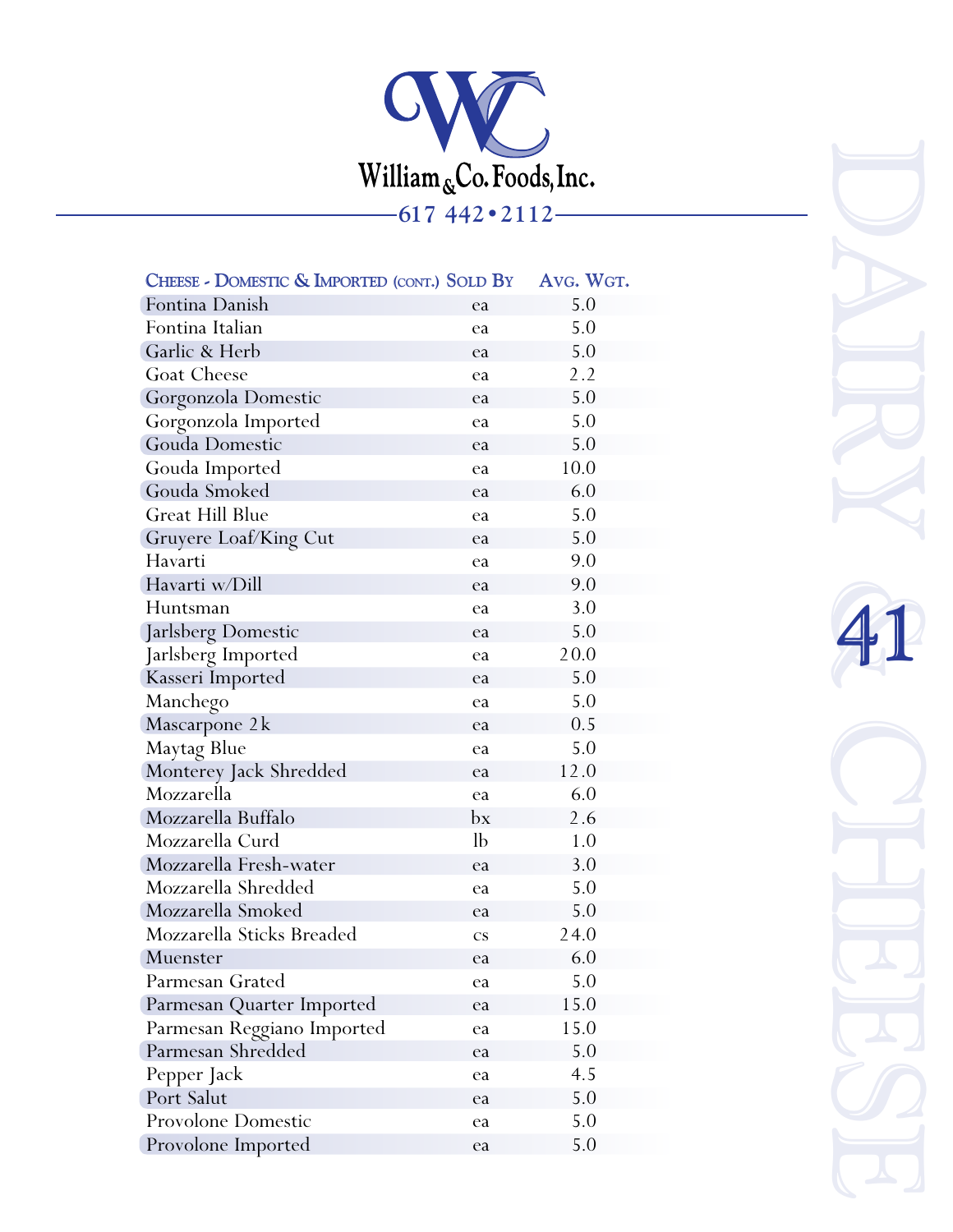

| CHEESE - DOMESTIC & IMPORTED (CONT.) SOLD BY |    | Avg. WGT. |
|----------------------------------------------|----|-----------|
| Raclette                                     | ea | 5.0       |
| Ricotta                                      | ea | 5.0       |
| Ricotta Salada                               | ea | 5.0       |
| Romano Grated                                | ea | 5.0       |
| Romano Pecorino Domestic                     | ea | 15.0      |
| Romano Pecorino Imported                     | ea | 15.0      |
| <b>Roquefort Domestic</b>                    | ea | 5.0       |
| Roquefort Imported                           | ea | 6.0       |
| Saga Blue                                    | ea | 2.8       |
| Sour Cream                                   | ea | 5.0       |
| St. Andre Imported                           | ea | 4.5       |
| Stilton blue                                 | ea | 9.0       |
| <b>Swiss Domestic</b>                        | ea | 5.0       |
| Swiss Imported                               | ea | 5.0       |
| <b>Swiss Sliced</b>                          | ea | 5.0       |
| Taleggio Arnoldi                             | ea | 5.5       |

DANY & CHEESE Stilton<br>
Swiss Swiss Swiss<br>
Talegg<br>
Talegg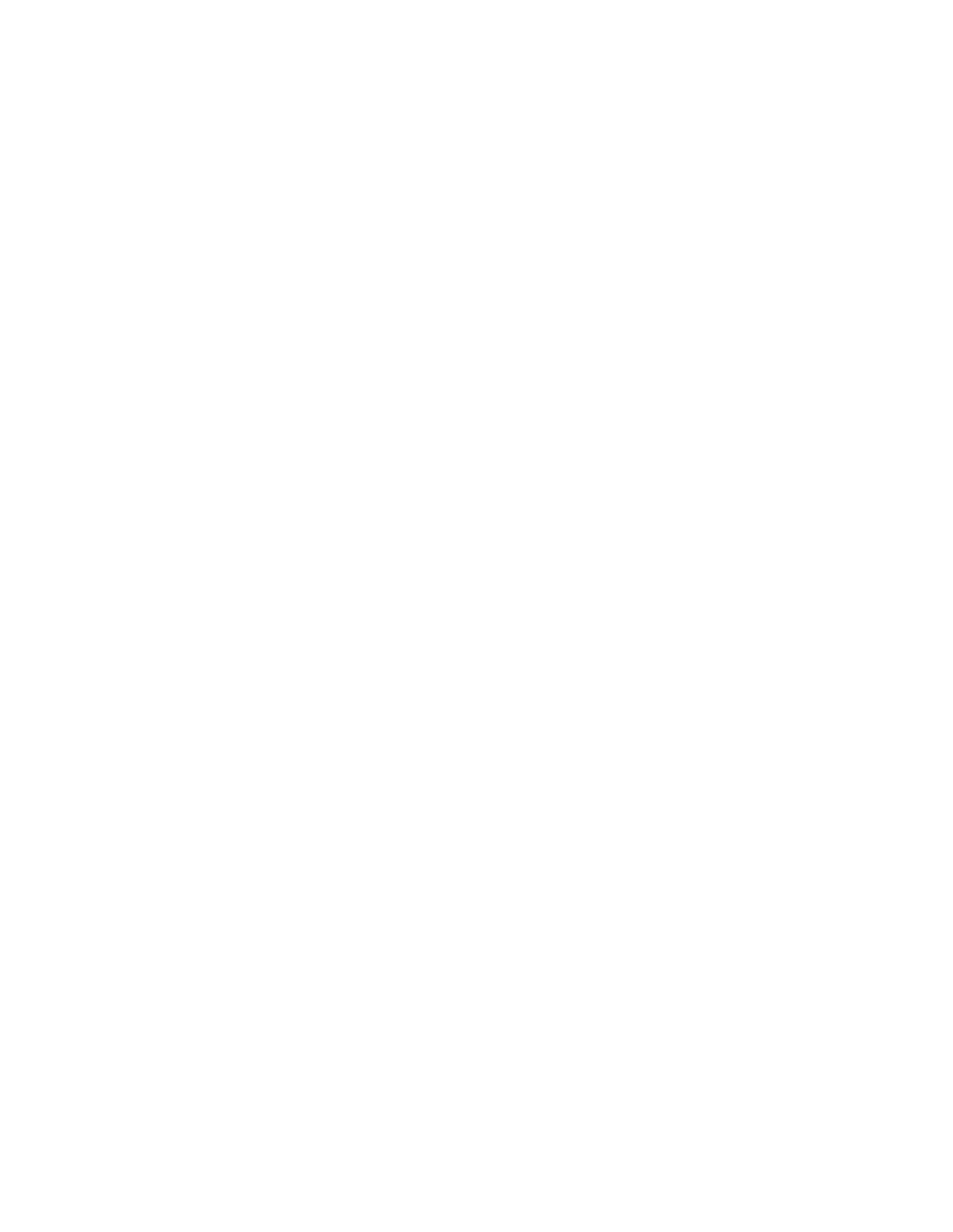

suppliers who can provide our customers with the best quality available in the marketplace today.

In most cases, if there is something you would like that is not listed, we can get it for you with one or two days notice.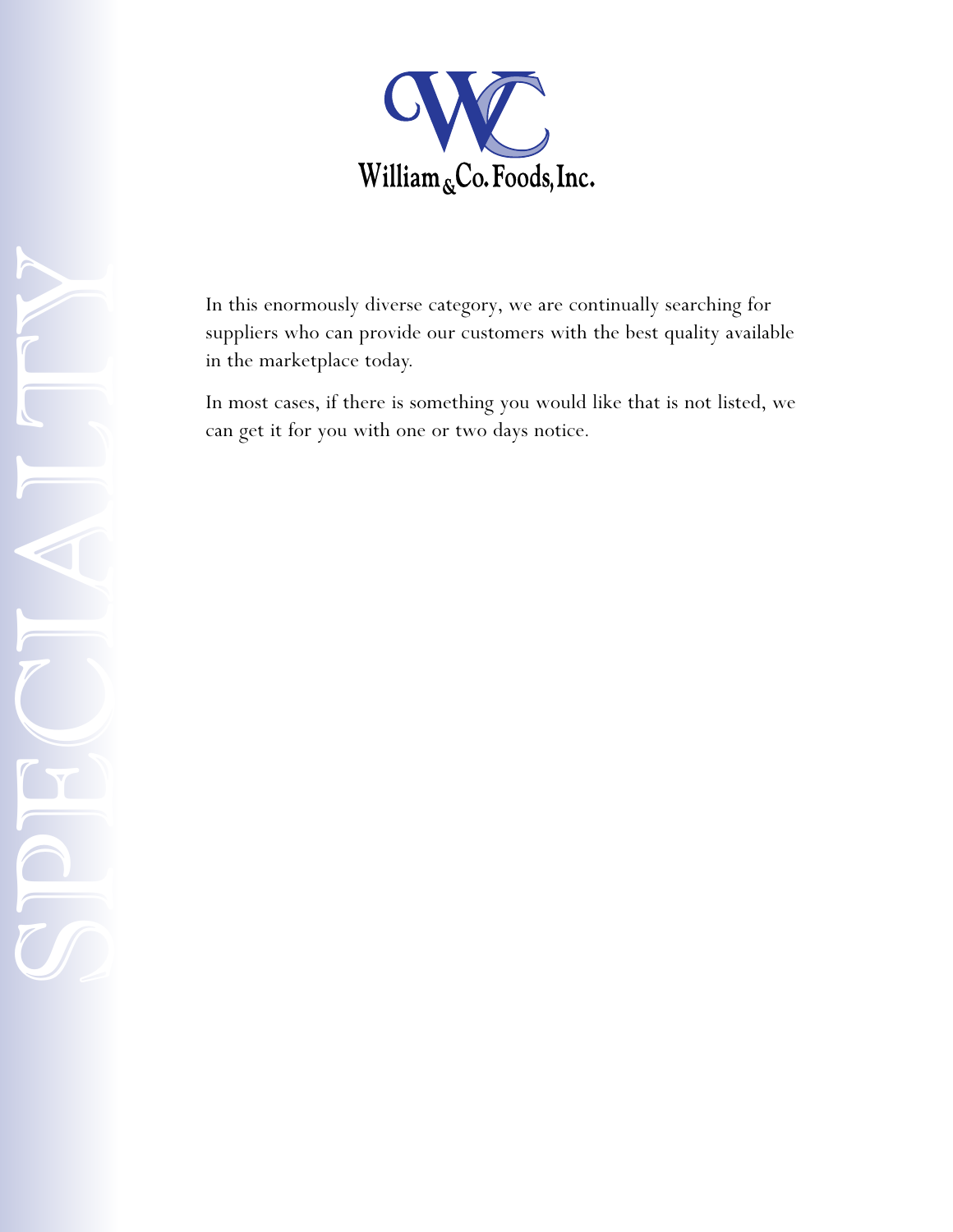

| <b>CAPERS &amp; CORNICHONS</b>       |                | SOLD BY AVG. WGT. |
|--------------------------------------|----------------|-------------------|
| Capers                               | ea             | 0.5               |
| <b>Caper Berries</b>                 | ea             | 8.0               |
| Cornichons                           | ea             | 1.0               |
| <b>Cornichon Pickles</b>             | ea             | 1.0               |
| <b>CAVIAR</b>                        | <b>SOLD BY</b> | Avg. WGT.         |
| Caviar American Black                | ea             | $2.0 \text{ oz}$  |
| Caviar American Black                | ea             | $4.0 \text{ oz}$  |
| Caviar American Black                | ea             | $8.0 \text{ oz}$  |
| Caviar American Sturgeon             | ea             | $1.0 \text{ oz}$  |
| Caviar American Sturgeon             | ea             | $8.0 \text{ oz}$  |
| Caviar Beluga                        | ea             | $1.0 \text{ oz}$  |
| Caviar Beluga                        | ea             | $4.4 \text{ oz}$  |
| Caviar Beluga                        | ea             | $8.8 \text{ oz}$  |
| Caviar Beluga                        | ea             | $17.6 \text{ oz}$ |
| Caviar Black Lump                    | ea             | $12.0 \text{ oz}$ |
| Caviar Osetra                        | ea             | $1.0 \text{ oz}$  |
| Caviar Osetra                        | ea             | $2.0 \text{ oz}$  |
| Caviar Osetra                        | ea             | $4.4 \text{ oz}$  |
| Caviar Osetra                        | ea             | 8.8 oz            |
| Caviar Salmon Roe                    | ea             | $1.0 \text{ oz}$  |
| Caviar Salmon Roe                    | ea             | $2.0 \text{ oz}$  |
| Caviar Salmon Roe                    | ea             | $8.0 \text{ oz}$  |
| Caviar Salmon Roe                    | ea             | $16.0 \text{ oz}$ |
| Caviar Sevruga                       | ea             | $1.0 \text{ oz}$  |
| Caviar Sevruga                       | ea             | $4.4 \text{ oz}$  |
| Caviar Sevruga                       | ea             | 8.8 oz            |
|                                      |                |                   |
| <b>CHOCOLATE</b>                     | <b>SOLD BY</b> | Avg. Wgt.         |
| <b>Calabout Block Bitter Sweet</b>   | bg             | 11.0              |
| <b>Calabout Callete Bitter Sweet</b> | bg             | 22.0              |
| Calabout Callete Semi Sweet          | bg             | 22.0              |
| Calabout Callete White               | bg             | 22.0              |
| Calabout Gianduia Hazelnut           | bg             | 11.0              |
| Calabout Guanaja Velrona             | $_{\rm lb}$    | 1.0               |
| Calabout Premium White               | bg             | 11.0              |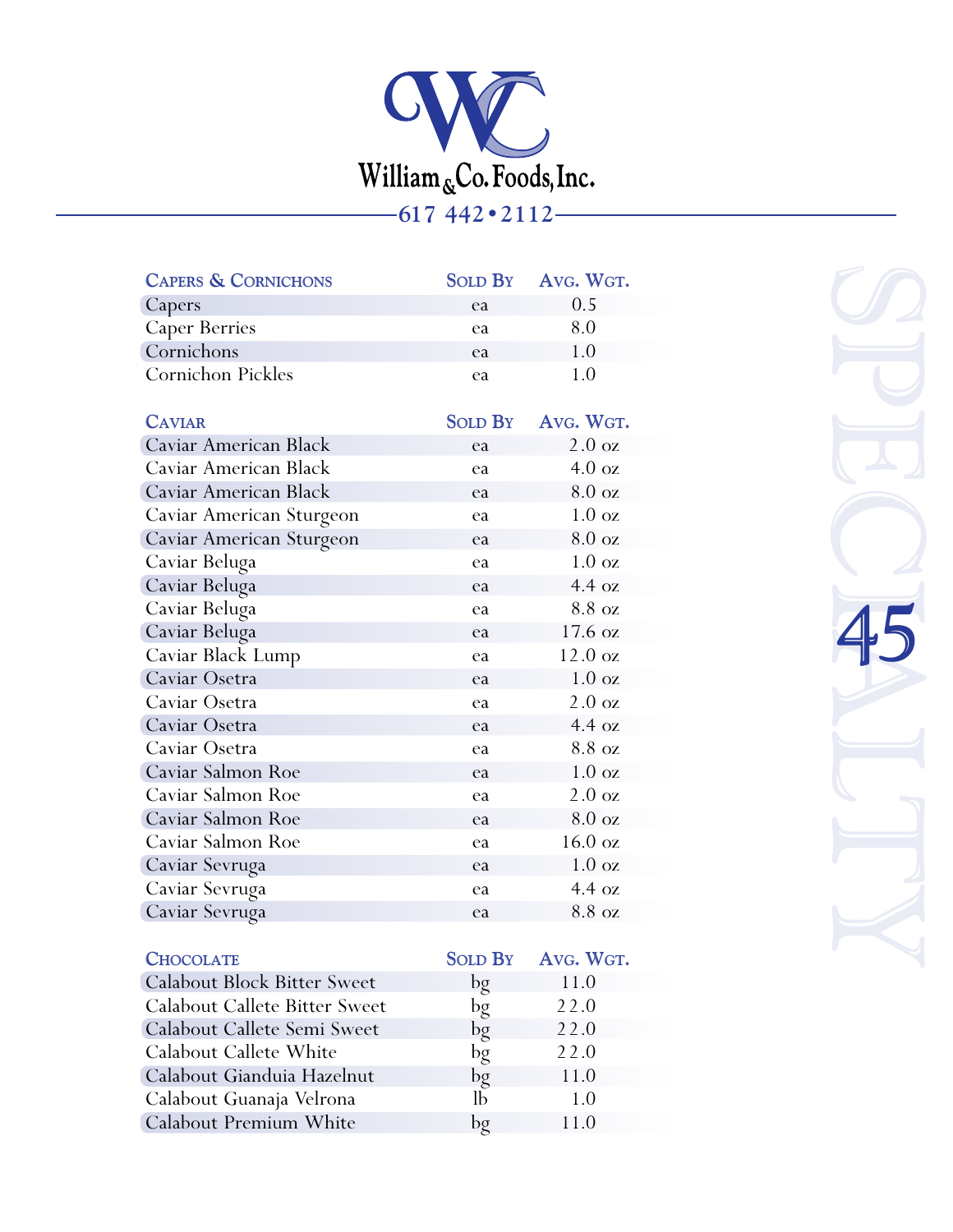

| CHOCOLATE (CONT.)              | <b>SOLD BY</b> | Avg. WGT.        |
|--------------------------------|----------------|------------------|
| Chocolate Truffle Classic      | lb             | 1.0              |
| Cocoa Powder Dazaan            | lb             | 11.0             |
| Schokinag Bittersweet          | ea             | 11.0             |
| Schokinag Semi Sweet Chip      | ea             | 11.0             |
| <b>DRIED BEANS</b>             | <b>SOLD BY</b> | Avg. WGT.        |
| Fava Giant Beans               | lb             | 5.0              |
| Kidney Beans                   | lb             | 5.0              |
| Lentils Black Beluga           | lb             | 1.0              |
| Lentils French Green           | $\mathbf{lb}$  | 1.0              |
| Vanilla Beans                  | ea             | $1.0 \text{ oz}$ |
| White Cannellini Beans         | lb             | 1.0              |
|                                |                |                  |
| <b>DRIED FRUITS &amp; NUTS</b> | <b>SOLD BY</b> | AVG. WGT.        |
| Almonds Whole Blanched         | lb             | 5.0              |
| <b>Apricots Fancy</b>          | lb             | 5.0              |
| Dried Apple Rings              | lb             | 5.0              |
| <b>Dried Blueberries</b>       | $\mathbf{lb}$  | 5.0              |
| <b>Dried Cherries</b>          | lb             | 5.0              |
| <b>Dried Cranberries</b>       | lb             | 5.0              |
| Dried Currants                 | lb             | 5.0              |
| Dried Peaches Fancy            | lb             | 5.0              |
| Dried Pears Extra Fancy        | lb             | 5.0              |
| <b>Dried Prunes</b>            | $_{\rm lb}$    | 5.0              |
| <b>Ginger Crystallized</b>     | lb             | 5.0              |
| Hazelnuts Whole Blanched       | $_{\rm lb}$    | 5.0              |
| Macadamia Whole                | lb             | 5.0              |
| Pecans Large Halves            | $_{\rm lb}$    | 5.0              |
| Pignoli Whole                  | lb             | 5.0              |
| Pine Nuts                      | lb             | 5.0              |
| Pistachios                     | lb             | 1.0              |
| Pistachio Halves Raw Shelled   | lb             | 5.0              |
| <b>Walnuts Halves</b>          | lb             | 5.0              |
|                                |                |                  |

| <b>FOIE GRAS</b>           |     | SOLD BY AVG. WGT. |
|----------------------------|-----|-------------------|
| Foie Gras Grade A Canadian | ea. | 1.5               |
| Foie Gras Grade B Canadian | ea. | 1 <sub>0</sub>    |
| Foie Gras Grade C Canadian | ea. | $1 \Omega$        |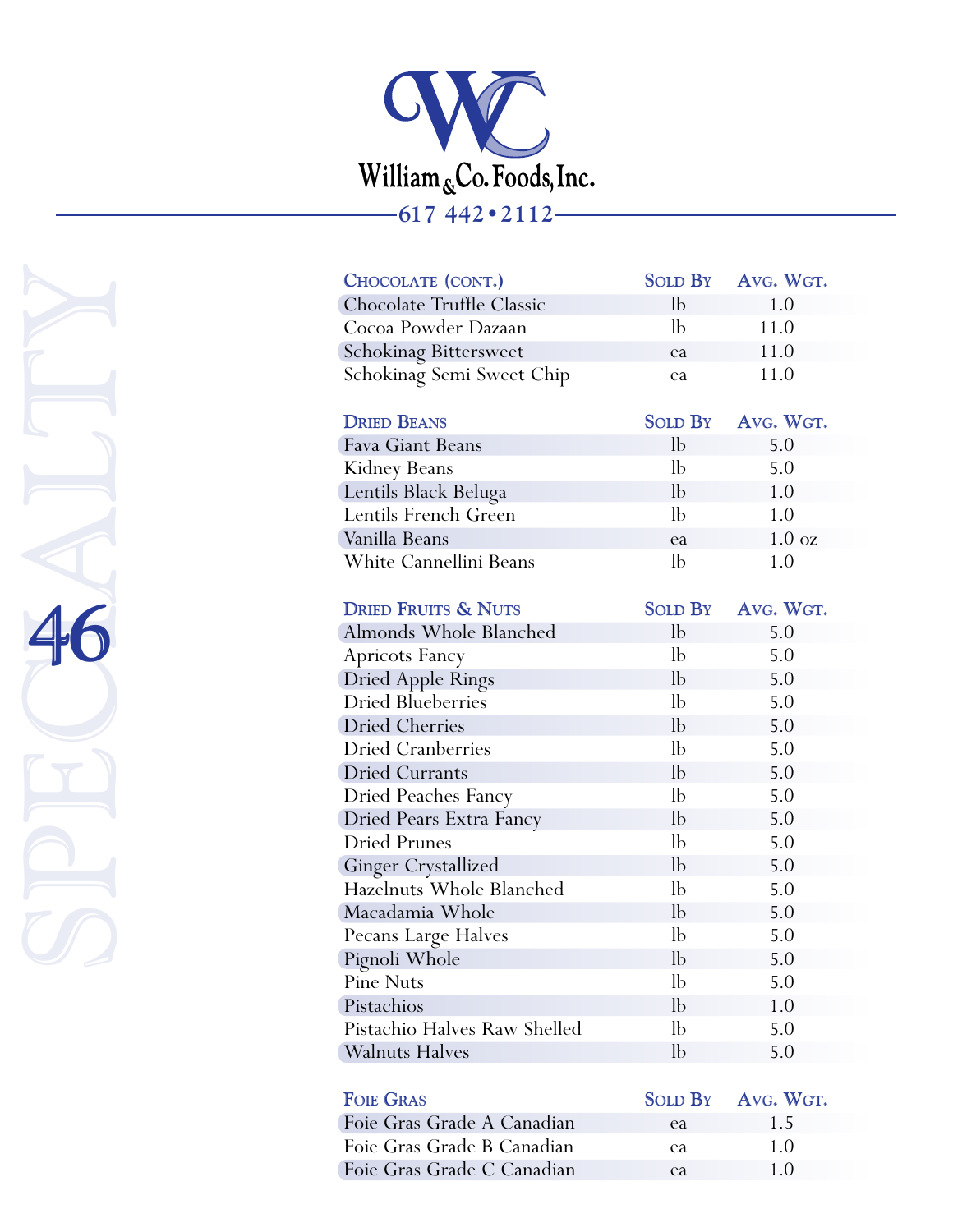

| FOIE GRAS (CONT.)               | <b>SOLD BY</b> | Avg. WGT.         |
|---------------------------------|----------------|-------------------|
| Foie Gras Grade A French        | ea             | 1.5               |
| Foie Gras Grade A Hudson Valley | ea             | 1.5               |
| Foie Gras Grade B Hudson Valley | ea             | 1.0               |
| Foie Gras Grade C Hudson Valley | ea             | 1.0               |
| Foie Gras Grade A La Belle Farm | ea             | 1.5               |
| Foie Gras Grade B La Belle Farm | ea             | 1.0               |
| Foie Gras Mousse w/Truffles     | ea             | 1.0               |
|                                 |                |                   |
| MUSTARD, OIL, & VINEGAR         | <b>SOLD BY</b> | AVG. WGT.         |
| <b>Dressing Caesar</b>          | ea             | $1.0$ gal         |
| <b>Dressing Greek</b>           | ea             | $1.0$ gal         |
| Mustard Dijon Grain/French      | ea             | 11.0              |
| Mustard Dijon Smooth/French     | ea             | 11.0              |
| Mustard Dijon Smooth/Vilux      | ea             | 11.0              |
| Oil Black Truffle               | ea             | $8.0 \text{ oz}$  |
| Oil Canolive Olivera            | bx             | $6.0$ gal         |
| Oil Sesame                      | ea             | 3.5 lit           |
| Oil Vilux Hazelnut              | ea             | $16.0 \text{ oz}$ |
| Oil Vilux Walnut                | ea             | $8.0 \text{ oz}$  |
| Oil White Truffle               | ea             | $8.0 \text{ oz}$  |
| Olive Oil Extra Virgin          | ea             | $1.0$ gal         |
| Vinegar Balsamic 12 Year        | ea             | $8.5 \text{ oz}$  |
| Vinegar Balsamic Modena         | ea             | 10.0 lit          |
| Vinegar Balsamic Villa Mandori  | ea             | $8.0 \text{ oz}$  |
| Vinegar Balsamic White          | ea             | $1.0$ gal         |
| Vinegar Champagne/French        | ea             | 5.0 lit           |
| Vinegar Raspberry/French        | ea             | 5.0 lit           |
| Vinegar Rice Wine               | ea             | $1.0$ gal         |
| Vinegar Sherry Aged             | ea             | 1.0 gal           |
| <b>OLIVES</b>                   | <b>SOLD BY</b> | Avg. WGT.         |
| Olives                          | tub            | 15.0              |
| Olives Black Cured Oil          | tub            | 10.0              |
| Olives Cerignola Green          | can            | 2.3               |
| Olives Kalamata Pitted          | tub            | 11.0              |
| Olives Mix                      | tub            | 11.0              |
| <b>Olives Nicoise</b>           | tub            | 10.0              |

See 1990 **47**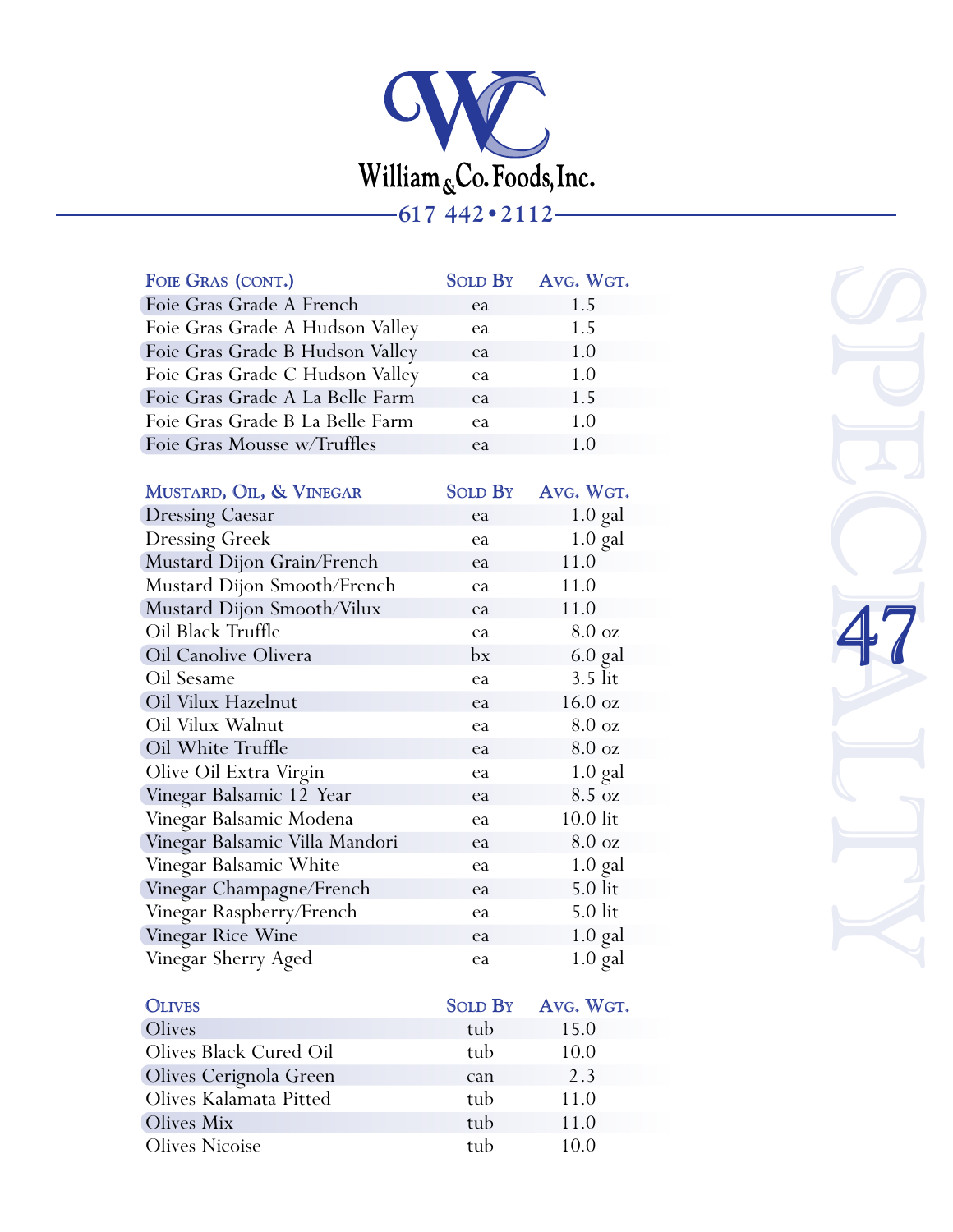

**Pas t a Sold B y Avg. Wgt .** Lasagna bx 10.0 Tortellini bx 6.0 Ravioli bx 6.0 Agnolotti bx 6.0 Manicotti bx 6.0 Gnocchi bx 6.0 Orzo bx 10.0

We carry an extensive line of homemade, fresh pasta. Please ask your sales representative for a complete list.

| PATÉ                                 | <b>SOLD BY</b> | Avg. WGT. |
|--------------------------------------|----------------|-----------|
| Paté Campagne                        | ea             | 3.0       |
| Paté Chicken du Soliel               | lb             | 1.0       |
| Paté Chicken Mousse w/Peppercorn     | $\mathbf{lb}$  | 1.0       |
| Paté Chicken Mousse w/Port Wine      | ea             | 5.0       |
| Paté de Campagne                     | ea             | 5.0       |
| Paté Duck Breast                     | ea             | 1.5       |
| Paté Duck Galantine w/Cognac, Olives | ea             | 5.0       |
| Paté Duck Galantine w/Truffle        | ea             | 2.0       |
| Paté Duck Mousse w/Truffle           | ea             | 5.0       |
| Paté Duck w/Grand Marnier & Orange   | ea             | 5.0       |
| Paté Forestier w/Mushroom            | ea             | 5.0       |
| Paté Glacer Ivoiree                  | ea             | 5.0       |
| Paté Lachsshinken                    | $\mathbf{lb}$  | 1.0       |
| Paté Lobster                         | ea             | 1.5       |
| Paté Pheasant w/Cognac               | $\mathbf{lb}$  | 1.0       |
| Paté Pork w/Green Pepper             | ea             | 1.5       |
| Paté Rabbit w/Veal & White Wine      | ea             | 5.0       |
| Paté Smoked Salmon                   | ea             | 5.0       |
| Paté Vegetable                       | ea             | 4.5       |
| Paté Vegetable en Croute             | ea             | 4.5       |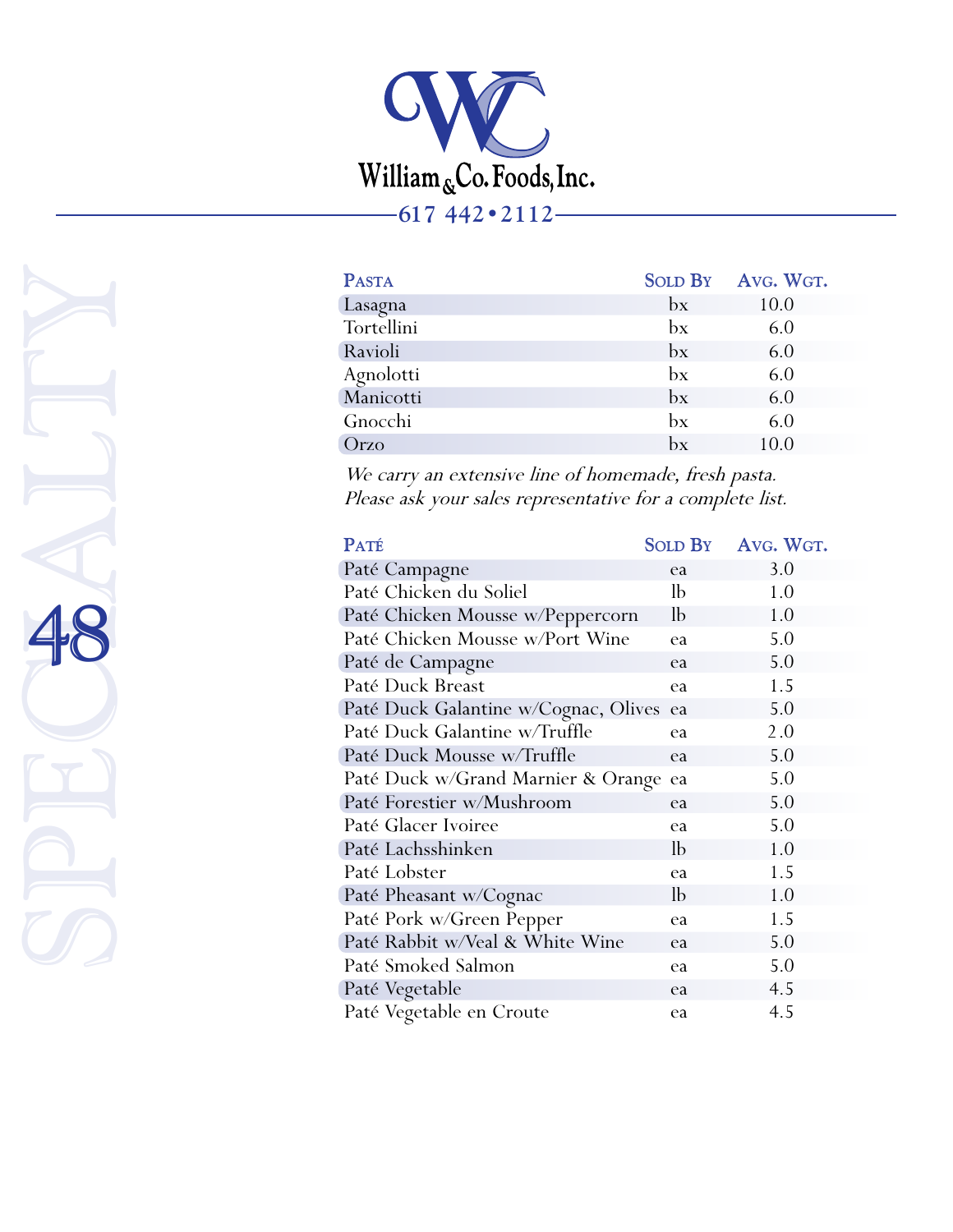

| <b>PURÉE</b>         |    | SOLD BY AVG. WGT. |
|----------------------|----|-------------------|
| Purée Apricot        | ea | 2.2               |
| Purée Banana         | ea | 2.2               |
| Purée Black Currant  | ea | 2.2               |
| Purée Blackberry     | ea | 2.2               |
| Purée Blood Orange   | ea | 2.2               |
| Purée Blood Peach    | ea | 2.2               |
| Purée Coconut        | ea | 2.2               |
| Purée Green Apple    | ea | 2.2               |
| Purée Kalamansi      | ea | 2.2               |
| Purée Kiwi Fruit     | ea | 2.2               |
| Purée Lime           | ea | 2.2               |
| Purée Litchee        | ea | 2.2               |
| Purée Mandarin       | ea | 2.2               |
| Purée Mango          | ea | 2.2               |
| Purée Morello Cherry | ea | 2.2               |
| Purée Passion Fruit  | ea | 2.2               |
| Purée Pear           | ea | 2.2               |
| Purée Pineapple      | ea | 2.2               |
| Purée Pink Guava     | ea | 2.2               |
| Purée Raspberry      | ea | 2.2               |
| Purée Red Currant    | ea | 2.2               |
| Purée Rhubarb        | ea | 2.2               |
| Purée Strawberry     | ea | 2.2               |
| Purée White Peach    | ea | 2.2               |
| Purée Wild Blueberry | ea | 2.2               |
|                      |    |                   |

| <b>RICE &amp; GRAIN</b> | <b>SOLD BY</b> | AVG. WGT. |
|-------------------------|----------------|-----------|
| Couscous                | ea             | 11.0      |
| Couscous Middle East    | ea.            | 8.0       |
| Quinoa Organic          | <b>lb</b>      | 10.0      |
| Rice Basmati White      | bg             | 11.0      |
| Rice Jasmine            | ea             | 25.0      |
| Rice Sushi              | bg             | 25.0      |
| Risotto Carnaroli       | ea             | 1.0       |
| Risotto Arborio         | bg             | 10.0      |
| Wild Rice               | ea             | 25.0      |

Special Company **49**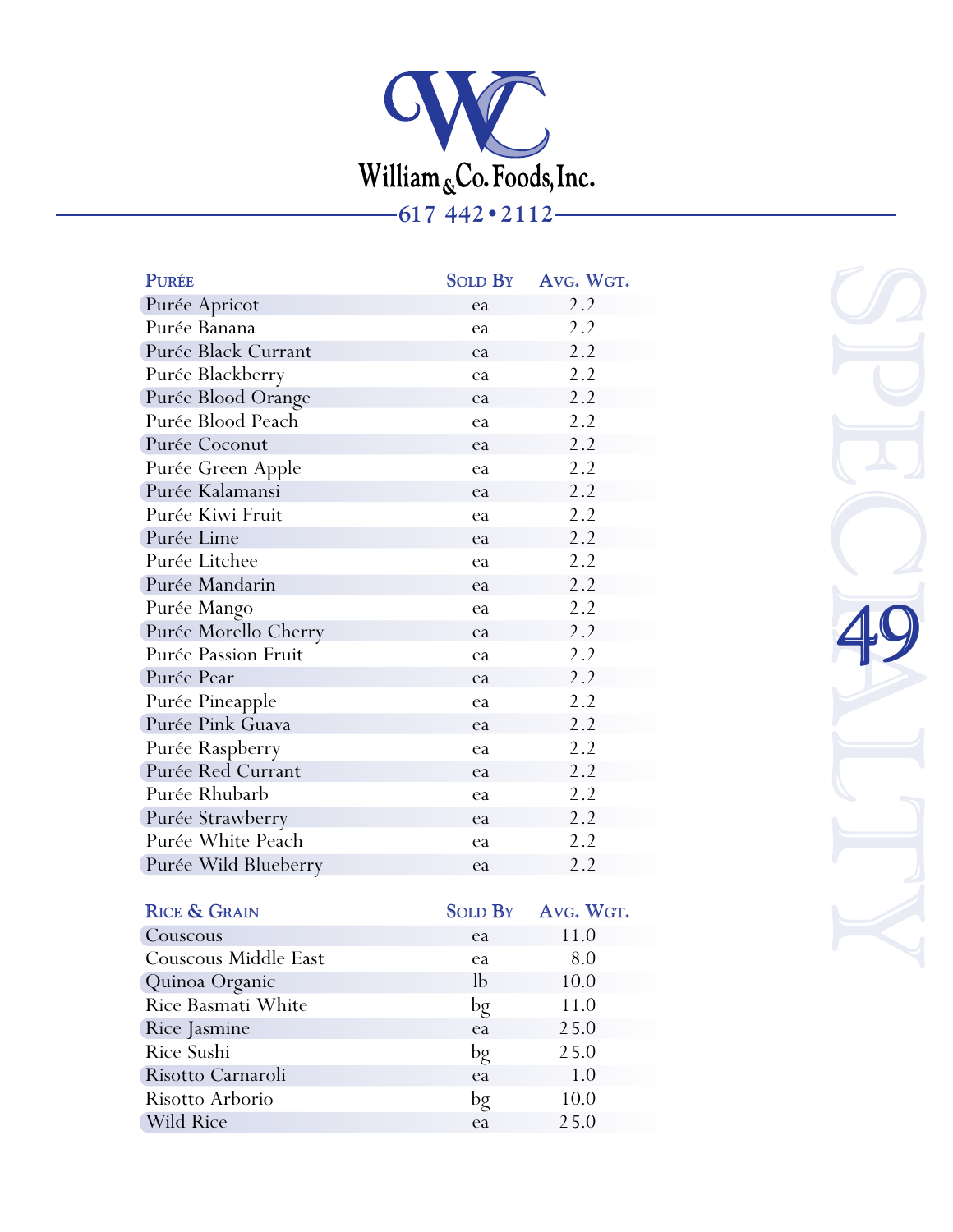

| <b>SALADS</b>                  | <b>SOLD BY</b> | Avg. WGT. |
|--------------------------------|----------------|-----------|
| Aggripino Pasta Salad          | lb             | 5.0       |
| Anti-pasto Salad               | lb             | 5.0       |
| Artichoke Salad                | lb             | 5.0       |
| Barbequed Baked Bean Salad     | $\mathbf{lb}$  | 5.0       |
| Beet & Onion Salad             | lb             | 5.0       |
| Cheese Tortellini Salad        | lb             | 5.0       |
| Chicken Salad                  | lb             | 5.0       |
| Chicken Salad White            | $\mathbf{lb}$  | 5.0       |
| Cole Slaw                      | lb             | 5.0       |
| Cucumber Salad                 | lb             | 5.0       |
| Egg Salad Deluxe               | lb             | 5.0       |
| Four Bean Salad                | lb             | 5.0       |
| Fruit Ambrosia Salad           | lb             | 5.0       |
| Greek Pasta Salad              | $\mathbf{lb}$  | 5.0       |
| Ham Salad Deluxe               | lb             | 5.0       |
| Italian Tomato Salad           | lb             | 5.0       |
| Linguini Pesto Salad           | lb             | 5.0       |
| Macaroni Salad                 | lb             | 5.0       |
| Olive Salad                    | lb             | 5.0       |
| Parmesan Salad                 | lb             | 5.0       |
| Pesto Tortellini Salad         | lb             | 5.0       |
| Potato Salad                   | lb             | 5.0       |
| Potato Salad w/Egg             | lb             | 5.0       |
| Potato Salad German            | lb             | 5.0       |
| Potato Salad Idaho Baked       | lb             | 5.0       |
| Potato Salad Redskin           | $_{\rm lb}$    | 5.0       |
| Primavera Pasta Salad          | lb             | 5.0       |
| Seafood & Shrimp Salad         | lb             | 5.0       |
| Seafood Salad                  | lb             | 5.0       |
| Seafood Shellfish/Penne l'Oran | lb             | 5.0       |
| Spinesto Salad                 | lb             | 5.0       |
| Tuna Salad                     | lb             | 5.0       |
| Wakame Sesame Salad            | ea             | 5.0       |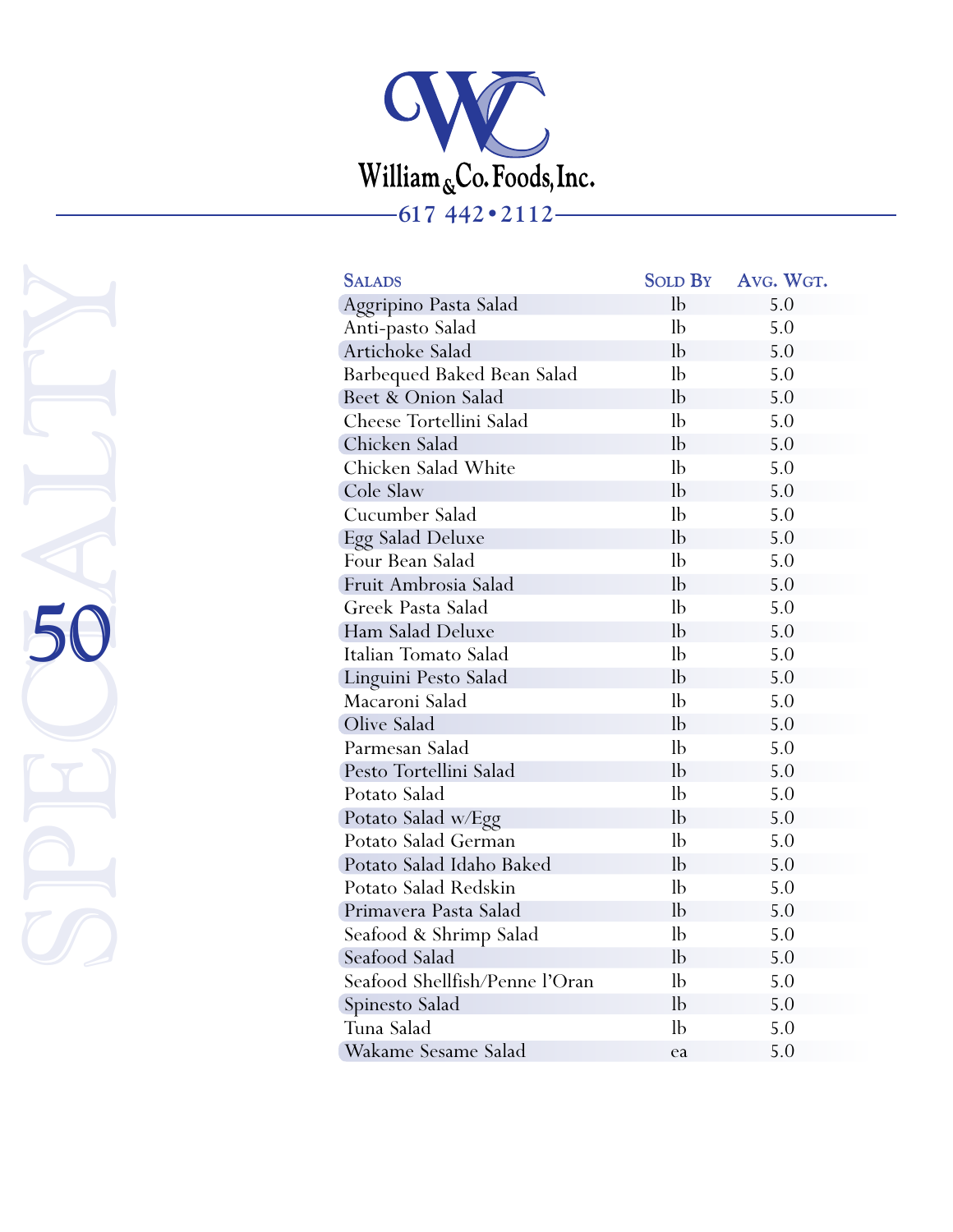

| <b>SPECIALTY SAUSAGES</b> | <b>SOLD BY</b> | AVG. WGT.         |
|---------------------------|----------------|-------------------|
| <b>Basquaise Spicy</b>    | lb             | 1.0               |
| Béarnaise & Garlic        | $_{\rm lb}$    | 1.5               |
| <b>Blood</b>              | lb             | 1.5               |
| Chicken                   | $_{\rm lb}$    | 1.0               |
| Chicken Fennel Smoked     | lb             | 1.0               |
| Chicken w/Apple           | lb             | 1.0               |
| Chicken w/Apple Smoked    | lb             | 1.0               |
| Chicken w/Italian Fennel  | $\mathbf{lb}$  | 1.0               |
| Chicken w/Roast Pepper    | lb             | 1.0               |
| Chicken w/Rosemary        | lb             | 1.0               |
| Chinese Style             | lb             | 1.0               |
| Duck w/Mango              | $_{\rm lb}$    | 1.0               |
| Duck w/Peppercorn         | lb             | 1.5               |
| Garlic                    | lb             | 1.0               |
| Garlic w/Cheese           | $\mathbf{lb}$  | 1.0               |
| Lamb w/Merguez Spicy      | lb             | 1.5               |
| Lamb w/Rosemary           | lb             | 1.0               |
| Landjaeger                | ea             | 1.0               |
| Maple                     | lb             | 1.0               |
| Mediterranean             | lb             | 5.0               |
| Pork w/Broccoli & Rabe    | lb             | 1.0               |
| Scampi Coquille           | lb             | 1.0               |
| Veal w/Sage               | lb             | 1.0               |
|                           |                |                   |
| <b>SEAFOOD</b>            |                | SOLD BY AVG, WGT. |

| <b>SEAFOOD</b>                 | <b>SOLD BY</b> | Avg. WGT. |
|--------------------------------|----------------|-----------|
| <b>Anchovy Fillet</b>          | ea             | 1.0       |
| Calamari Breaded               | $_{\rm lb}$    | 1.0       |
| Calamari Cleaned/Dressed Squid | <b>lb</b>      | 1.0       |
| Calamari Tubes Red Label       | $\mathbf{h}$   | 1.0       |
| Catfish Breaded Fillet         | $\mathbf{h}$   | 1.0       |
| Catfish Fillet                 | $\mathbf{h}$   | 1.0       |
| Catfish Orange Roughy          | $\mathbf{h}$   | 1.0       |
| Clam Shells Breaded            | bx             | 24.0      |
| Clam Strips Breaded            | bx             | 6.0       |
| Clams Chopped                  | $\mathbf{h}$   | 1.0       |
| Clams Minced                   | bx             | 48.0      |
| Clams Stuffed                  | bx             | 1.0       |

KL SPECIAL **51**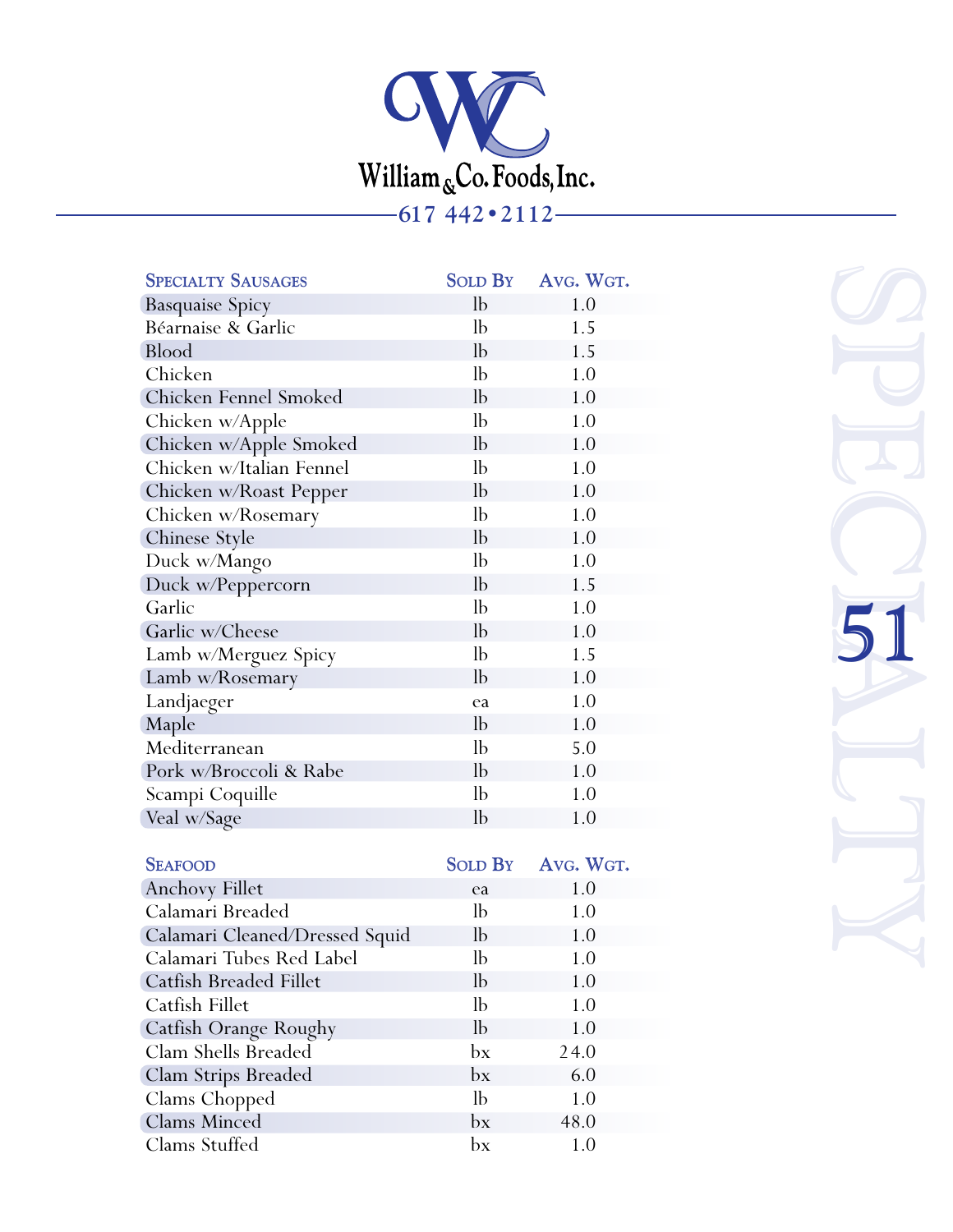

| SEAFOOD (CONT.)                  | <b>SOLD BY</b> | AVG. WGT.        |
|----------------------------------|----------------|------------------|
| Cod Beer Batter                  | bx             | 10.0             |
| Cod Fillets Boneless             | $\mathbf{lb}$  | 1.0              |
| Cod Fish Stick Pieces            | bx             | 10.0             |
| Cod Pre-cooked Breaded 4 oz      | $\mathbf{lb}$  | 1.0              |
| Cod Salt                         | $\mathbf{lb}$  | 1.0              |
| Cod Tails Breaded 4 oz           | $\mathbf{lb}$  | 1.0              |
| Conch Meat                       | lb             | 1.0              |
| Crab Cakes                       | bx             | 4.0              |
| Crab Claws                       | bx             | 18.0             |
| Crab Imitation                   | $\mathbf{lb}$  | 1.0              |
| Crab In A Can                    | lb             | 1.0              |
| Crab Legs King                   | ea             | 1.0              |
| Crab Meat                        | $\mathbf{lb}$  | 1.0              |
| Crab Meat Jona                   | $\mathbf{lb}$  | 1.0              |
| Crab Meat Lump Reg               | lb             | 1.0              |
| Crab Stuffed                     | ea             | 1.0              |
| Crayfish Tailmeat                | $\mathbf{lb}$  | 1.0              |
| Crawfish                         | bx             | 10.0             |
| Escargot French X-Large          | ea             | 72ct             |
| Escargot Stuffed                 | bx             | 10.0             |
| Fish Fillet Breaded              | bx             | 5.0              |
| Fishcakes                        | $\mathbf{lb}$  | 1.0              |
| Haddock Fillet Skinless/Boneless | lb             | 1.0              |
| Haddock Raw Breaded              | lb             | 1.0              |
| Halibut 8 oz                     | $\mathbf{lb}$  | 1.0              |
| Herring Cream Fillets            | bx             | 1.0              |
| Herring In Wine                  | bx             | 10.0             |
| Lobster Cakes                    | ea             | 1.0              |
| Lobster Meat Cooked              | lb             | 1.0              |
| Lobster Meat Raw                 | lb             | 1.0              |
| Lobster Roe                      | lb             | 1.0              |
| Lobster Tail                     | bx             | 40.0             |
| Mackerel Smoked w/Pepper         | ea             | $8.0 \text{ oz}$ |
| Mahi Skinless/Boneless Fillet    | $\mathbf{lb}$  | 1.0              |
| Monkfish Fillet                  | lb             | 1.0              |
| Mussels Smoked                   | lb             | 1.0              |
| Mussels Whole                    | bx             | 10.0             |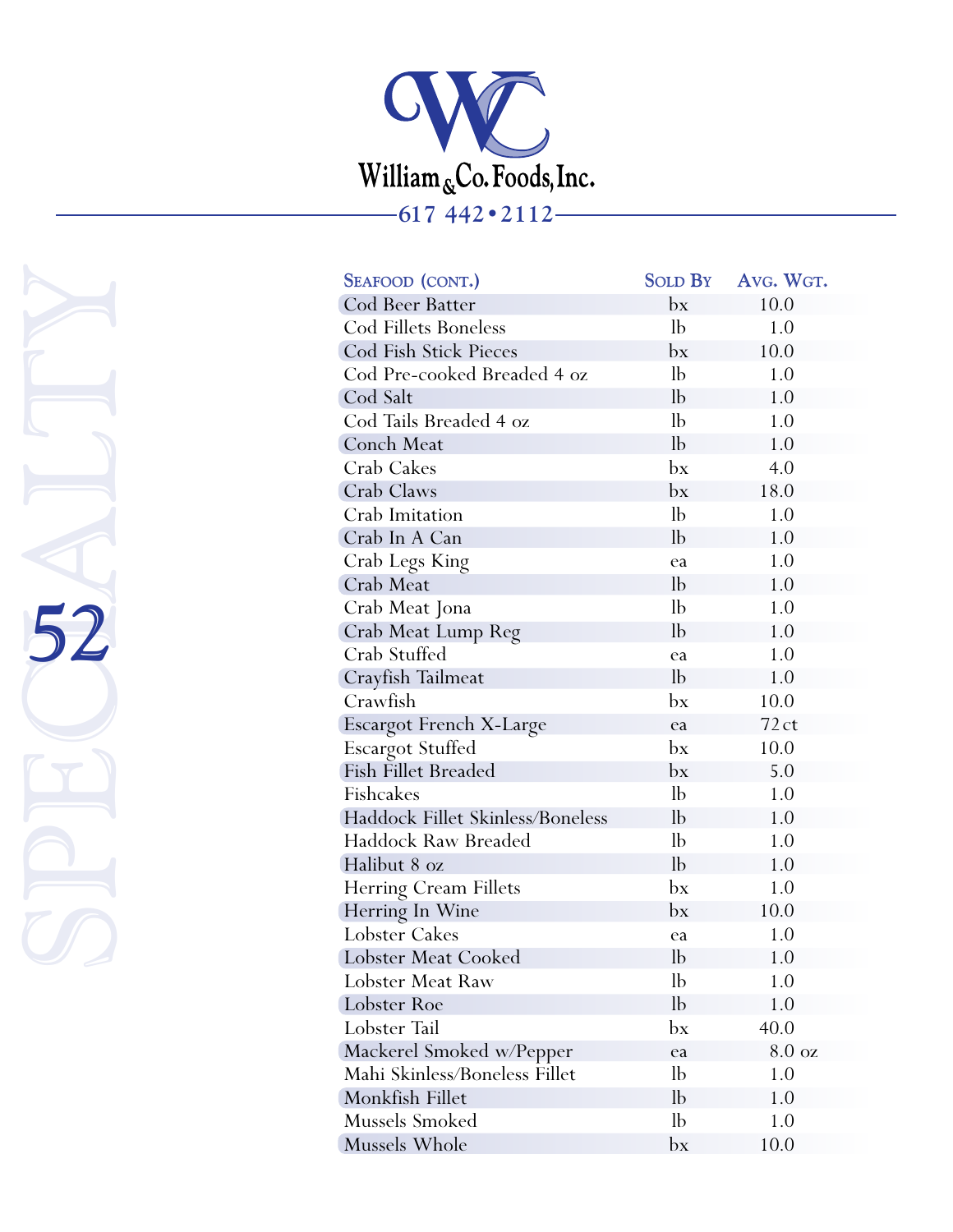

| SEAFOOD (CONT.)                      | <b>SOLD BY</b> | Avg. WGT.        |
|--------------------------------------|----------------|------------------|
| Salmon 8 oz Fillet Skinless          | ea             | 1.0              |
| Salmon Kendalbrook Peppered          | ea             | 2.0              |
| Salmon Kendalbrook Smoked Sliced     | ea             | 2.0              |
| Salmon Skin On Bone-in 8 oz Steak    | $_{\rm lb}$    | 1.0              |
| Salmon Sliced Spruce Point           | ea             | $4.0 \text{ oz}$ |
| Salmon Smoked                        | lb             | 2.0              |
| Salmon Spence Smoked Sliced          | ea             | 2.0              |
| Salmon Steak                         | lb             | 1.0              |
| Scallops & Bacon                     | bx             | 10.0             |
| Scallops Fresh                       | lb             | 1.0              |
| Scallops Sea                         | lb             | 1.0              |
| Scallops Smoked                      | lb             | 1.0              |
| Scallops Stuffed                     | lb             | 1.0              |
| Scrod Garlic & Onion                 | $\mathbf{lb}$  | 1.0              |
| Seaweed Sesame                       | ea             | 1.0              |
| Shrimp Black Tiger Peeled & Deveined | $\mathbf{lb}$  | 1.0              |
| Shrimp Black Tiger Shell-on          | bx             | 5.0              |
| Shrimp Cajun Breaded                 | bx             | 24.0             |
| Shrimp Cooked Salad 100/200ct        | lb             | 1.0              |
| Shrimp Fantail Bread                 | $_{\rm lb}$    | 1.0              |
| Shrimp Florida Rock                  | lb             | 1.0              |
| Shrimp Popcorn Breaded               | $_{\rm lb}$    | 1.0              |
| Shrimp Raw                           | lb             | 1.0              |
| Shrimp Raw Peeled & Deveined         | $_{\rm lb}$    | 1.0              |
| Shrimp Smoked                        | lb             | 1.0              |
| Sole Fillet                          | $_{\rm lb}$    | 1.0              |
| Sole Stuffed                         | $\mathbf{lb}$  | 1.0              |
| Swordfish 8 oz Steak                 | lb             | 1.0              |
| Trout Smoked Boneless Fillet         | ea             | 1.0              |
| <b>Trout Smoked</b>                  | ea             | $8.0 \text{ oz}$ |
| Tuna Cakes                           | ea             | 1.0              |
| Tuna Smoked                          | lb             | 1.0              |
| Tuna Steak 8 oz                      | lb             | 1.0              |
| Wasabi Flying Fish Roe               | ea             | 0.5              |

KL SPECIE **53**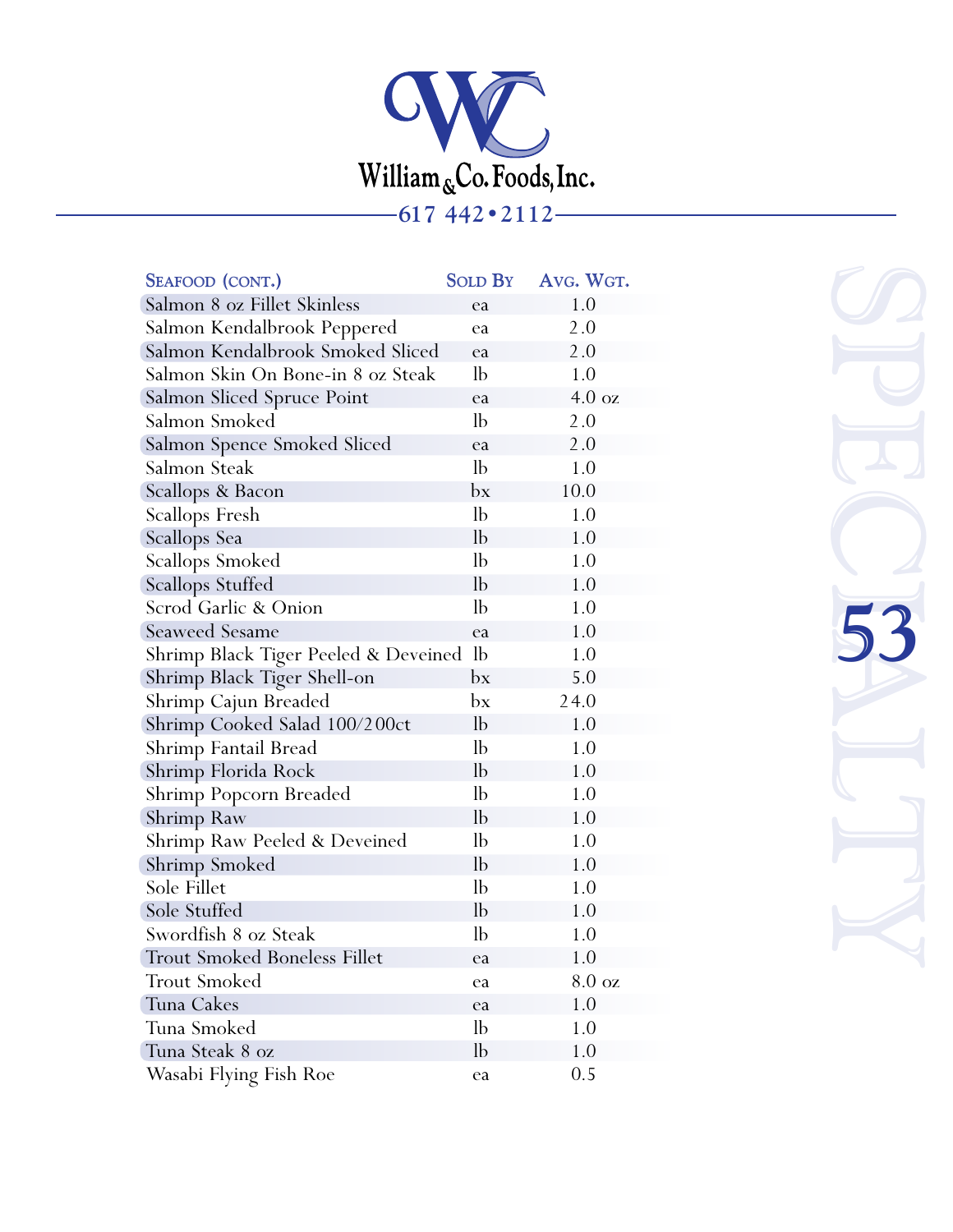

| $\overline{\mathcal{A}}$ |
|--------------------------|
|                          |
|                          |
|                          |
|                          |
|                          |
|                          |
|                          |
|                          |
|                          |
|                          |
|                          |

| SPICES, HERBS, & PEPPERCORNS    | <b>SOLD BY</b> | Avg. WGT.         |
|---------------------------------|----------------|-------------------|
| Coriander Whole                 | ea             | $8.0 \text{ oz}$  |
| Cumin Seed Whole                | ea             | $16.0 \text{ oz}$ |
| Fennel Seed Whole               | ea             | 12.0 oz           |
| Garlic Salt                     | ea             | $36.0 \text{ oz}$ |
| Ginger Ground                   | ea             | $15.0 \text{ oz}$ |
| Horseradish                     | ea             | 1.0               |
| Horseradish Sauce               | ea             | 1.0               |
| Horseradish Wasabi Powder Bulk  | ea             | $2.0 \text{ oz}$  |
| Peppercorn Black Dried          | ea             | $20.0 \text{ oz}$ |
| Peppercorn Brine Green          | ea             | $6.0 \text{ oz}$  |
| Peppercorn Mixed Dried          | ea             | $16.0 \text{ oz}$ |
| Saffron Spanish                 | ea             | $1.0 \text{ oz}$  |
| Sea Salt Coarse                 | ea             | $26.0 \text{ oz}$ |
| Sesame Seed Black               | ea             | $22.0 \text{ oz}$ |
| <b>Sesame Seed Hulled</b>       | ea             | $20.0 \text{ oz}$ |
| <b>Sesame Seed Toasted</b>      | ea             | $20.0 \text{ oz}$ |
| Soy Sauce                       | ea             | 1.0               |
| Spicy Red Tobikko               | ea             | 1.0               |
| Tamari Shoyu                    | ea             | 1.8               |
|                                 |                |                   |
| <b>SUNDRIED TOMATOES,</b>       |                |                   |
| ROAST PEPPERS, & OTHER          | <b>SOLD BY</b> | Avg. WGT.         |
| Eggplant Cutlet                 | bx             | 10.0              |
| Egg Roll Vegetable 3 oz         | bx             | 10.0              |
| Egg Roll w/Shrimp               | bx             | 10.0              |
| Peppers Roasted Red             | bx             | 5.75              |
| Peppers Roasted Yellow          | bx             | 5.75              |
| <b>Tomatoes Sundried Diced</b>  | bx             | 5.0               |
| Tomatoes Sundried Julienne      | bx             | 5.0               |
| Tomatoes Sundried Whole         | bx             | 5.0               |
| <b>Tomatoes Sundried Yellow</b> | bx             | 5.0               |
| Vegetables Mixed                | bx             | 10.0              |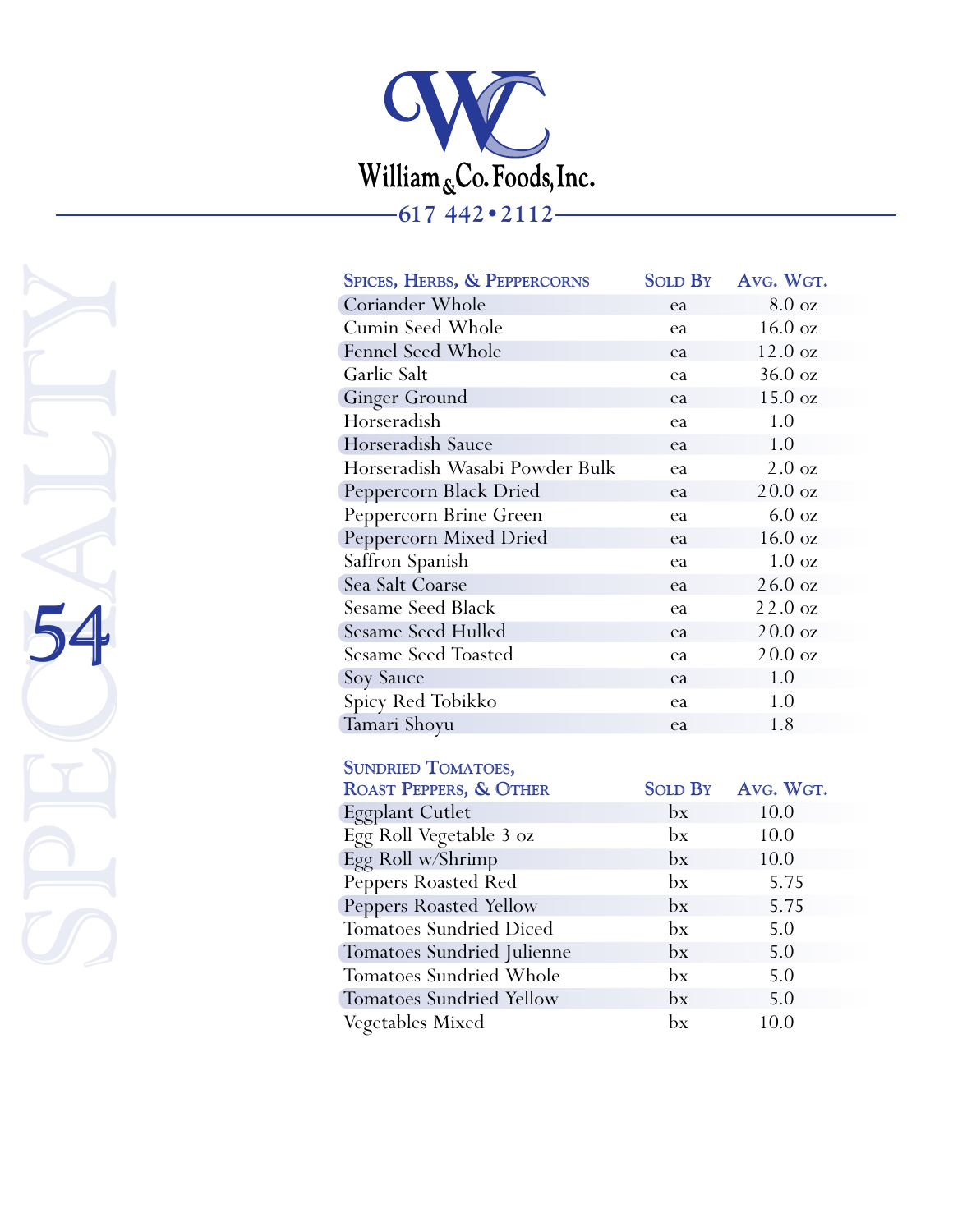

| <b>TRUFFLES &amp; MUSHROOMS</b> |               | SOLD BY AVG. WGT. |
|---------------------------------|---------------|-------------------|
| <b>Dried Black Trumpet</b>      | $\mathbf{lb}$ | 1.0               |
| Dried Chanterelle               | $\mathbf{h}$  | 1.0               |
| Dried Mixed                     | $\mathbf{h}$  | 1.0               |
| Dried Mixed Forest Mushroom     | $\mathbf{h}$  | 1.0               |
| Dried Porcini Grade A Italy     | $\mathbf{lb}$ | 1.0               |
| Marinated Mushrooms             | bx            | 20.0              |
| Truffle Black Whole             | $\mathbf{lb}$ | 1.0               |
| Truffle Butter                  | ea            | $8.0 \text{ oz}$  |
| Truffle Himalaya Flash Frozen   | ea            | $7.0 \text{ oz}$  |
| Truffle Juice Black Winter      | ea            | $14.0 \text{ oz}$ |
| <b>Truffle Peelings</b>         | ea            | 5.5 oz            |
| Truffle White Whole             | ea            | $1.0 \text{ oz}$  |

KL JSS 55 **55**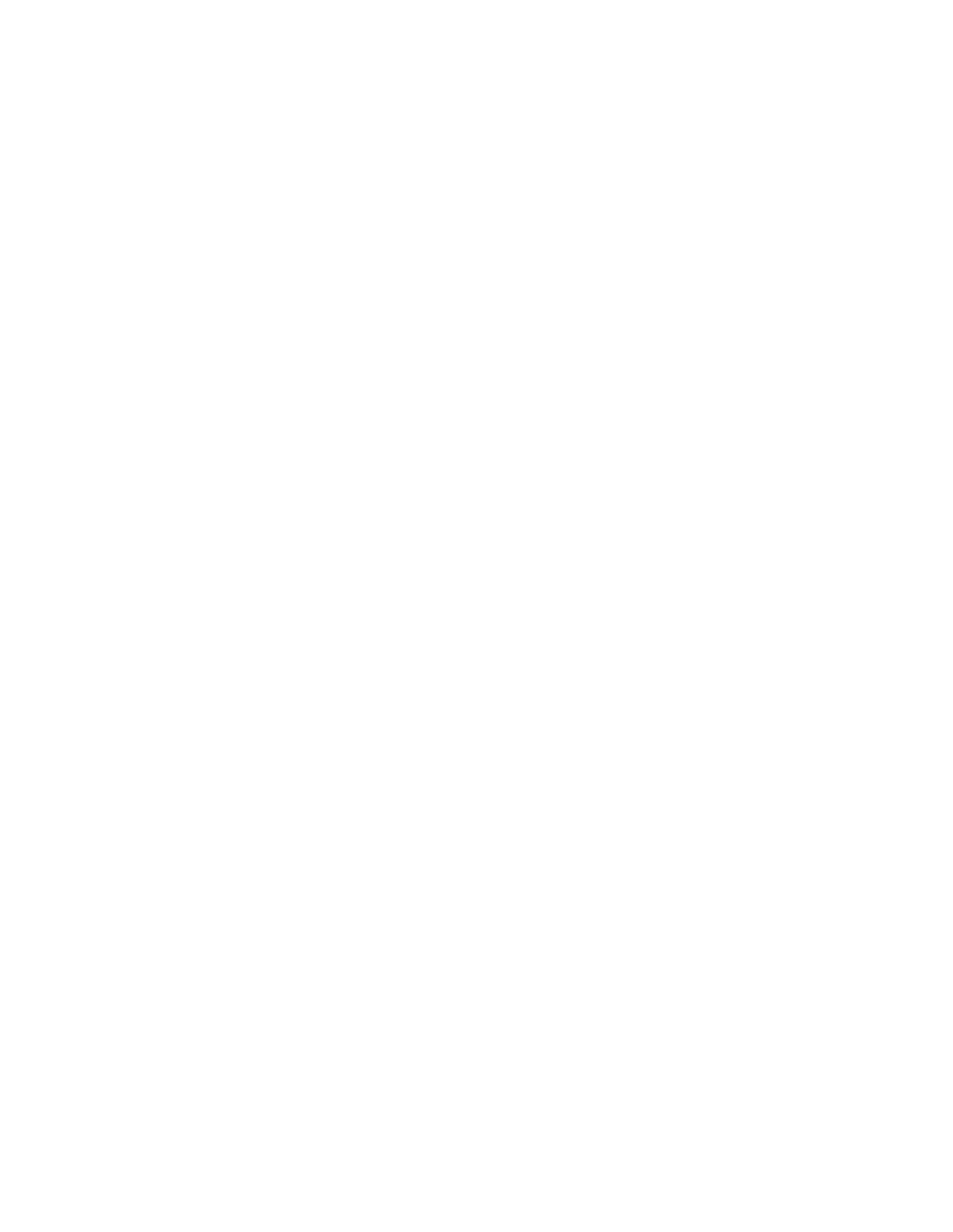

### **CREDIT AGREEMENT**

As an inducement to William & Co. Foods, Inc. ("WCO") to sell and deliver certain products and to extend credit in favor of ("Company"), but without binding WCO to do so, and without creating any contractual obligation to extend credit on a continuing basis upon any terms, Company hereby agrees that:

- 1. All invoices will be paid not later than 14 days from the date of delivery of the product;
- 2. Company shall pay amounts owed to WCO for all past, present and future goods and services provided to Company, its successor(s) or assign(s) when and as due.
- 3. In the event that there is a delinquency in payment, in addition to any fees or charges provided for in the invoice, a finance charge of 1.5% per month (APR 18%) will be imposed upon any unpaid balance due. Finance charges may be subject to change without notice form WCO, but in any event not more than the maximum interest rate allowable by law, will be imposed on the delinquent payment. This finance charge shall extend through any demand and/or suit for collection and until such time as full payment is tendered to WCO.
- 4. In the event of any delinquency in payment to WCO of any amount due to WCO by Company, Company will pay all losses, costs, attorneys' fees and expenses incurred by WCO as a result of such delinquency or exercise of WCO's rights as a creditor.
- 5. Company may not assign its rights, interests, or obligations under this Credit Agreement without the prior written approval of WCO. Company will notify WCO immediately of any change in ownership or operations. Upon such change in ownership or operations, any balance owed to WCO shall become immediately due and payable, at WCO's option. The Company acknowledges and accepts that the Company's failure to comply with the terms of this Paragraph might cause the Company to be liable for treble damages, which might be awarded to WCO in the event that the Company's failure to comply shall constitute an unfair or deceptive act or business practice undertaken or initiated by or on behalf of the Company.
- 6. Company hereby waives any right to require WCO to make any presentment, protest, demand, or notice of any kind including any notice of nonpayment of the indebtedness by Company or any other person.
- 7. Unless otherwise noted in writing on such invoice or purchase order, the terms of this Credit Agreement apply to credit extended pursuant to any and all invoices or purchase orders issued by WCO to Company.
- 8. This Credit Agreement shall be governed by and construed in accordance with the laws of the State of Massachusetts, without regard to conflict of laws principles. Company hereby agrees that any action hereon or relating hereto may be maintained in a court of competent jurisdiction located in Massachusetts, and consents to the jurisdiction of any such court for all purposes connected herewith.

WCO reserves the right not to extend credit to Company for any reason whatsoever and WCO may terminate this Credit Agreement at any time by providing written notice to Company.

Company represents that the making and performance by the Company of this Credit Agreement have been duly authorized by all necessary corporate action and will not violate any provision of law or constitute a breach or require consent under any other agreement. The Company further represents that the person executing and delivering the Credit Agreement is authorized to do so.

IN WITNESS WHEREOF, the parties have executed this Credit Agreement as of the dates set forth below.

Company

Signature Date

Name Witness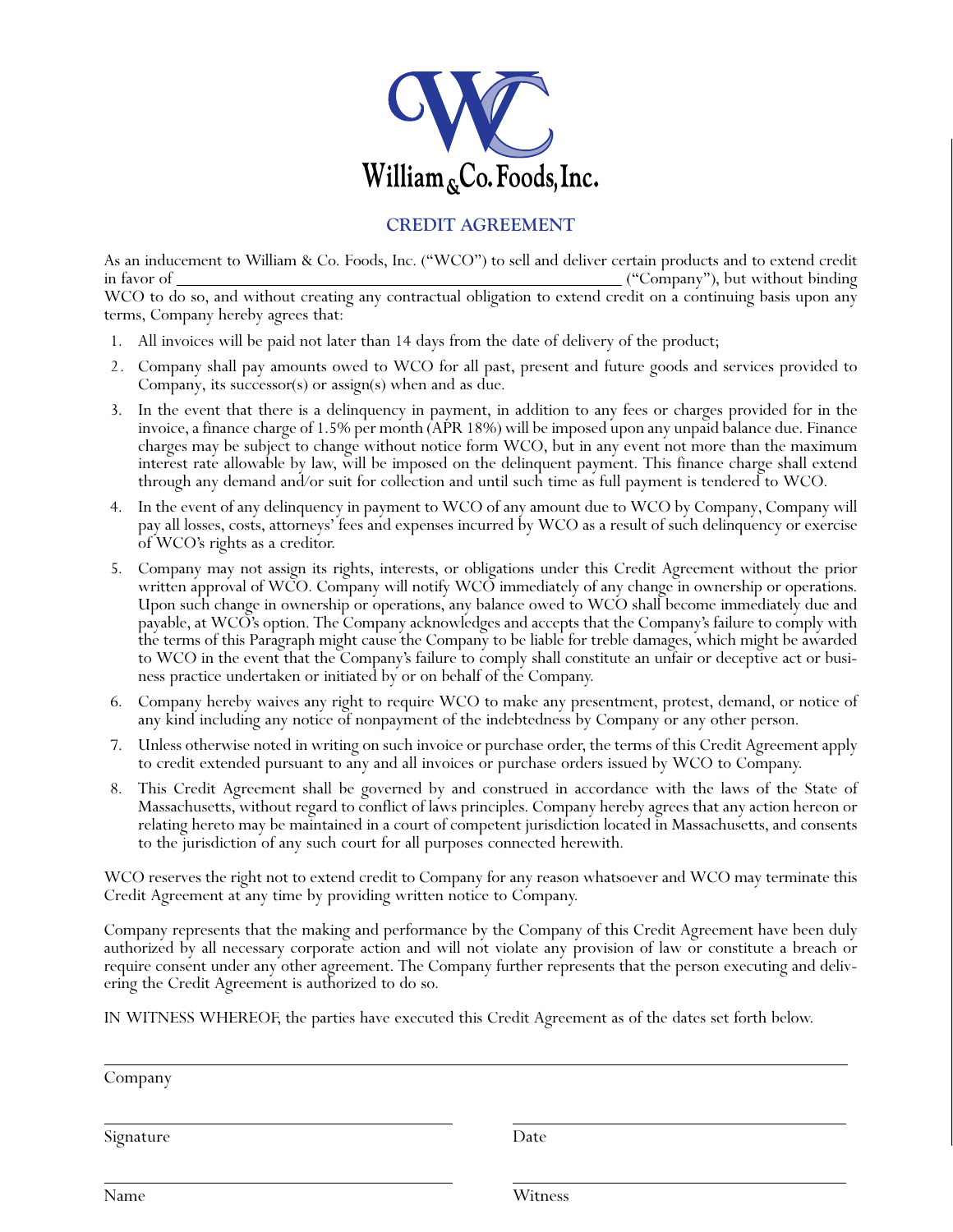

### **UNCONDITIONAL PERSONAL GUARANTY**

FOR VALUE RECEIVED and/or as an inducement to William & Co. Foods, Inc ("WCO") to extend credit in favor of (hereinafter referred to as "Company"), but without binding WCO to do so, the undersigned herby guarantees to WCO, its successors and assigns, the performance and prompt payment when due, all indebtedness which the Company owes WCO, and the undersigned does hereby undertake and guarantee to pay on demand all loses, costs, attorneys' fees and expenses incurred by WCO as a result of Company's delinquency in payment to WCO or incurred in connection with the enforcement of this Guaranty.

The undersigned agrees that nothing herein shall be deemed to render this Guaranty in anyway conditional. The undersigned hereby acknowledges that this Guaranty shall be a continuing and irrevocable guaranty and indemnity.

The undersigned may not assign its rights, interests, or obligations under this Guaranty without the prior written approval of WCO.

This Guaranty shall be governed by and construed in accordance with the laws of the State of Massachusetts, without regard to conflict of laws principles. Company hereby agrees that any action hereon or relating hereto may be maintained in a court of competent subject-matter jurisdiction located in Massachusetts, and consents to the jurisdiction of any such court for all purposes connected herewith.

IN WITNESS WHEREOF, this Guaranty is executed on the date set forth below:

UNDERSIGNED: WITNESS:

Signature Signature Signature Signature Signature Signature Signature Signature Signature Signature Signature Signature Signature Signature  $S_1$ 

Print name Print name

Date Date Date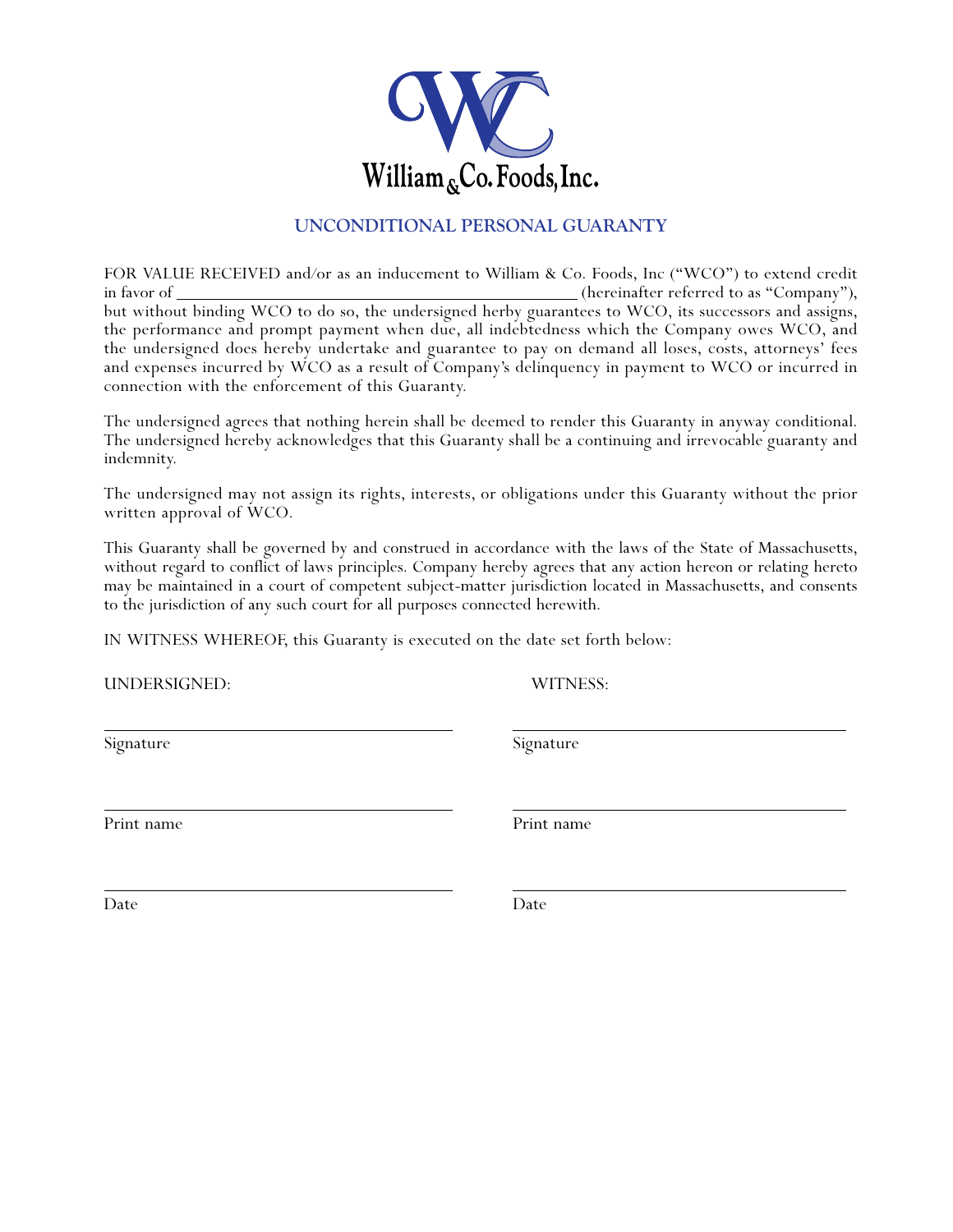

### **CREDIT APPLICATION INFORMATION SHEET**

### **General Information:**

| <b>Operating Name</b>                                                         |                     | Legal/Corporate Name  |           |              |                           |
|-------------------------------------------------------------------------------|---------------------|-----------------------|-----------|--------------|---------------------------|
| Delivery Address                                                              |                     | City                  |           | <b>State</b> | Zip                       |
| Telephone                                                                     | $\overline{Fax}$    |                       | E-Mail    |              |                           |
| <b>Billing Address</b>                                                        | City                |                       |           | State        | $\overline{\mathrm{Zip}}$ |
| Type of Business (i.e., Restaurant, Hotel, Club, etc.)                        |                     |                       |           |              | Date Formed               |
| We are a ______ Corporation ______ Proprietorship _____Partnership _____Other |                     |                       |           |              |                           |
| Liquor License: _______ Full _______ Beer & Wine ______ None                  |                     |                       |           |              |                           |
| Do you own or lease the premises? ______ Own _______ Lease                    |                     |                       |           |              |                           |
| If lease, $\frac{}{\mbox{Landlord's Name}}$                                   |                     |                       | Telephone |              |                           |
| PRINCIPALS/OWNERS:                                                            |                     |                       |           |              |                           |
| President's Name                                                              |                     |                       | SS#       |              |                           |
| Home Address                                                                  |                     | City                  |           | State        | Zip                       |
| Treasurer's Name                                                              |                     |                       | SS#       |              |                           |
| Home Address                                                                  |                     | City                  |           | State        | Zip                       |
| Chef's Name                                                                   |                     |                       | Telephone |              |                           |
| Bookkeeper's Name                                                             |                     |                       | Telephone |              |                           |
| <b>TRADE REFERENCES:</b>                                                      |                     |                       |           |              |                           |
| <b>Business Name</b>                                                          | Contact             |                       | Telephone |              |                           |
| <b>Business Name</b>                                                          | Contact             |                       | Telephone |              |                           |
| <b>Business Name</b>                                                          | Contact             |                       | Telephone |              |                           |
| <b>BANK REFERENCE:</b>                                                        |                     |                       |           |              |                           |
| <b>Bank Name</b>                                                              | <b>Bank Officer</b> |                       | Telephone |              |                           |
| <b>Address</b>                                                                |                     | City                  |           | <b>State</b> | Zip                       |
| <b>Type of Account</b>                                                        |                     | <b>Account Number</b> |           |              |                           |

The undersigned authorizes WCO to perform a credit check with the Trade References and Bank Reference identified herein.